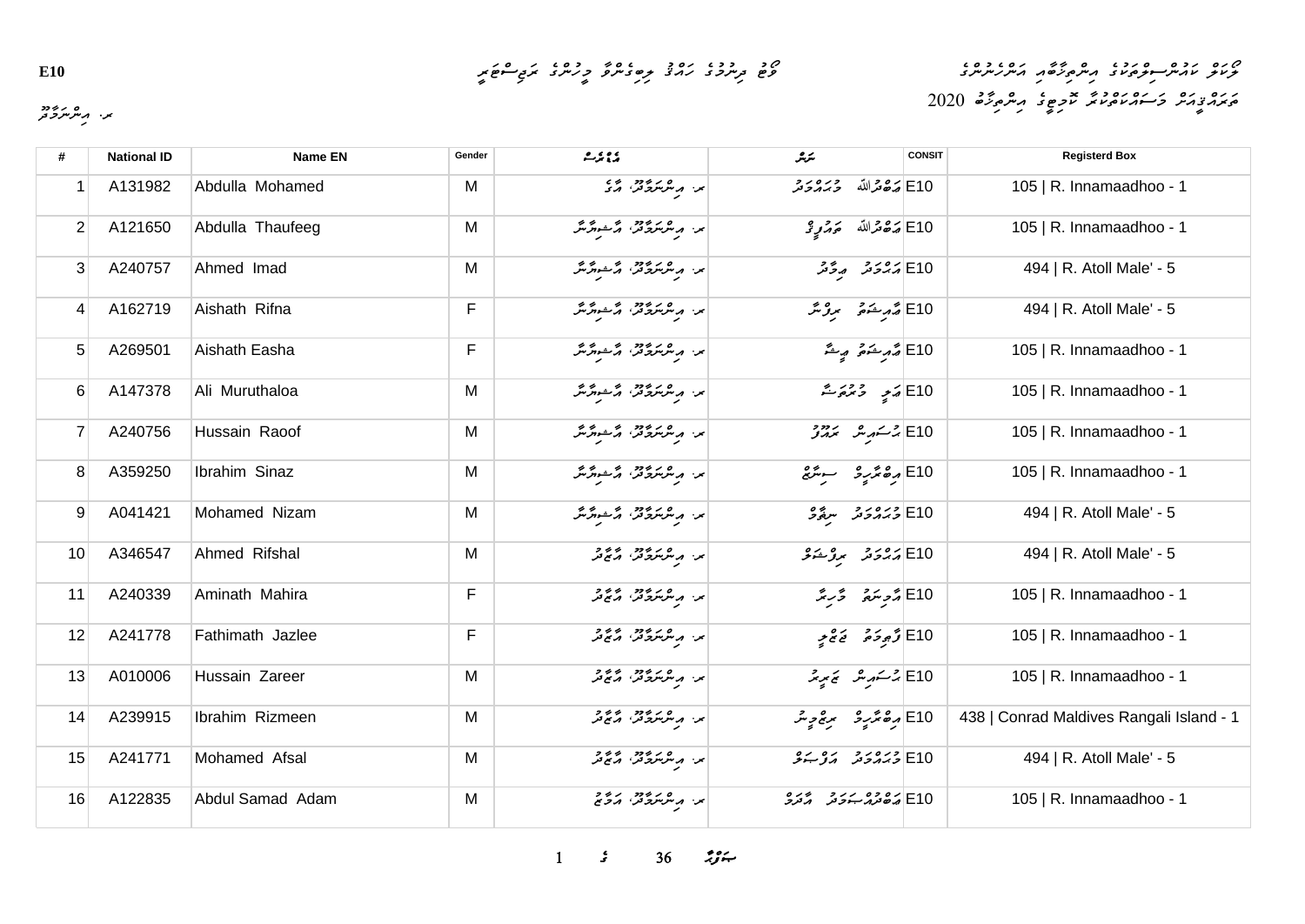*sCw7q7s5w7m< o<n9nOoAw7o< sCq;mAwBoEw7q<m; wBm;vB* م من المرة المرة المرة المرجع المرجع في المركبة 2020<br>مجم*د المريض المربوط المربع المرجع في المراجع المركبة* 

| <b>33 G S</b><br>بر. برسرسر و تر |  |
|----------------------------------|--|
|----------------------------------|--|

| 17 | A241779 | Hussain Zaidhan             | M           | بر ریگر کردی کردی                                                                                             | E10 پڑے پر بھ کا پروگر بھر              | 105   R. Innamaadhoo - 1   |
|----|---------|-----------------------------|-------------|---------------------------------------------------------------------------------------------------------------|-----------------------------------------|----------------------------|
| 18 | A241554 | Ibrahim Fahdh               | M           | بر پر مر بروج دیگر دیگر                                                                                       | E10 م <i>وڭ ئۇرۇسى قەرق</i> ر           | 494   R. Atoll Male' - 5   |
| 19 | A241557 | Mariyam Usha                | $\mathsf F$ | بر به شرکتری بروج<br>بر به شرکتری بروی                                                                        | E10 كَرْبَرْدْ بِرْتْدُ                 | 105   R. Innamaadhoo - 1   |
| 20 | A241551 | Shaheeda Hassan             | $\mathsf F$ | بر ریگر کردی کردی                                                                                             | E10] ڪريگ - پرڪنگر-                     | 105   R. Innamaadhoo - 1   |
| 21 | A069406 | Abdul Jaleel Adam Koi       | M           | بر به مربود بره بوده و                                                                                        | E10 كەھىرى <i>مۇرەتتەر</i>              | 105   R. Innamaadhoo - 1   |
| 22 | A241523 | Ahmed Irufan                | M           | بر به مربود بره بوده و                                                                                        | E10 كەردى ھەر بەرگەش                    | 267   M. Muli - 1          |
| 23 | A241527 | Aishath Shaamaa             | $\mathsf F$ | بر به مربود به ۱۵۶۵<br>بر به مربود به مربوبردی                                                                | E10 مُجْمِسْمَةً شَدَّدَّ               | 105   R. Innamaadhoo - 1   |
| 24 | A239911 | Aminath Hafeeza             | $\mathsf F$ | بر . مرس ده دو . بره به دو .<br>بر . مرس دو تر . مرس برو .                                                    | E10 مَرْحِ سَمَعَ      مَرْمٍ مَّ       | 105   R. Innamaadhoo - 1   |
| 25 | A125745 | Mauroof Moosa               | M           | ىر بەشكەن كەشى                                                                                                | $23$ $322$ $5$ $-10$                    | 105   R. Innamaadhoo - 1   |
| 26 | A241566 | Fathimath Shiuza            | F           | بر رسر مردود برگر ه                                                                                           | E10 گوچوڪو ھوچي                         | 494   R. Atoll Male' - 5   |
| 27 | A162669 | Siraj Abdul Samad           | M           | بر رسر مردود رسمبری                                                                                           | E10 سېټرنى كەھەركە ئەرەبىرى             | 105   R. Innamaadhoo - 1   |
| 28 | A095236 | Ahmed Aslam                 | M           | ىر. مەشكەن مەسكەر ھەر                                                                                         | E10 كەبرى كەرە يەر بىر                  | 105   R. Innamaadhoo - 1   |
| 29 | A241087 | Aishath Niuma               | F           | بر رقم بر و در و در و در و در اندازه بر از اندازه بر اندازه بر اندازه بر اندازه بر اندازه بر اندازه بر اندازه | E10 مَّ مِشَعْرِ سِمْدَةَ               | 105   R. Innamaadhoo - 1   |
| 30 | A158685 | <b>Akram Mohamed Saleem</b> | M           | ر موسود در ۱۳۶۵ ورم و                                                                                         | E10 كەندە مەدەرە س <i>ې</i> رى          | 105   R. Innamaadhoo - 1   |
| 31 | A241718 | Ali Afraah                  | M           | بر رعيترون رعور عروبر                                                                                         | E10 كەير كەرگەر                         | 105   R. Innamaadhoo - 1   |
| 32 | A241085 | Azlifa Mohamed Saleem       | $\mathsf F$ | ر مشرکتر مسرکرمه                                                                                              | E10 كەنج بورى ئەرەكە ئەر ئىكى سىكەن ئىل | 105   R. Innamaadhoo - 1   |
| 33 | A241081 | Fathmath Asma               | F           | بر ریگریزی ریگروری                                                                                            | E10 تۇم <sub>ب</sub> وقى مەشىۋ          | 388   Feydhoo Ehenihen - 1 |

 $2$  *s* 36  $23$   $\div$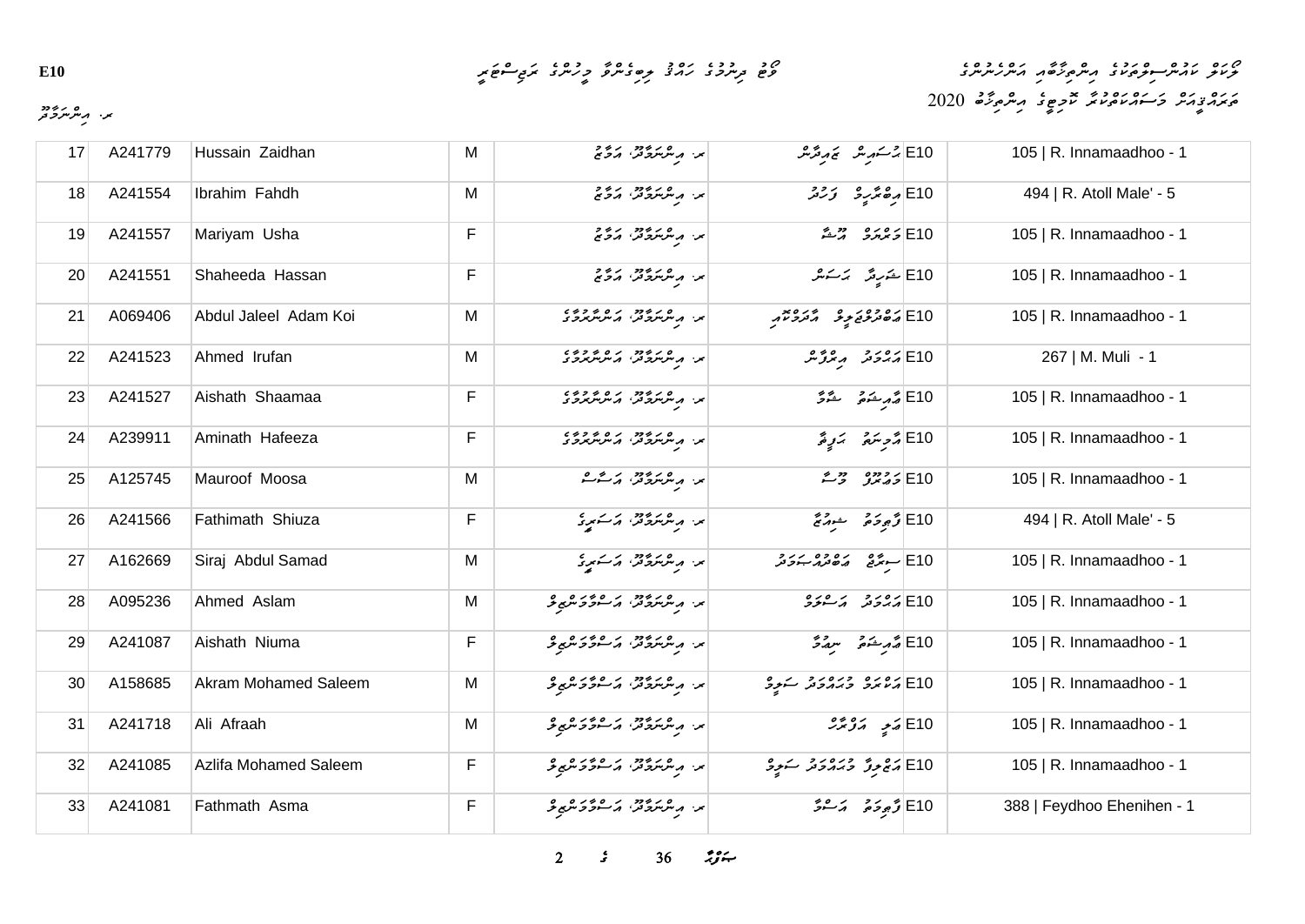*sCw7q7s5w7m< o<n9nOoAw7o< sCq;mAwBoEw7q<m; wBm;vB* م من المرة المرة المرة المرجع المرجع في المركبة 2020<br>مجم*د المريض المربوط المربع المرجع في المراجع المركبة* 

| <b>33 G S</b><br>ىر. برسرسر جر |  |  |
|--------------------------------|--|--|
|--------------------------------|--|--|

| 34 | A241086 | Mariyam Nasmaa         | F            | بر ریگر دو ره در کرد                                         | E10 كەنگەنى بىر ئىرىشۇ               | 132   Lh. Hinnavaru - 2      |
|----|---------|------------------------|--------------|--------------------------------------------------------------|--------------------------------------|------------------------------|
| 35 | A072027 | Mohamed Saleem         | M            | بر رکوبروژه رکارویو                                          | E10 \$ پروژنز سکود                   | 105   R. Innamaadhoo - 1     |
| 36 | A064975 | Nafeesa Ali            | $\mathsf{F}$ | بر ، مرس ده در ۱۶۵۰ و برا                                    | E10 سَمِير - مَدِ                    | 105   R. Innamaadhoo - 1     |
| 37 | A124822 | Yoonus Ashraf          | M            | ر موسر دور د ۱۶۵۰ مربع و                                     | E10 برتر مر بر برتد تر               | 105   R. Innamaadhoo - 1     |
| 38 | A070423 | Fareeda Aboobakuru     | F            | بر و سرسرو ده ده سوم                                         | E10 كۈيىرىگە ئە <i>ھەملى</i> گە      | 494   R. Atoll Male' - 5     |
| 39 | A060369 | Ibrahim Rasheed        | M            | بر و سرسرو ده ده سوم                                         | E10 م <i>وڭ ئۇر</i> تەرىپوتر         | 494   R. Atoll Male' - 5     |
| 40 | A123004 | Mohamed Akthar         | M            | بر ومرسود ده ده در                                           | E10 دېره دين په دې پر                | 494   R. Atoll Male' - 5     |
| 41 | A162733 | Ahmed Saneez           | M            | بر ، مر سر سر در در استان برا در استان                       | E10 كەبرى قىرىقى سىگە بىرى ئى        | 494   R. Atoll Male' - 5     |
| 42 | A241532 | Aishath Shaila         | F            | بر ، مرسر پروژه ، کرم برد                                    | E10 مَگْرِسْتَمْ شَهْرِتَرْ          | 105   R. Innamaadhoo - 1     |
| 43 | A239748 | Ameena Yoosuf          | $\mathsf{F}$ | بر ، مر سر سر در در استان برا در استان                       | E10 كەربىگە ئ <i>ۇشۇ</i>             | 105   R. Innamaadhoo - 1     |
| 44 | A239937 | Fathimath Milna        | $\mathsf{F}$ | بر ، مر سر سر دی بر در دید و                                 | E10 گۇجۇڭمۇ جۇنگە                    | 462   Srilanka / Colombo - 3 |
| 45 | A239934 | Haseena Yoosuf         | F            | بر ، مر سر سر در در در در در د                               | E10 كەسپەنتىر تەرىپىتونى<br>E10      | 494   R. Atoll Male' - 5     |
| 46 | A339765 | Mohamed Rishwan        | M            | بر ، مر سر سر در در استان برا در استان                       | E10 <i>22825 برخومگ</i> ر            | 105   R. Innamaadhoo - 1     |
| 47 | A082098 | Abdul Latheef Adam Koi | M            | بر . پر شریر تهراه در در باشد.<br>بر . پر شریر تهراه از برای | E10 كەھەممى مۇرەبىر ھەردىتى          | 105   R. Innamaadhoo - 1     |
| 48 | A240024 | Aishath Latheefaa      | F            | بر به شرور و دوه<br>بر به شریر فران بروی                     | E10 مۇمەشقى كىي <sub>چ</sub> ۇ       | 105   R. Innamaadhoo - 1     |
| 49 | A241767 | Aminath Najee          | F            | بر به شرور و دوه<br>بر به شریر فران بروی                     | E10 مَّ صِنَّعَهُ مِنَّتَّبِهِ       | 494   R. Atoll Male' - 5     |
| 50 | A241768 | Mohamed Jinah          | M            | بر به مرود و وه<br>بر به مرس در مروم                         | E10 <i>\$ بَرْدْ \$ مِنْ مِنْ</i> \$ | 105   R. Innamaadhoo - 1     |

**3 36** *<i>n***<sub>3</sub>** *i***<sub>3</sub>** *i***<sub>3</sub>** *i*<sub>3</sub>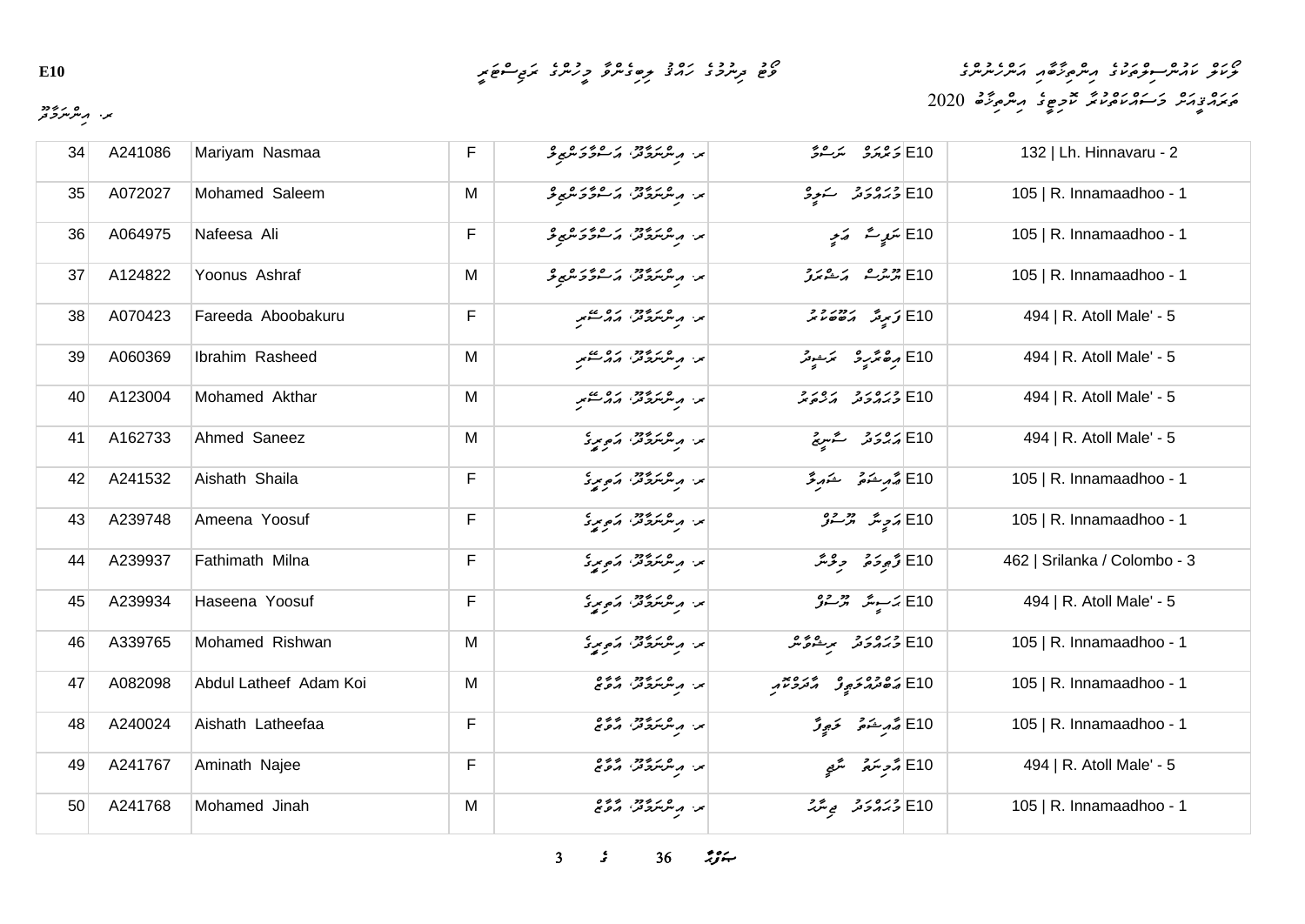*sCw7q7s5w7m< o<n9nOoAw7o< sCq;mAwBoEw7q<m; wBm;vB* م من المرة المرة المرة المرجع المرجع في المركبة 2020<br>مجم*د المريض المربوط المربع المرجع في المراجع المركبة* 

| <b>33 G S</b><br>ىر. برسرسر تەر |  |
|---------------------------------|--|
|---------------------------------|--|

| 51 | A240110 | Aishath Shahuma     | $\mathsf F$ | بر بر شریروز ده و                  | E10 مَجْمِيشَمْ شَرْرَةً                                                                            | 105   R. Innamaadhoo - 1 |
|----|---------|---------------------|-------------|------------------------------------|-----------------------------------------------------------------------------------------------------|--------------------------|
| 52 | A241692 | Ali Shaavin         | M           | بر بر شریروز ه د                   | E10 کی په مش <i>مو</i> شر                                                                           | 105   R. Innamaadhoo - 1 |
| 53 | A241696 | Hassan Shafraaz     | M           | بر بر شریرو ده و                   | E10 كەستەش خۇرگەنگە                                                                                 | 105   R. Innamaadhoo - 1 |
| 54 | A241697 | Hussain Shaaif      | M           | بر مرسر دور ه د                    | E10 يُرْسَمَ مِيْشَ مِيْتَمَ مِيْشَمْ بِيَنْ مِيْشَمْ بِيَنْ مِيْشَمْ بِيَنْ بِيَنْ بِيَا بِيَا بِي | 105   R. Innamaadhoo - 1 |
| 55 | A239935 | Mariyam Saeedha     | $\mathsf F$ | بر بر شریروز ه د                   | E10 كەنترىر ئەر ئىكە بەش                                                                            | 105   R. Innamaadhoo - 1 |
| 56 | A060425 | Mohamed Haneef      | M           | بر بر سرسرو در در د                | E10  <i>323\$ يَسِي</i> رُ                                                                          | 105   R. Innamaadhoo - 1 |
| 57 | A104244 | Ahmed Zahid         | M           | أين أر سر سر قريب الصر و محمد      | E10 كەندى قىلى قىلىدى قىلىپ ئىس                                                                     | 105   R. Innamaadhoo - 1 |
| 58 | A240011 | Nafeesa Abdul Azeez | F           |                                    | E10 سَمِرٍ — مَصْرَحْمَةٍ مِيحَ                                                                     | 105   R. Innamaadhoo - 1 |
| 59 | A060976 | Ahmed Nashid        | M           | بر ویریزدو در                      | E10 كەش <sup>ى</sup> كەر سەر سىر ئىسى ئىش                                                           | 494   R. Atoll Male' - 5 |
| 60 | A081320 | Anisa Saud          | F           | بر مشر دور در د                    | E10 گەمبرىشە سەھەتىر                                                                                | 105   R. Innamaadhoo - 1 |
| 61 | A081370 | Anish Saud          | M           | بر و شریح تر کرد                   | E10 گەسرىشە كەركەتر                                                                                 | 494   R. Atoll Male' - 5 |
| 62 | A352363 | Anoosha Saud        | F           | بر ، مر سر سر در استخدام کرد.      | E10 كەنترىش سەھەتىر                                                                                 | 494   R. Atoll Male' - 5 |
| 63 | A138421 | Unaisa Saud         | F           | بر ، مر شرور ، صوبح                | E10 مەتتى <i>ر شەھەتى</i>                                                                           | 494   R. Atoll Male' - 5 |
| 64 | A239953 | Ahmed Tholaalu      | M           | بر بەشكەن ھېردى<br>بر بەشكەن ھېردى | E10 كەندى تەرىخ                                                                                     | 105   R. Innamaadhoo - 1 |
| 65 | A241549 | Aminath Maisha      | F           | بر بەشكەن ھېردى<br>بر بەشكەن ھېردى | E10 أَمَّ حِسَمَةٌ مَتَّ مِسَّمَّ                                                                   | 105   R. Innamaadhoo - 1 |
| 66 | A329427 | Anoof Yoosuf        | M           |                                    | $3 - 3$ $3 - 5$ $\approx$ 510                                                                       | 494   R. Atoll Male' - 5 |
| 67 | A359228 | Ibrahim Thoif       | M           | بر بەشكەن ھېر <i>دى</i>            | E10 مەھمەر پەر قەرۇ                                                                                 | 105   R. Innamaadhoo - 1 |

*4 s* 36 *i*<sub>Si</sub>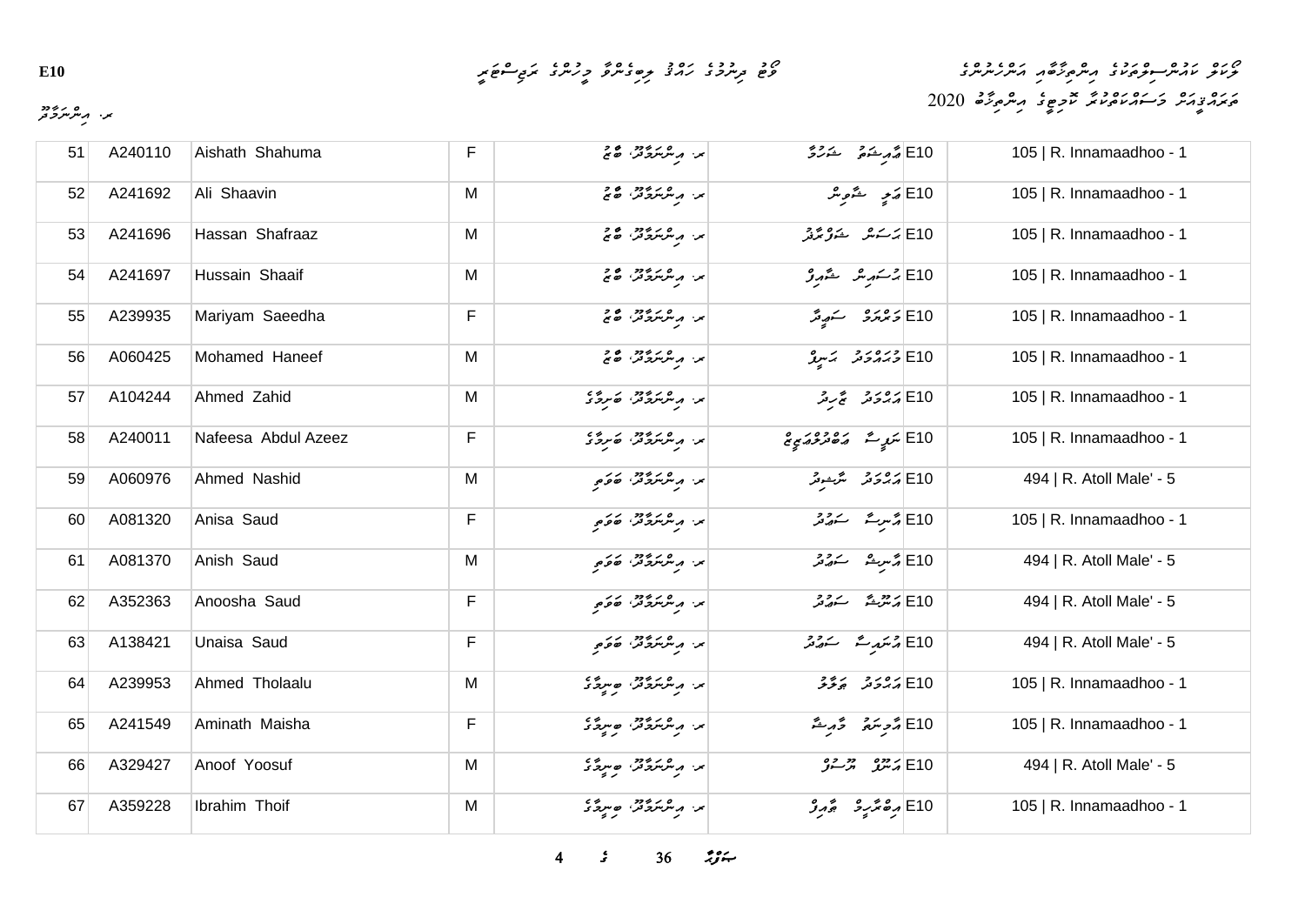*sCw7q7s5w7m< o<n9nOoAw7o< sCq;mAwBoEw7q<m; wBm;vB* م من المرة المرة المرة المرجع المرجع في المركبة 2020<br>مجم*د المريض المربوط المربع المرجع في المراجع المركبة* 

| <b>33 G S</b><br>ىر. برسرسرتر تر |  |
|----------------------------------|--|
|----------------------------------|--|

| 68 | A239951 | Mohamed Rameez     | M            | بر به مرکزده مورد و                                                                                          | E10 كەندە كەندىقى بەر ئىكتىرىتى بىر              | 105   R. Innamaadhoo - 1 |
|----|---------|--------------------|--------------|--------------------------------------------------------------------------------------------------------------|--------------------------------------------------|--------------------------|
| 69 | A052147 | Samiya Ahmed       | F            | بر ، مر شرور الله الله من در در در در استراله در استراله در استراله در استراله در استراله دار دارد.<br>مراجع | E10 گەجەمدە كەبدى قىلە                           | 494   R. Atoll Male' - 5 |
| 70 | A239954 | Thohiru Hameed     | M            | أبرا والكريموس والرومي                                                                                       | E10 ۾ پيم - برج هر                               | 105   R. Innamaadhoo - 1 |
| 71 | A051933 | Yoosuf Rasheed     | M            | ىر. مەسكىگەن ھېرگەنى                                                                                         | E10 تېرىشق ئىم ئىشىدىگە                          | 494   R. Atoll Male' - 5 |
| 72 | A116122 | Asima Adam Fulhu   | F            | بر بر سر سر در صر د                                                                                          | E10 \$سبرة قرقرونونو                             | 105   R. Innamaadhoo - 1 |
| 73 | A241653 | Hassan Sharuwan    | M            | بر رسر دور وود ديگر<br>بر رسر سرد در                                                                         | E10 يَرْسَىشْ سَيَعْرَضْ مَثْرَ                  | 494   R. Atoll Male' - 5 |
| 74 | A241655 | Hussain Sahuban    | M            | بر رسر دور وود ديگر<br>بر رسر سرد در                                                                         | E10 ير شەر شەر ئىسىمبار بىر                      | 494   R. Atoll Male' - 5 |
| 75 | A240478 | Ibrahim Sharoon    | M            | بر به سرسروس موسر در د                                                                                       | E10 م <i>وڭ ئۇرۇ ھەممىتى</i> ر                   | 494   R. Atoll Male' - 5 |
| 76 | A122834 | Mohamed Naeem      | M            | بر رسر دور وود ديگر<br>بر رسر سرد در                                                                         | E10 <i>\$22,23 سَمدٍ \$</i>                      | 494   R. Atoll Male' - 5 |
| 77 | A240918 | Fathimath Nasheeda | F            | بر به شرورو ودر در<br>بر به شرید و موجو شر                                                                   | E10 تَ <i>وْجِ دَمَّةَ</i> سَرَسُوِمَّ <i>رٌ</i> | 105   R. Innamaadhoo - 1 |
| 78 | A241700 | Hussain Simnaah    | M            | بر ریرسرچر ورد ور                                                                                            | E10 پر شہر میں سوچیں ج                           | 105   R. Innamaadhoo - 1 |
| 79 | A241161 | Abidha Adam Koi    | $\mathsf F$  | ىر. ئ <i>ېر سرسر دى. ئۇس</i> رىكى س                                                                          | E10 مَّەمَّد مُتركِّسْمَ                         | 105   R. Innamaadhoo - 1 |
| 80 | A141482 | Ahmed Fazleen      | M            | ى: ئەس مەدەبىر.<br>ئارا ئەس مەس كەن كەن مەدىب                                                                | E10 كەردى تەرىجى بىر                             | 105   R. Innamaadhoo - 1 |
| 81 | A241169 | Aminath Nuzula     | $\mathsf{F}$ | ىر. ئ <i>ې سرسرى قل مۇسرىر</i> س                                                                             | E10 مُ مِ سَمْعٍ مُسْتِمَعٌ مِّ                  | 105   R. Innamaadhoo - 1 |
| 82 | A241166 | Fathimath Nuzuha   | F            | ىر. ئ <i>ېر سرسرى تى مۇ س</i> وتكىس                                                                          | E10 گۇج <sub>و</sub> چۇ مىتى مىتى بىر            | 105   R. Innamaadhoo - 1 |
| 83 | A241196 | Hussain Nausam     | M            | ىر. ئەس ئىركەدە كەس ئەس                                                                                      | E10 يُرْسَمَّ مِيَّةَ سَمَّةً سَنَّةً بِسَ       | 105   R. Innamaadhoo - 1 |
| 84 | A241165 | Ibrahim Azleen     | M            | ىر. ئ <i>ېر سرسرى تى مۇ س</i> وتكىس                                                                          | E10 <sub>م</sub> ەنگەر ئەنگەمچە ئەر              | 105   R. Innamaadhoo - 1 |

 $5$   $5$   $36$   $25$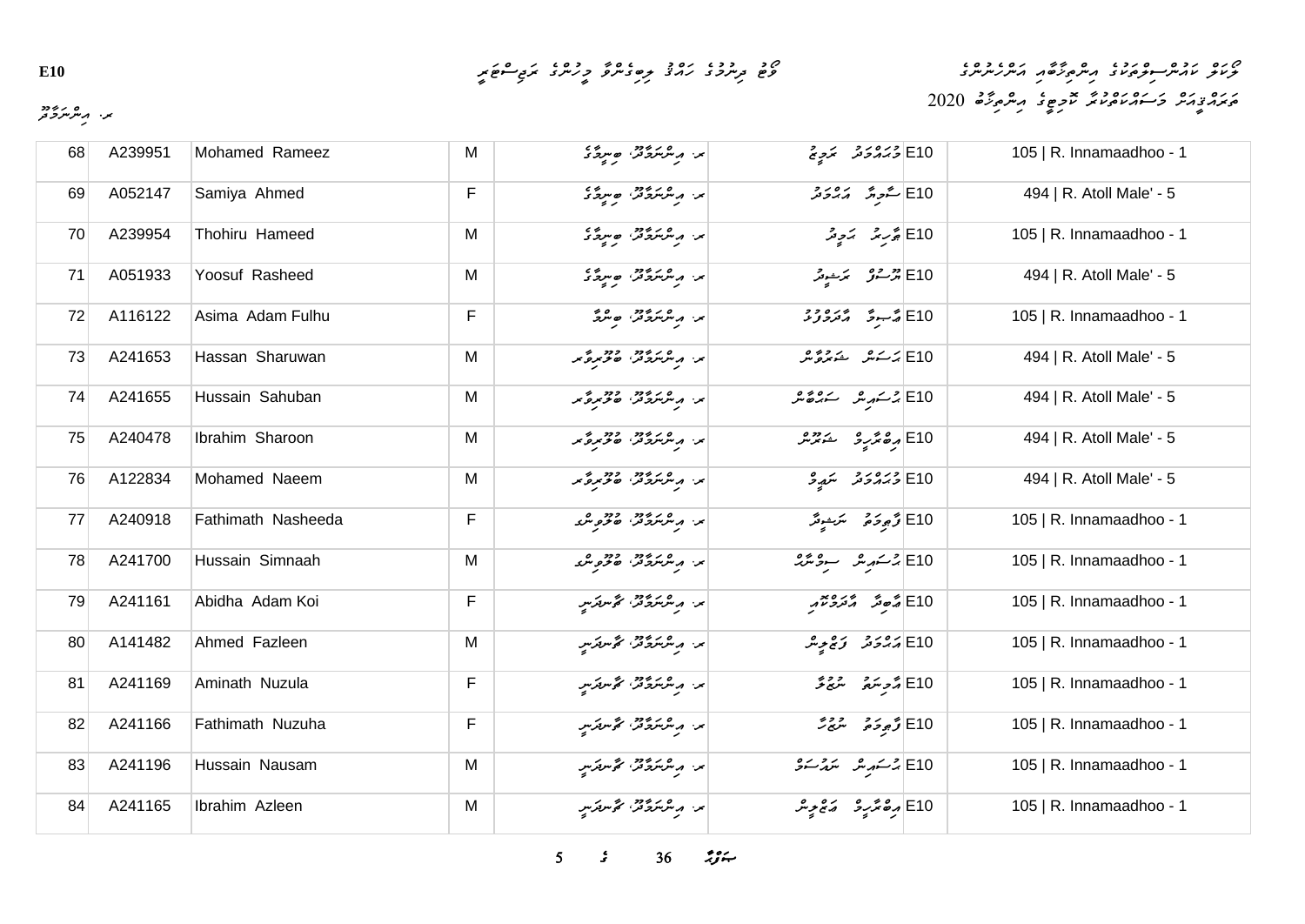*sCw7q7s5w7m< o<n9nOoAw7o< sCq;mAwBoEw7q<m; wBm;vB* م من المرة المرة المرة المرجع المرجع في المركبة 2020<br>مجم*د المريض المربوط المربع المرجع في المراجع المركبة* 

| <b>33 G S</b><br>ىر. برسرسرچەر |  |  |
|--------------------------------|--|--|
|--------------------------------|--|--|

| 85  | A241164 | Mohamed Sharmeel              | M           | أين أبر مكر مركز في المحمد من المريض المر | E10 <i>\$نەۋى قىمبۇنى</i> ق                   | 155   K. Hinmafushi - 2          |
|-----|---------|-------------------------------|-------------|-------------------------------------------|-----------------------------------------------|----------------------------------|
| 86  | A127787 | Ahmed Areef                   | M           | بر ریگر کرده در در                        | E10 كەندى كىم كەيدى                           | 105   R. Innamaadhoo - 1         |
| 87  | A241643 | Aminath Lamha                 | $\mathsf F$ | بر به مرسوده در در د                      | E10 أَمَّ مِسَمَّدٍ وَكَرْبَّهُ               | 494   R. Atoll Male' - 5         |
| 88  | A144451 | Ali Naeem                     | M           | بر ریگر کرده بر ده                        | E10 کم په شمېر سمه د                          | 105   R. Innamaadhoo - 1         |
| 89  | A240153 | Abdulla Nadeem                | M           | بر ره مرکزده به ده                        | E10 مَە قراللە سَرَمَبِر                      | 105   R. Innamaadhoo - 1         |
| 90  | A240150 | Aishath Faiza                 | $\mathsf F$ | بر په مرکزده په ده و                      | E10 مەم شىم ئى ئۇم تى                         | 105   R. Innamaadhoo - 1         |
| 91  | A156974 | Ali Farhadhu                  | M           | بر ریگر دور سی دی                         | E10] رَمٍ ک <i>ی تر</i> ُرُتْرُ               | 105   R. Innamaadhoo - 1         |
| 92  | A240154 | <b>Azlifa Mohamed Naseer</b>  | $\mathsf F$ | بر و مرود به و ،                          | E10 أرْجْعِرْ وْكَرْدْدْ مْرَسِرْتْرْ         | 105   R. Innamaadhoo - 1         |
| 93  | A241613 | Fazeela Naseer                | F           | بر و مرود به و ،                          | E10 كۆيەتى - شەيبەش                           | 105   R. Innamaadhoo - 1         |
| 94  | A162622 | Hussain Saamir                | M           | بر و مرود به و ،                          | E10 پرڪوپر گوپر                               | 105   R. Innamaadhoo - 1         |
| 95  | A240149 | Kuda Siththi                  | $\mathsf F$ |                                           | E10 كانتى سىرتىمو                             | 105   R. Innamaadhoo - 1         |
| 96  | A240155 | <b>Wadheeu Mohamed Naseer</b> | M           | بر و مرکز ده ده و د                       | E10 ك <i>وبيرة - 3 كومرة</i> الترسي <i>رة</i> | 105   R. Innamaadhoo - 1         |
| 97  | A059585 | Abdulla Afzal                 | M           | بر وتكريم وه ور ه د                       | E10 مَرْدَّقْرَاللَّهُ مَرْوَى وَ             | 569   Kulhudhuffushi, Ehenihen-1 |
| 98  | A221011 | Fathimath Reena               | F           | بر وتكريم وه ور ه د                       | E10 <i>وُّهِ دَهُ</i> مِرِسٌ                  | 105   R. Innamaadhoo - 1         |
| 99  | A158251 | Hassan Easa                   | M           | بر ریگریزده ترسه وی                       | E10   پرسٹر پریٹر                             | 105   R. Innamaadhoo - 1         |
| 100 | A221008 | Hussain Reehan                | M           | بر ریگریزده ترسه وی                       | E10 پڑے پر پر پڑھ                             | 105   R. Innamaadhoo - 1         |
| 101 | A082803 | Mohamed Haneef                | M           | بر ریگریزده ترس وی                        | E10 <i>\$222 مُرْسِرْة</i>                    | 297   Th. Gaadhiffushi - 1       |

 $6$   $36$   $292$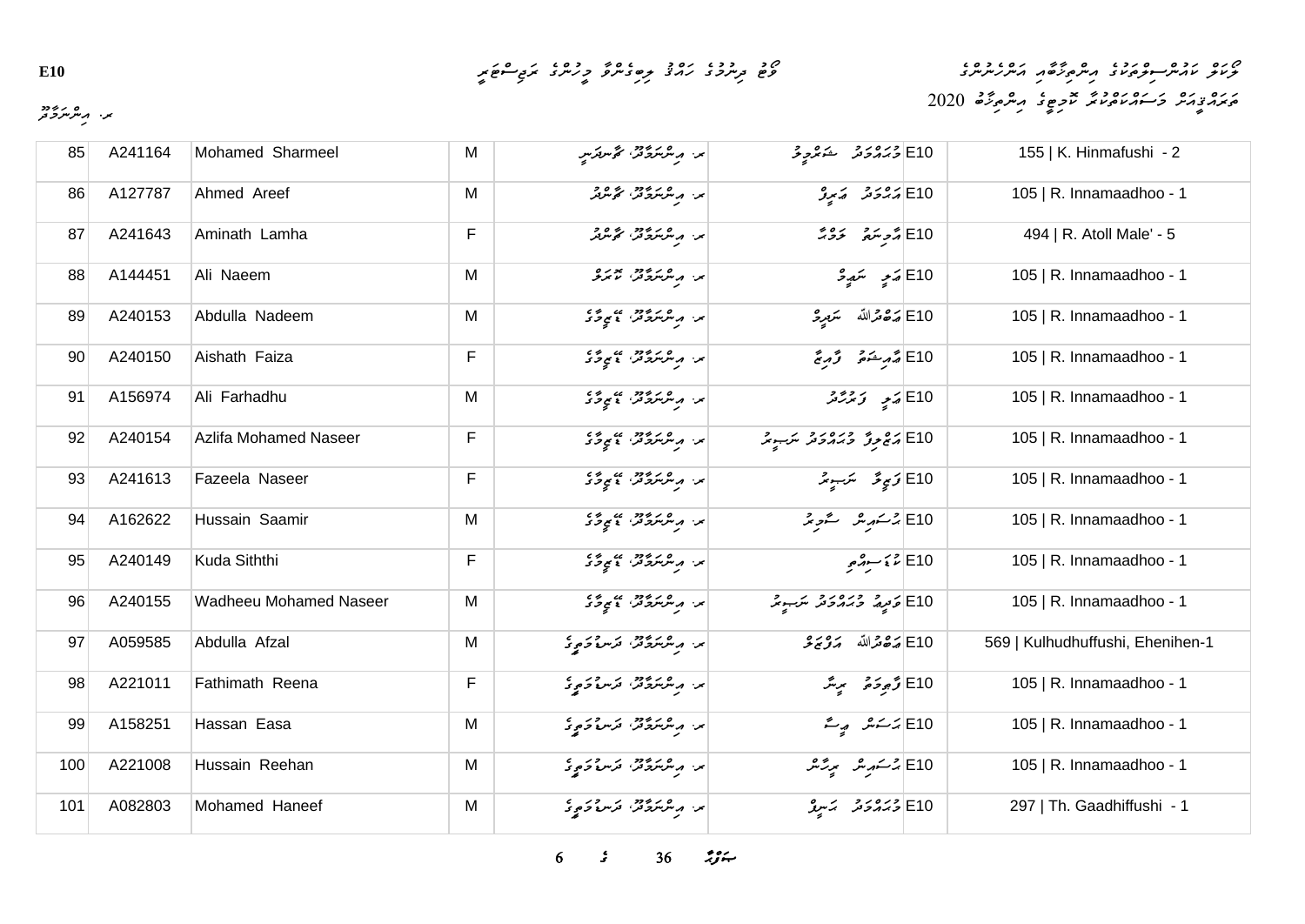*sCw7q7s5w7m< o<n9nOoAw7o< sCq;mAwBoEw7q<m; wBm;vB* م من المرة المرة المرة المرجع المرجع في المركبة 2020<br>مجم*د المريض المربوط المربع المرجع في المراجع المركبة* 

| <b>33 G C</b><br>ىر. برسرسرچەر |  |
|--------------------------------|--|
|--------------------------------|--|

| 102 | A241611 | Aishath Eema     | F           | بر . مر سر سر در در در در در ایران .<br>بر . م. سر سر در در ایران در در ایران | E10 مُرمِشَعْ رِگَ                        | 494   R. Atoll Male' - 5                |
|-----|---------|------------------|-------------|-------------------------------------------------------------------------------|-------------------------------------------|-----------------------------------------|
| 103 | A241612 | Mariyam Hamna    | F           | بر . مر سر سر در در در در در ایران<br>بر . مر سر سر در ایران در در ایران      | E10 كانترنى بالانتراك                     | 494   R. Atoll Male' - 5                |
| 104 | A156509 | Ahmed Rifath     | M           | بر به مرکز در دوی ه<br>بر به مرکز در فرمر                                     | E10 كەندى قىر مەرد كەنبە                  | 105   R. Innamaadhoo - 1                |
| 105 | A241647 | Aminath Nafa     | $\mathsf F$ |                                                                               | E10 مُ مِسَعْرِ مَتَدَّ                   | 105   R. Innamaadhoo - 1                |
| 106 | A121629 | Azra Hassan      | $\mathsf F$ | بر ریرسر دو دوی ه                                                             | E10 كەنتىرىتى كەسكەنتىك                   | 105   R. Innamaadhoo - 1                |
| 107 | A241649 | Mohamed Unaish   | M           | بر به مرسر دور دوره و                                                         | E10 وَيَرْدُونَ فَي مَسْرِسْهُ            | 721   The Standard Huruwalhi Maldives-1 |
| 108 | A239963 | Aishath Shabaana | $\mathsf F$ | بر وترشيع دره                                                                 | E10 مَگْرِسْدَة شَدَّةْ مَّرْ             | 105   R. Innamaadhoo - 1                |
| 109 | A105547 | Ali Nahid        | M           | بر به مرسور دره<br>بر به مرسور در وه د                                        | E10 کھ پہ مگریٹر                          | 105   R. Innamaadhoo - 1                |
| 110 | A241559 | Fathmath Haifa   | $\mathsf F$ | بر ، مر شرح دره                                                               | E10 گەچەقە ئەرگە                          | 105   R. Innamaadhoo - 1                |
| 111 | A381081 | Ibrahim Inaas    | M           | بر به مرسور دره<br>بر به مرسور در وه د                                        | E10 مەھەمگەر بىر مەمگەشە                  | 105   R. Innamaadhoo - 1                |
| 112 | A122023 | Adam Saeed       | M           | بر ریگریزده ؟ برد دَر و                                                       | E10 مُرْمَرْد     سَمرِ مُرْ              | 105   R. Innamaadhoo - 1                |
| 113 | A241765 | Aminath Nuha     | F           | بر ریرسردو ، برد در و                                                         | E10 مُ مِسَمَّد مِنْدَ                    | 105   R. Innamaadhoo - 1                |
| 114 | A240116 | Hassan Nimal     | M           | بر ریرسردو ، برد در و                                                         | E10   يَرْسَسْ سِرَةَ عْرَ                | 105   R. Innamaadhoo - 1                |
| 115 | A240115 | Hussain Nihad    | M           | بر ریرسردن ایرو درو                                                           | E10 بڑے پر شہر سربر تقر                   | 105   R. Innamaadhoo - 1                |
| 116 | A241658 | Fathmath Samha   | F           | بر ، مرسر دور ، مربح اسمه ع                                                   | E10 رَّ <sub>جِ ح</sub> َمَّةَ سَكَرْتَرُ | 105   R. Innamaadhoo - 1                |
| 117 | A069765 | Hassan Mufeed    | M           | بر مسترجعة مع شمي                                                             | E10] يَرْسَسُ وَرِمْرُ                    | 105   R. Innamaadhoo - 1                |
| 118 | A241657 | Mohamed Shahir   | M           | بر ، مرسر دور ، مربح اسمه ع                                                   | E10  3 <i>522 \$رقى</i> مىگەرىم           | 105   R. Innamaadhoo - 1                |

*7 sC 36 nNw?mS*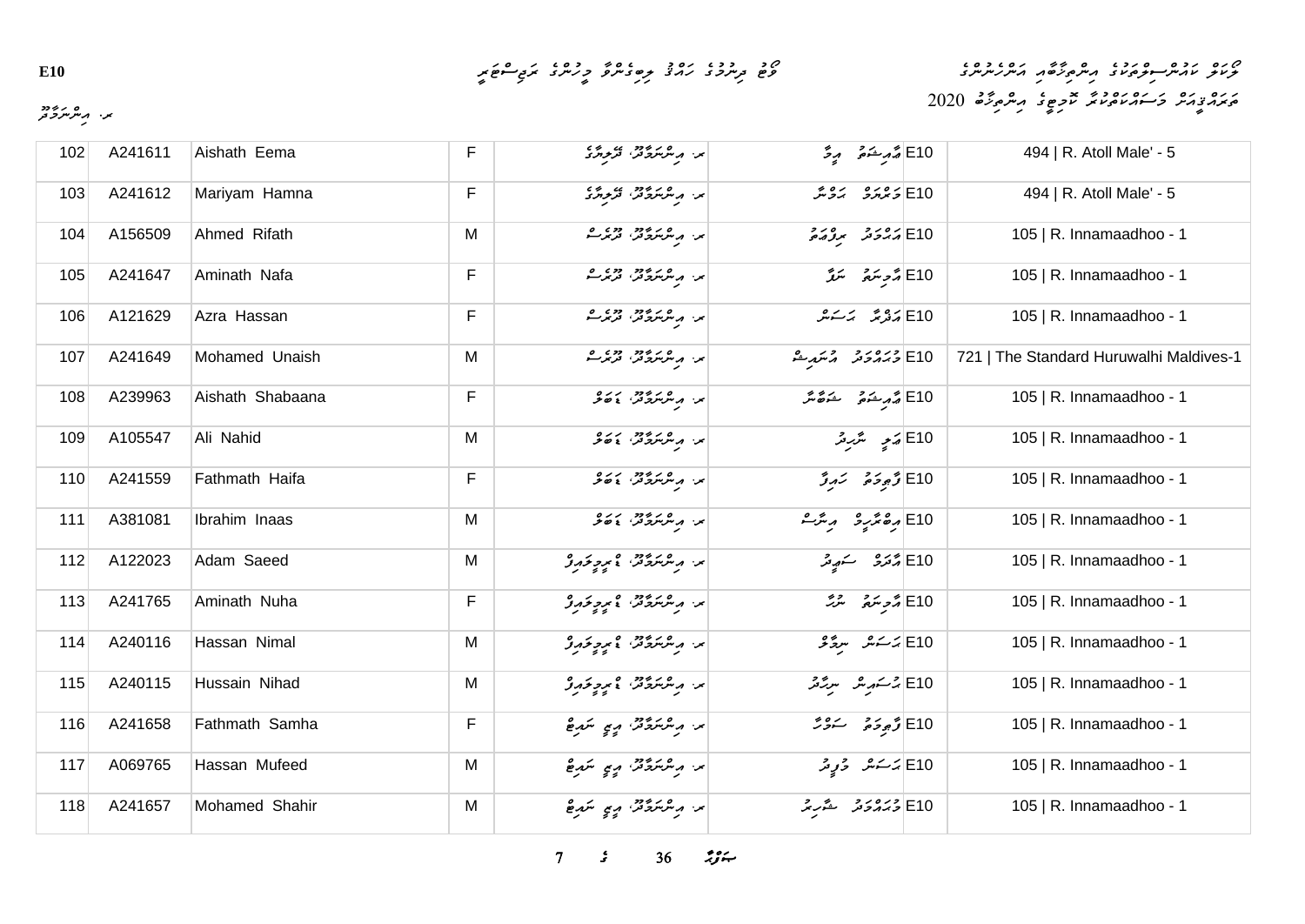*sCw7q7s5w7m< o<n9nOoAw7o< sCq;mAwBoEw7q<m; wBm;vB* م من المرة المرة المرة المرجع المرجع في المركبة 2020<br>مجم*د المريض المربوط المربع المرجع في المراجع المركبة* 

| ココ ジー・ロ<br>ىر. برسرسر جر<br>╯ |  |  |
|-------------------------------|--|--|
|-------------------------------|--|--|

| 119 | A240108 | Fathimath Nadeema | F           | بر . مر شرور . ما در در .<br>بر . مر شریرو تر . مر شریر بر در | E10 رُّجِ 5 مَ سَرَمِرِ \$                    | 105   R. Innamaadhoo - 1           |
|-----|---------|-------------------|-------------|---------------------------------------------------------------|-----------------------------------------------|------------------------------------|
| 120 | A144683 | Zainabu Ali       | F           | بر . مرکزده و ده و د و د<br>بر . مرکزدگر . مرکز برد د         | E10 تج م <i>جد محمد مق</i> حيه                | 105   R. Innamaadhoo - 1           |
| 121 | A241508 | Aminath Leeza     | F           | بر . مر سر سر در .<br>بر . مر سر سر تر . مر سو تر مر          | E10 مُ <i>جِنَّهُ جِي</i> َّ                  | 105   R. Innamaadhoo - 1           |
| 122 | A239943 | Ibrahim Hameed    | M           | بر رمز مردود می دارد.                                         | E10 م <i>وڭ ئۇچ</i> كەرى <i>گ</i>             | 105   R. Innamaadhoo - 1           |
| 123 | A065406 | Abdulla Ziyad     | M           | من ومرسكود و ومرسكونومبر                                      | E10 مَەھىرَاللە بىر مَ <i>زْقر</i>            | 105   R. Innamaadhoo - 1           |
| 124 | A241571 | Aishath Sadha     | F           | بر ومرسر دو. وه مرسو و در بر                                  | E10 مَّەمِسْتَمَّى سَقَّ                      | 105   R. Innamaadhoo - 1           |
| 125 | A241577 | Fathimath Shahuda | F           | ىر. مەسكەنگە مەھمەسىر ئەسكەنگە                                | E10 گەج <sup>ى</sup> ھەر سىنەر شەرقىگە        | 105   R. Innamaadhoo - 1           |
| 126 | A241580 | Fathmath Sinaza   | F           | ىر. مەسرىگەن مەھرىرى ئەمەر                                    | E10 تَرْجُوحَة مَّحْسِبَتَّةَ                 | 105   R. Innamaadhoo - 1           |
| 127 | A060426 | Mohamed Shaheen   | M           | ىر. مەسكەنگە مەھمەسىر ئەسكەنگە                                | E10 <i>\$نەۋەقە</i> ئىش <i>رى</i> ر           | 105   R. Innamaadhoo - 1           |
| 128 | A092988 | Ahmed Nizam       | M           | بر به سرسری بر ه در ه                                         | E10 كەندى قىر سى <i>نگ</i> ۇ                  | 451   Male' Jail - 1               |
| 129 | A241786 | Aminath Samna     | F           | بر ، مرسر برده و بر و                                         | E10 مَّ جِسَعَهُ سَوَسَّ                      | 672   Angaga Island Resort & Spa-1 |
| 130 | A241783 | Fathmath Simna    | F           | بر ، مرسر پرور ، در ه                                         | E10 ز <sub>ىمبو</sub> ىز مەر ئىبر             | 267   M. Muli - 1                  |
| 131 | A241784 | Maryam Minha      | $\mathsf F$ | بر ، مرسر پرور ، مرکزه                                        | E10 كا <i>ترىرى بېرىگ</i>                     | 105   R. Innamaadhoo - 1           |
| 132 | A241782 | Mohamed Nazveen   | M           | بر ، مرسور من المرضى                                          | E10 <i>\$نەم</i> 5مۇ س <i>ى</i> ھ <i>م</i> ىش | 105   R. Innamaadhoo - 1           |
| 133 | A087211 | Aishath Naaila    | F           | بر ریگریزود کرنج                                              | E10 مَدْرِسْدَة مُتَدِمَّة ا                  | 494   R. Atoll Male' - 5           |
| 134 | A119676 | Ali Nazim         | M           | بر. مەشرىقلار ئوتج                                            | E10 کم په مگ <sub>لجو</sub> د گ               | 494   R. Atoll Male' - 5           |
| 135 | A241761 | Aminath Shaufa    | F           | ىر. بەشرىكرونى، ئ $\zeta$                                     | E10 مُرْحِبَتِهِ صَمَرَتَرُ                   | 494   R. Atoll Male' - 5           |

**8** *s* **36** *n***<sub>s</sub>**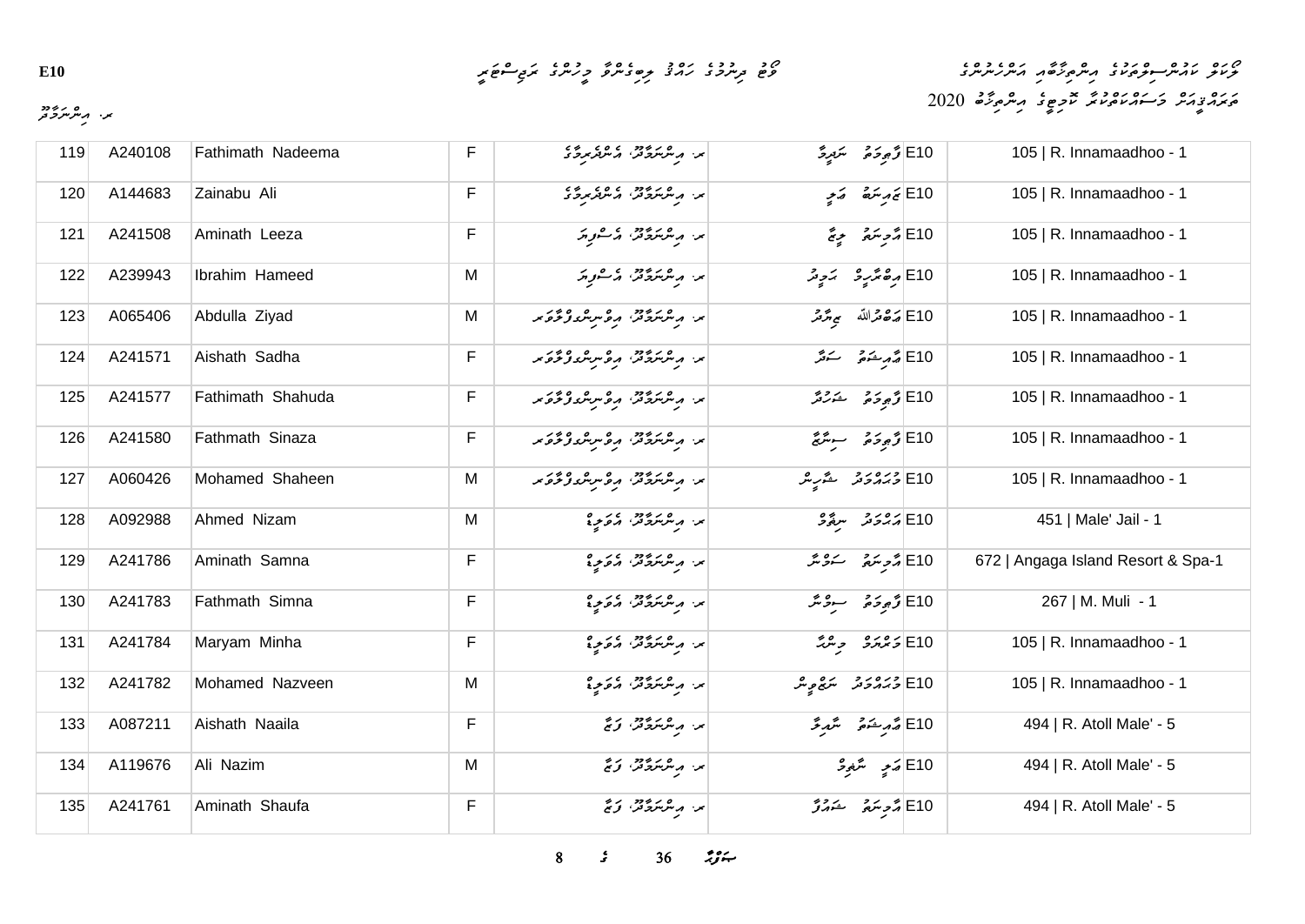*sCw7q7s5w7m< o<n9nOoAw7o< sCq;mAwBoEw7q<m; wBm;vB* م من المرة المرة المرة المرجع المرجع في المركبة 2020<br>مجم*د المريض المربوط المربع المرجع في المراجع المركبة* 

| <b>33 G S</b><br>ىر. برسرسر تەر |  |
|---------------------------------|--|
|---------------------------------|--|

| 136 | A240994 | Fathimath Shamee Ali Nazim | $\mathsf{F}$ | برا بر مر مردود از کالج            | E10 زَّە ئ <sup>ە</sup> ئۇ قۇم ئۇ ئۇي ئ                  | 494   R. Atoll Male' - 5 |
|-----|---------|----------------------------|--------------|------------------------------------|----------------------------------------------------------|--------------------------|
| 137 | A104884 | Ali Shameem                | M            | بر پر شرکتر و ده د                 | E10 کړې شکړې و                                           | 105   R. Innamaadhoo - 1 |
| 138 | A240091 | Ameena Yoosuf              | F            | بر پر مریز در ۲۶۵                  | E10 كەچ ئىش بىر شەشەرى                                   | 105   R. Innamaadhoo - 1 |
| 139 | A360901 | Aminath Nashfa             | $\mathsf F$  | بر ریگر گرده و ۲۵ و ،              | E10 گەج سَرَج سَن سَرْجُوتَر                             | 494   R. Atoll Male' - 5 |
| 140 | A240089 | Zareena Yoosuf             | $\mathsf{F}$ | بر پر شر شود.<br>بر پر شر شرق پر س | E10 ئىم پىگە بۇ جۇم                                      | 105   R. Innamaadhoo - 1 |
| 141 | A044698 | Ahmed Niyaz                | M            | بر ریگر گرفته و بروگ               | E10 كەش <sup>ى</sup> رى سى <i>رتى</i> چ                  | 105   R. Innamaadhoo - 1 |
| 142 | A138049 | Aishath Farzana            | F            | بر ریگر دور و بروگر                |                                                          | 105   R. Innamaadhoo - 1 |
| 143 | A240084 | Ali Niyaz                  | M            | بر رعي دوره وروځ                   | E10 کی می <i>نگی</i> ج                                   | 105   R. Innamaadhoo - 1 |
| 144 | A037847 | Fathimath Sadhuna          | $\mathsf F$  | بر رعمگردود. وروژ                  | E10 تۇ <sub>جو</sub> رَى <sub>م</sub> ش <sup>و</sup> رىد | 494   R. Atoll Male' - 5 |
| 145 | A050761 | Haseebath Hussain          | F            | بر رعمگردود. وروژ                  | E10 كەسىھ قەرىمىتەر شەر بىر                              | 494   R. Atoll Male' - 5 |
| 146 | A060887 | Ibrahim Riyaz              | M            | بر ریگر دور و باعد                 | E10 مەھەمگەيەدە مەمەرىكە                                 | 494   R. Atoll Male' - 5 |
| 147 | A053540 | Mariyam Rizwana            | F            | بر رعمگر دور و با عرف              | E10 كەبەد ئەرەك بىر ئاھەتتىكە                            | 494   R. Atoll Male' - 5 |
| 148 | A084529 | Aminath Sazeena            | F            | برا ما مریکرد و به کرد کرد.        | E10 گەجەمىقە سىئىم يىگر                                  | 494   R. Atoll Male' - 5 |
| 149 | A158039 | Hassan Shareef             | M            | برا ما من مردود المحرم و مرکز      | E10   يَرْسَدُّ شَمَعِيوُ                                | 105   R. Innamaadhoo - 1 |
| 150 | A240827 | Hussain Sazeen             | M            | برا ما مریکرد و به کرد کرد.        | E10 پرڪوپٽر ڪپ <sub>ي</sub> ٽر                           | 105   R. Innamaadhoo - 1 |
| 151 | A155727 | Abdul Latheef Ali          | M            | أيرا أرتكر مركز والمراكبة          | E10 كەھە <i>تەمۇمۇچ</i> ۇ كەمچ                           | 105   R. Innamaadhoo - 1 |
| 152 | A240345 | Fathmath Rinzee            | F            | ىر رىگەنگەنگە ۋىروىكە              | E10 <i>ؤوخو م</i> رش <sub>ي</sub>                        | 494   R. Atoll Male' - 5 |

**9** *s* 36 *n***<sub>s</sub>**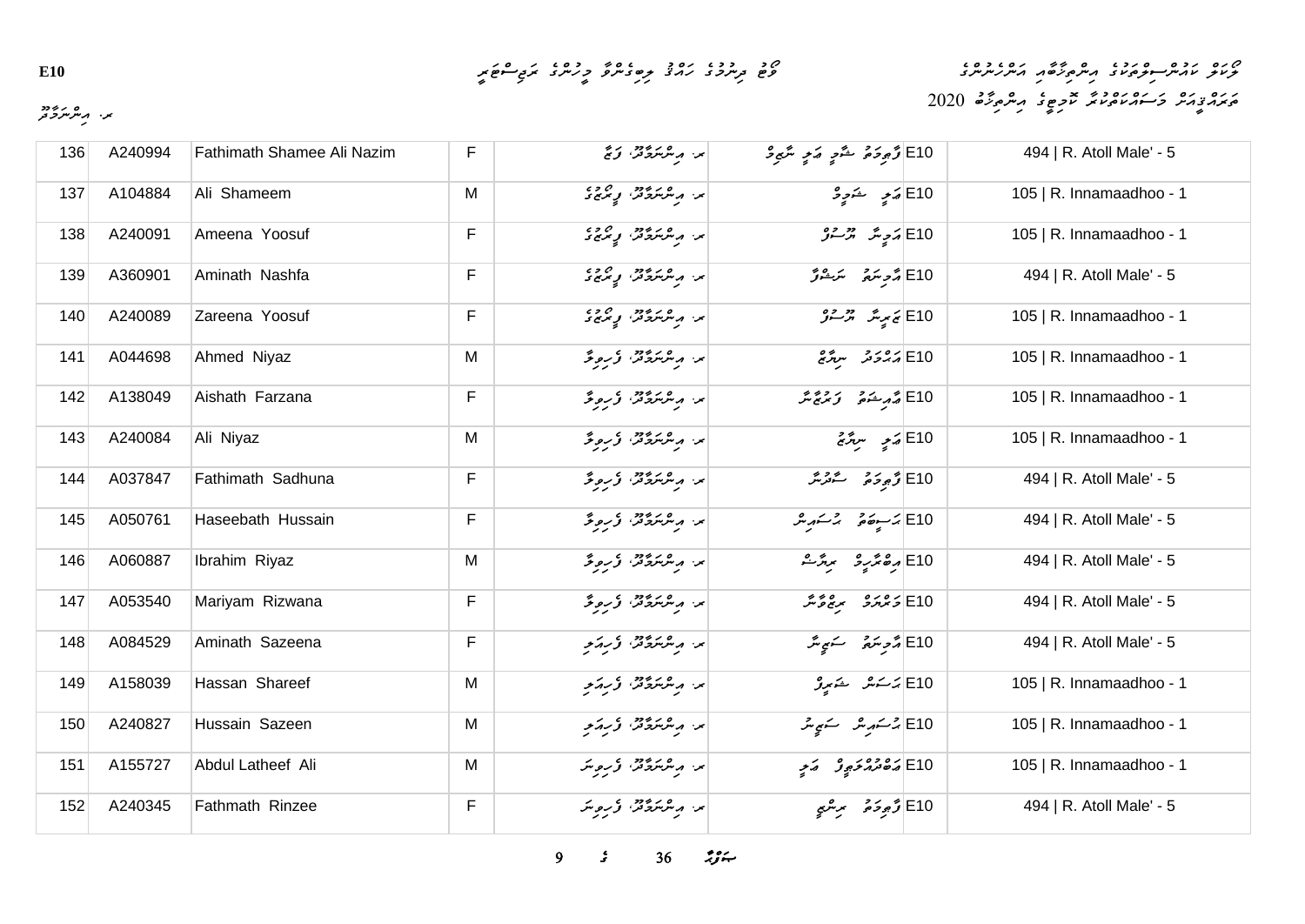*sCw7q7s5w7m< o<n9nOoAw7o< sCq;mAwBoEw7q<m; wBm;vB 2020*<br>*په پوهر وسوډيرونو لومو د موجو د مرمونه* 2020

| 153 | A148928 | Hassan Saafir          | M           | ىر ، مەشكەن كې ئوسىد                                  | E10   پرسٹر گے مریز                  | 329   GA. Dhaandhoo - 2        |
|-----|---------|------------------------|-------------|-------------------------------------------------------|--------------------------------------|--------------------------------|
| 154 | A240355 | Hawwa Nazleena         | F           | بر ریگر دیگر و بره مگر                                | E10 <i>بَدْهُ مَّ</i> سَمَّ مِسَّر   | 105   R. Innamaadhoo - 1       |
| 155 | A240350 | Mariyam Shizunee       | $\mathsf F$ | بر ریگر دور و برجنگ                                   | E10 كەنگە ئىرگە ھەم ئىس              | 494   R. Atoll Male' - 5       |
| 156 | A240352 | Mariyath Latheef       | F           | بر ریگر دیگر و بره مگر                                | E10 مُحب <i>دَة وَج</i> وِرْ         | 105   R. Innamaadhoo - 1       |
| 157 | A240343 | Shadhiya Abdul Latheef | F           | بر ریگر دور و برجنگ                                   | E10 شۇمەر ئەھەر ئەرەبۇ ئى            | 105   R. Innamaadhoo - 1       |
| 158 | A241468 | Aminath Niuma          | $\mathsf F$ | بر ، مرسور ، یوه ، د<br>بر ، مرسور از و د برد         | E10 أَمُّ مِ مَعْهُمْ مَسْتَمَرُّدُّ | 494   R. Atoll Male' - 5       |
| 159 | A319019 | Fareesha Ali Maniku    | $\mathsf F$ | بر . پر سرسری در ۵۷ و د<br>بر . پر سرسری در او د برای | E10] تزميث - سَرِيرَ سِرْرُ          | 105   R. Innamaadhoo - 1       |
| 160 | A241298 | Fathimath Niusaa       | F           | بر ، مرسور ، یوه ، د<br>بر ، مرسور از و د برد         | E10 تۇموخۇ سى <i>دى</i> گ            | 105   R. Innamaadhoo - 1       |
| 161 | A241469 | Mariyam Liyoosa        | F           | بر به شرکتری و و بر و<br>بر به شرکتری و و برو         | E10 كابر برقم محركث برقم             | 378   Hithadhoo Ehenihen - 1   |
| 162 | A376055 | Mohamed Saleem         | M           | بر به شرکتری و و بر د                                 | E10 <i>\$322 \$ سَنَوِ</i> دُ        | 451   Male' Jail - 1           |
| 163 | A241747 | Safana Muneer          | F           | بر به مرود و ۵ و و د<br>بر به مرسرو تر از و برو       | E10  سَرَرْتَدْ دُسِرْدُ             | 494   R. Atoll Male' - 5       |
| 164 | A027795 | Sanfa Moosa            | F           | ת ו הייתור בריים בי<br>ת הייתורית צביג                | E10 سُنگر مُرْشَہ                    | 557   Hulhumale', Ehenihen - 5 |
| 165 | A146552 | Suwaidha Muneer        | $\mathsf F$ | بر به مرود و ۵ و و د<br>بر به مرسرو تر از و برو       | E10 سُمَرَ مِرتَّر کا مِرْتَر        | 494   R. Atoll Male' - 5       |
| 166 | A240218 | Ahmed Nasru            | M           | بر ریگریزده و عروف                                    | E10 كەبرى قىر سىر يىلىر              | 105   R. Innamaadhoo - 1       |
| 167 | A241645 | Aishath Najdha         | $\mathsf F$ | بر ریگرمزده و عروض                                    | E10 مَدْمِ حَدَّةٌ مَسْتَرَةٌ مَّزَ  | 105   R. Innamaadhoo - 1       |
| 168 | A240326 | Aminath Nezlee         | $\mathsf F$ | بر ریگر دور و عرومی                                   |                                      | 105   R. Innamaadhoo - 1       |
| 169 | A240321 | Fathimath Nazeeha      | F           | بر ریگریزود و عروف                                    | E10 زَّجِرَة مَ سَمَةٍ بَرَّ         | 105   R. Innamaadhoo - 1       |

 $10$  *s* 36  $23$   $\div$ 

*r@n>m7w7o< .8*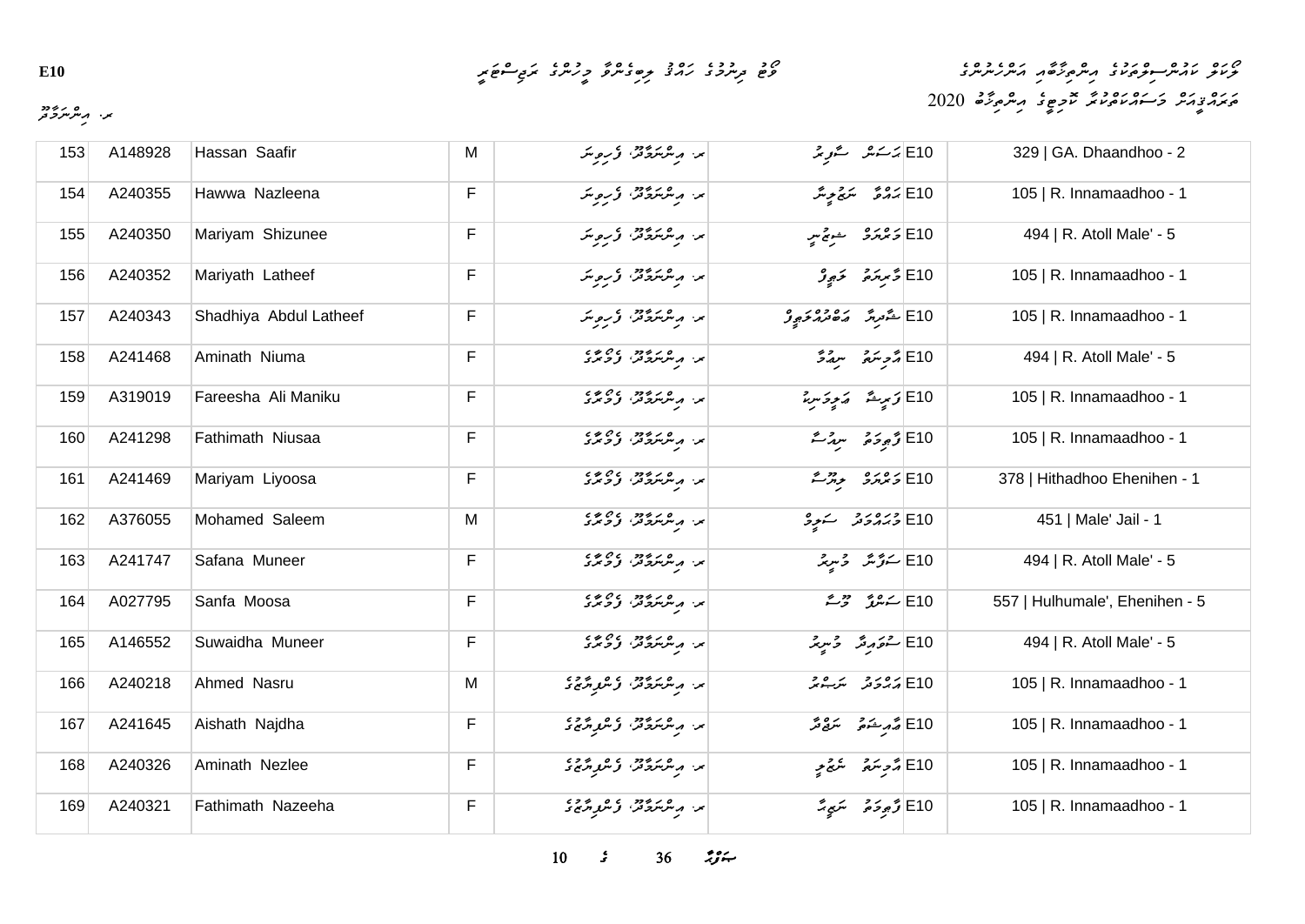*sCw7q7s5w7m< o<n9nOoAw7o< sCq;mAwBoEw7q<m; wBm;vB* م من المسجد المسجد المسجد المسجد المسجد العام 2020<br>مجم*د المسجد المسجد المستجد المسجد المسجد المسجد المسجد المسجد المسجد المسجد المسجد المسجد المسجد المسجد المسجد* 

| 170 | A144792 | Madheeha Adam Koi      | F | بر ریگریزده و عروف             | E10 كەمپەنتە مەمكەنگەر                                    | 105   R. Innamaadhoo - 1           |  |
|-----|---------|------------------------|---|--------------------------------|-----------------------------------------------------------|------------------------------------|--|
| 171 | A240142 | Fathimath Zaheera      | F | أيرا ماهانكردون وسوكانك        | E10 گۇجۇڭمەس ئىم پەنگە                                    | 105   R. Innamaadhoo - 1           |  |
| 172 | A107093 | Hassan Waseem          | M | ىر. مەسكىگەن بەسلەش            | E10   يَرْسَعْرُ - مَرْسِوْرٌ                             | 105   R. Innamaadhoo - 1           |  |
| 173 | A240146 | Ibrahim Waseem         | M | أيرا ماهانكردون وسوكانك        | E10 م <i>وڭ ئۇر</i> بۇ ھەسپى                              | 105   R. Innamaadhoo - 1           |  |
| 174 | A240140 | Khadheeja Ali          | F |                                | E10   زَمرِيَّ = صَمِّ                                    | 105   R. Innamaadhoo - 1           |  |
| 175 | A240143 | Mariyam Fazleena       | F | يرا مايكريكري وبلوتر           | E10 كەيترى ئەنج م <sub>ج</sub> ىتر                        | 105   R. Innamaadhoo - 1           |  |
| 176 | A035281 | Sheereena Abdul Moomin | F | برا مر مگر برگار محمد و سرو بر | E10 خوم شهر مقصر محرم محرم محمد به حر                     | 494   R. Atoll Male' - 5           |  |
| 177 | A048801 | Jameela Hassan         | F | بر ریگریزده و سرو ۲۵۰۰         | E10 ت <sub>ح</sub> رِیْ کاسکار                            | 105   R. Innamaadhoo - 1           |  |
| 178 | A127840 | Thahumeena Najeeb      | F | بر ریگریزده و سره ۲۵۵          | E10 ك <sup>ې</sup> رتى <sub>چ</sub> ىنگە سى <i>تې</i> ق   | 105   R. Innamaadhoo - 1           |  |
| 179 | A094966 | Zubaidha Najeeb        | F | بر ریگریزده و سرگرمرد و        | E10 نِحْ صَ <sub>م</sub> ِ مَّرَ سَرَ <sub>ّبِ</sub> صَحْ | 494   R. Atoll Male' - 5           |  |
| 180 | A380625 | Abdullah Zameen        | M | يرا أبر مريكرد فرق أو سربر مر  | E10 كەھەتراللە     كى پەشر                                | 705   Adaaran Select Meedhupparu-1 |  |
| 181 | A068218 | Ahmed Azmeen           | M | أين أرتكر مكر من المحر والمرسر | E10 كەبرى قىر كەيم <i>چەر</i>                             | 105   R. Innamaadhoo - 1           |  |
| 182 | A078497 | Aishath Nazeera        | F | أيرا ما مكانكردون والرسر       | E10 مَدْمِرْ حَمَّةً مَسْمَنِيَّةً.                       | 105   R. Innamaadhoo - 1           |  |
| 183 | A010220 | Ali Hussain            | M | أيرا ما مكانكردون والرسر       | E10 کھ پر برگ کھیر بھر                                    | 105   R. Innamaadhoo - 1           |  |
| 184 | A240910 | Fathimath Nazurana     | F | أين أبا مرتكز فكره والرزمز     | E10 گۇجۇچۇ سىنى <i>رىتى</i> گە                            | 105   R. Innamaadhoo - 1           |  |
| 185 | A240916 | Hawwa Rifsaana         | F | برا مریکردون و سربانژ          | E10 كەش <sup>ى</sup> ر مورگەنتر                           | 105   R. Innamaadhoo - 1           |  |
| 186 | A240915 | Ibrahim Ahsan          | M | بر ریگریزده و سربرگ            | E10 <sub>م</sub> ەمگەر بەر كەرگە بىر                      | 105   R. Innamaadhoo - 1           |  |

 $11$  *s* 36  $23$   $\div$ 

*r> به به مروده*<br>بو *به مرمور و*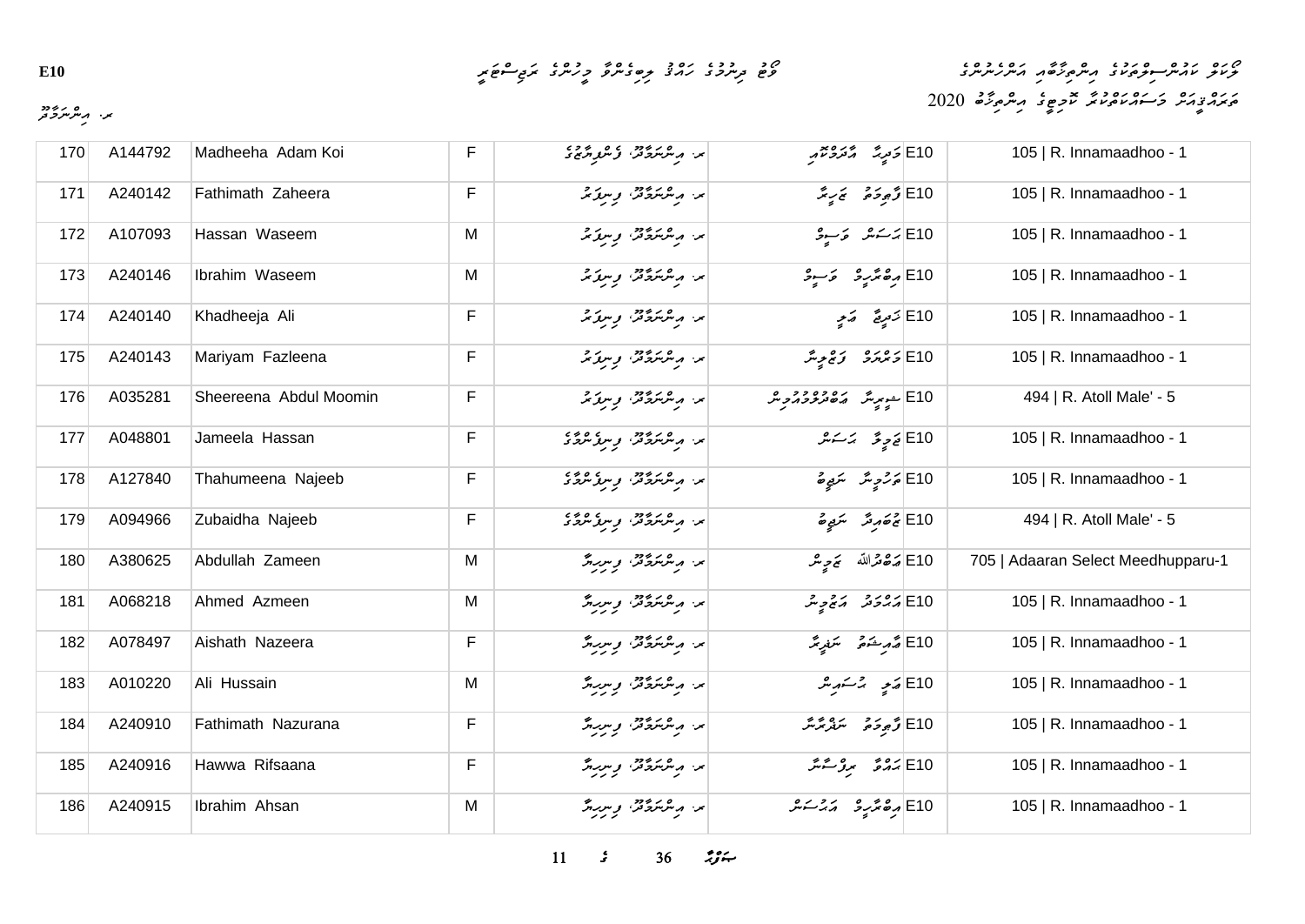*sCw7q7s5w7m< o<n9nOoAw7o< sCq;mAwBoEw7q<m; wBm;vB* م من المرة المرة المرة المرجع المرجع في المركبة 2020<br>مجم*د المريض المربوط المربع المرجع في المراجع المركبة* 

| 187 | A240911 | Mariyam Ihusaana   | $\mathsf F$ | أين أرتكر مركز والرزارة  | E10 كەبەدى بەرشەتىر               | 105   R. Innamaadhoo - 1       |
|-----|---------|--------------------|-------------|--------------------------|-----------------------------------|--------------------------------|
| 188 | A082382 | Mariyam Muneera    | F           | بر ریگریزده و سربار      | E10 كەنگەنىڭ كەسپەنگە             | 105   R. Innamaadhoo - 1       |
| 189 | A240914 | Mohamed Azuhan     | M           | بر ریگریزده و سربار      | E10 دُبَرْدُونْ دَبِرْتُهْ        | 105   R. Innamaadhoo - 1       |
| 190 | A239947 | Ahmed Auzam        | M           | ىن مەسكەنگە بەسھە        | E10 كەبرى كەرگە كەرگە             | 105   R. Innamaadhoo - 1       |
| 191 | A007459 | Ahmed Rasheed      | M           | بر ریگر کرده و سرگان     | E10  كەندى كىلى كىرىسى تەرىپ      | 494   R. Atoll Male' - 5       |
| 192 | A068863 | Hariyya Hussain    | $\mathsf F$ | بر ریگر دور و سره د      | E10 يَهْرِمْ مَنْ مِرْسَمْرِ مِنْ | 105   R. Innamaadhoo - 1       |
| 193 | A241121 | Ahmed Shimal       | M           | بر ، مرسر دور و و در     | E10 كەندى قىدىگە                  | 494   R. Atoll Male' - 5       |
| 194 | A241129 | Aishath Samaaha    | F           | بر ریر مرکز و در در      | E10 مَگْرِسْتَمْ حَوَيْرٌ         | 105   R. Innamaadhoo - 1       |
| 195 | A241123 | Ali Shifaz         | M           | بر رەپرىزدە ۋەر          | E10 کی جوگئ                       | 105   R. Innamaadhoo - 1       |
| 196 | A241131 | Aminath Suna       | $\mathsf F$ | بر ، ما ما دود . و در با | E10 مُرْحِبَهُ مَثْبَرُ           | 105   R. Innamaadhoo - 1       |
| 197 | A241115 | Fathimath Latheefa | $\mathsf F$ | بر رعبترون ويحوير        | E10 گەچ قەم ئىچ ئىل               | 105   R. Innamaadhoo - 1       |
| 198 | A241725 | Hawwa Saayaa       | $\mathsf F$ | بر ، ما ما دود . و در .  | E10 كەبۇ شەر                      | 494   R. Atoll Male' - 5       |
| 199 | A032923 | Ibrahim Shiham     | M           | بر ، ما ما دود . و در با | E10 م <i>وڭ مگرى</i> ھەر ئىش      | 105   R. Innamaadhoo - 1       |
| 200 | A241727 | Mariyam Shina      | $\mathsf F$ | بر ریمونزور وی           | E10 كەنگەنى ھەمگە                 | 557   Hulhumale', Ehenihen - 5 |
| 201 | A241126 | Mohamed Sizuwan    | M           | برا ما ما مردود المحروب  | E10 <i>32,25 بەيغ</i> ۇنىر        | 494   R. Atoll Male' - 5       |
| 202 | A275361 | Suzuna Shihaam     | $\mathsf F$ | بر رەپرىگەدە ۋەر         | E10 سەچ ش ھو <i>ر دى</i>          | 105   R. Innamaadhoo - 1       |
| 203 | A241680 | Aminath Shahufa    | F           | بر ریر مرکز در بره و     | E10 مَّ حِسَمَةٌ حَسَنَةٌ         | 494   R. Atoll Male' - 5       |

 $12$  *s* 36  $23$   $\div$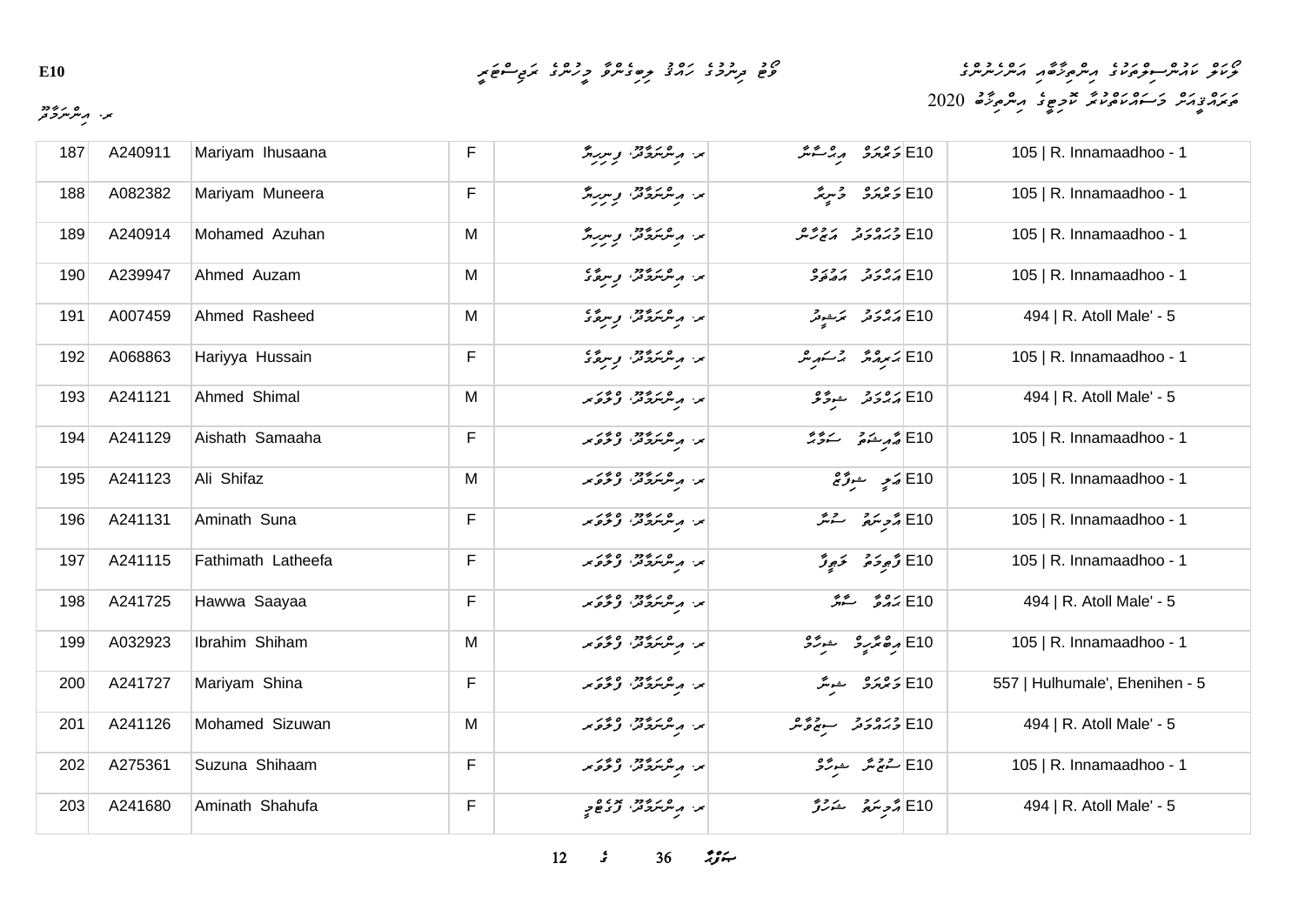*sCw7q7s5w7m< o<n9nOoAw7o< sCq;mAwBoEw7q<m; wBm;vB* م من المرة المرة المرة المرجع المرجع في المركبة 2020<br>مجم*د المريض المربوط المربع المرجع في المراجع المركبة* 

| 204 | A240828 | Hussain Shaah       | M           | پر په مرکز ده پره ه په                                | E10 پرڪبريش ڪ <i>ي</i> ڪ                                                                                       | 105   R. Innamaadhoo - 1     |
|-----|---------|---------------------|-------------|-------------------------------------------------------|----------------------------------------------------------------------------------------------------------------|------------------------------|
| 205 | A279706 | Mariyam Shaudha     | F           | بر مر مر برده بره ه<br>بر مر مر مر قر د و ع           | E10 كانترنى مىشى ئىش ئىش ئىشى ئىشتى ئىشتى ئىشتى ئىشتى ئىشتى ئىشتى ئىشتى ئىشتى ئىشتى ئىشتى ئىشتى ئىشتى ئىشتى ئى | 494   R. Atoll Male' - 5     |
| 206 | A040908 | Ahmed Athif         | M           | بر رعب دور دی ه                                       | E10 كەش <sup>ى</sup> رى گەھ بۇ                                                                                 | 494   R. Atoll Male' - 5     |
| 207 | A241606 | Aminath Raufaa      | F           | بر روبرپرور دی ه                                      | E10 مُج سَمَعٌ مَحَمَدَتَرٌ                                                                                    | 462   Srilanka / Colombo - 3 |
| 208 | A241603 | Faathimath Rauhaa   | F           | بر رمز مردود دی ه                                     | E10 گ <sub>ۇ</sub> چەقە ئىمە <i>م</i> ىگە                                                                      | 494   R. Atoll Male' - 5     |
| 209 | A240138 | Mariyam Shahula     | F           | بر رعم دور دی ه                                       | E10 كانترنز كالمنتصر                                                                                           | 494   R. Atoll Male' - 5     |
| 210 | A128039 | Adil Hassan         | M           | بر ریگریزو را د                                       | E10 صَّمِرتِر – سَ <sup>م</sup> َسَر                                                                           | 494   R. Atoll Male' - 5     |
| 211 | A240370 | Aminath Zuhudha     | $\mathsf F$ | ىن مەسكەقرى توخىر                                     | E10 مَّ مِسَعَمٍ مَحْتَمَّ                                                                                     | 105   R. Innamaadhoo - 1     |
| 212 | A240378 | Mahusoodha Hassan   | F           | ىر. مەس <i>رىرى ئەدى</i> ر                            | E10 كەن يەشقە كەشكەنلەر                                                                                        | 105   R. Innamaadhoo - 1     |
| 213 | A159222 | Mausooma Hassan     | F           | ىر. مەش <i>رىقى ق</i> وير                             | E10 كەن يېزىش بىر ئەسكەنلەر                                                                                    | 105   R. Innamaadhoo - 1     |
| 214 | A085549 | Mohamed Naeem       | M           | ىر. مەش <i>رىقى ق</i> وير                             | E10 \$ جەم 3 مىقدىم كىلىمبورى كىلە                                                                             | 494   R. Atoll Male' - 5     |
| 215 | A241601 | Fathmath Leena      | F           | بر ریرسردن ویرسری                                     | E10 <i>وُّهِ دَهُ</i> مِهْ مَ                                                                                  | 494   R. Atoll Male' - 5     |
| 216 | A079060 | Hussain Athif       | M           | ىر. مەشرىكەت ئايرىش ك                                 | E10 برڪويڪر گھجو قر                                                                                            | 105   R. Innamaadhoo - 1     |
| 217 | A054691 | Abdul Rasheed Moosa | M           | بر به مربوده وه ربود و د<br>بر به مرس د بر د بر بر بر | E10 كەھەر كەر ئەسىر بىر تەرىبىگە                                                                               | 105   R. Innamaadhoo - 1     |
| 218 | A092576 | Ahmed Naeem         | M           | بر ار شریده وه شکره                                   | E10 كەندى كىر سىمبەر                                                                                           | 105   R. Innamaadhoo - 1     |
| 219 | A240101 | Aishath Aroosha     | F           | بر رسربرود وه دیگر                                    | E10 مەم ئىقتىمە مەممىز ئىش                                                                                     | 105   R. Innamaadhoo - 1     |
| 220 | A240100 | Fathimath Suzaana   | F           | بر رمزمود وه شکر                                      | E10 گۇجوچە ئىس ئىق ئىگە                                                                                        | 105   R. Innamaadhoo - 1     |

 $13$  *s* 36  $23$   $\div$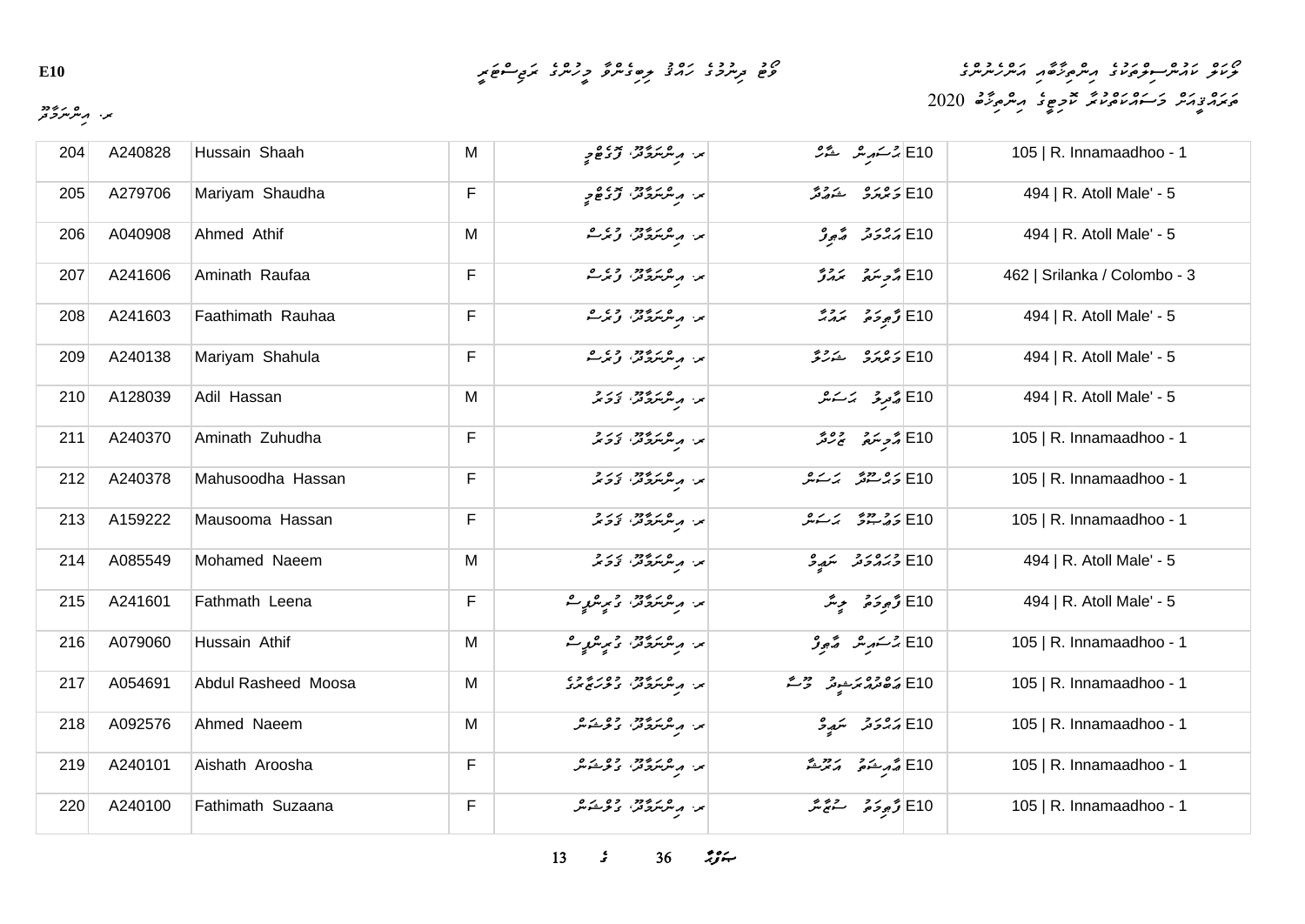*sCw7q7s5w7m< o<n9nOoAw7o< sCq;mAwBoEw7q<m; wBm;vB* م من المرة المرة المرة المرجع المرجع في المركبة 2020<br>مجم*د المريض المربوط المربع المرجع في المراجع المركبة* 

| <b>33 G S</b><br>ىر. برسرسر تەر |  |
|---------------------------------|--|
|---------------------------------|--|

| 221 | A153312 | Hussain Naeem      | M           | أبرا أرغروه وواقع والمحافظ | E10   يُرْسَمَ مِرْسَ مَسَمِيرَ \$                   | 105   R. Innamaadhoo - 1 |
|-----|---------|--------------------|-------------|----------------------------|------------------------------------------------------|--------------------------|
| 222 | A092587 | Ibrahim Saleem     | M           | بر رسربرود وه دیگر         | E10 م <i>وڭ ئۇر</i> ۇ سىمب <i>و</i> ۇ                | 105   R. Innamaadhoo - 1 |
| 223 | A241598 | Mariyam Eleesa     | F           | بر رسربرود وه دیگر         | E10 كەندىرى كەربە                                    | 105   R. Innamaadhoo - 1 |
| 224 | A156032 | Sabira Yoosuf      | F           | بر رسربرود ده در بر        | E10 يُتَوَجَّدُ بَرْسَنْرُ                           | 105   R. Innamaadhoo - 1 |
| 225 | A105498 | Abdulla Shafeeg    | M           | بر رسر دور دوه وه          | E10 كەڭ قىراللە ھەرتى                                | 494   R. Atoll Male' - 5 |
| 226 | A241681 | Aishath Shiufa     | $\mathsf F$ | بر ریز مربود و وه و و      | E10 مَدْمِرْ مَدَمْ وَ مَسْرِمْرٌ                    | 494   R. Atoll Male' - 5 |
| 227 | A241683 | Aminath Suha       | F           | بر ریزیود دوه و            | E10 مَّ صِنَّعَهُ شَمَّدٌ                            | 494   R. Atoll Male' - 5 |
| 228 | A105499 | Fathimath Minna    | $\mathsf F$ | بر ریگر دور دوه دو         | E10 رَّجِوحَةُ وِسْرَسَّ                             | 494   R. Atoll Male' - 5 |
| 229 | A240206 | Aishath Nasifa     | F           | بر ، مرس دور ده در ده د    | E10 مَگْرِسْتَمْ مُگْرَسِرِدَّ                       | 494   R. Atoll Male' - 5 |
| 230 | A126238 | Ali Hassan         | M           | بر به مربوده کند و ،       | E10 كەيپ كەشكە                                       | 105   R. Innamaadhoo - 1 |
| 231 | A240200 | Aminath Ali        | $\mathsf F$ | بر به پر پروژ کریز وی      | E10 مُرْحِبَهُ مَعْ                                  | 105   R. Innamaadhoo - 1 |
| 232 | A060631 | Hussain Areef      | M           | بر به شرور در ۲۵۰          | E10 پڑے پر بڑ کھیرو<br>ا                             | 105   R. Innamaadhoo - 1 |
| 233 | A240204 | Mariyam Sharudha   | F           | بر . په شریرون کنترو ده په | E10 كەنگەر ئەيغا ئىسىمەتكە                           | 494   R. Atoll Male' - 5 |
| 234 | A241641 | Mohamed Jinan      | M           | بر به مربوده کنگر ده       | E10 دُبَرْدْدَتْر ب <sub>ے</sub> بُرْب <sub>ْر</sub> | 105   R. Innamaadhoo - 1 |
| 235 | A116065 | Safira Ali Fulhu   | $\mathsf F$ | بر ، مرس دور ده در ده د    | E10 گرېگ   ټرېژنژ                                    | 494   R. Atoll Male' - 5 |
| 236 | A240202 | Shaira Ali Fulhu   | $\mathsf F$ | بر به مربوده کنگر ده       | E10 ڪمبرنگ - <i>مکچوڏن</i> گ                         | 105   R. Innamaadhoo - 1 |
| 237 | A063457 | Shathira Ali Fulhu | F           | بر ، پرسروس کنرو وی        | E10 ڪُمبرنگ صَمِرِگرُک                               | 494   R. Atoll Male' - 5 |

*14 s* **36** *n***<sub>s</sub>***n*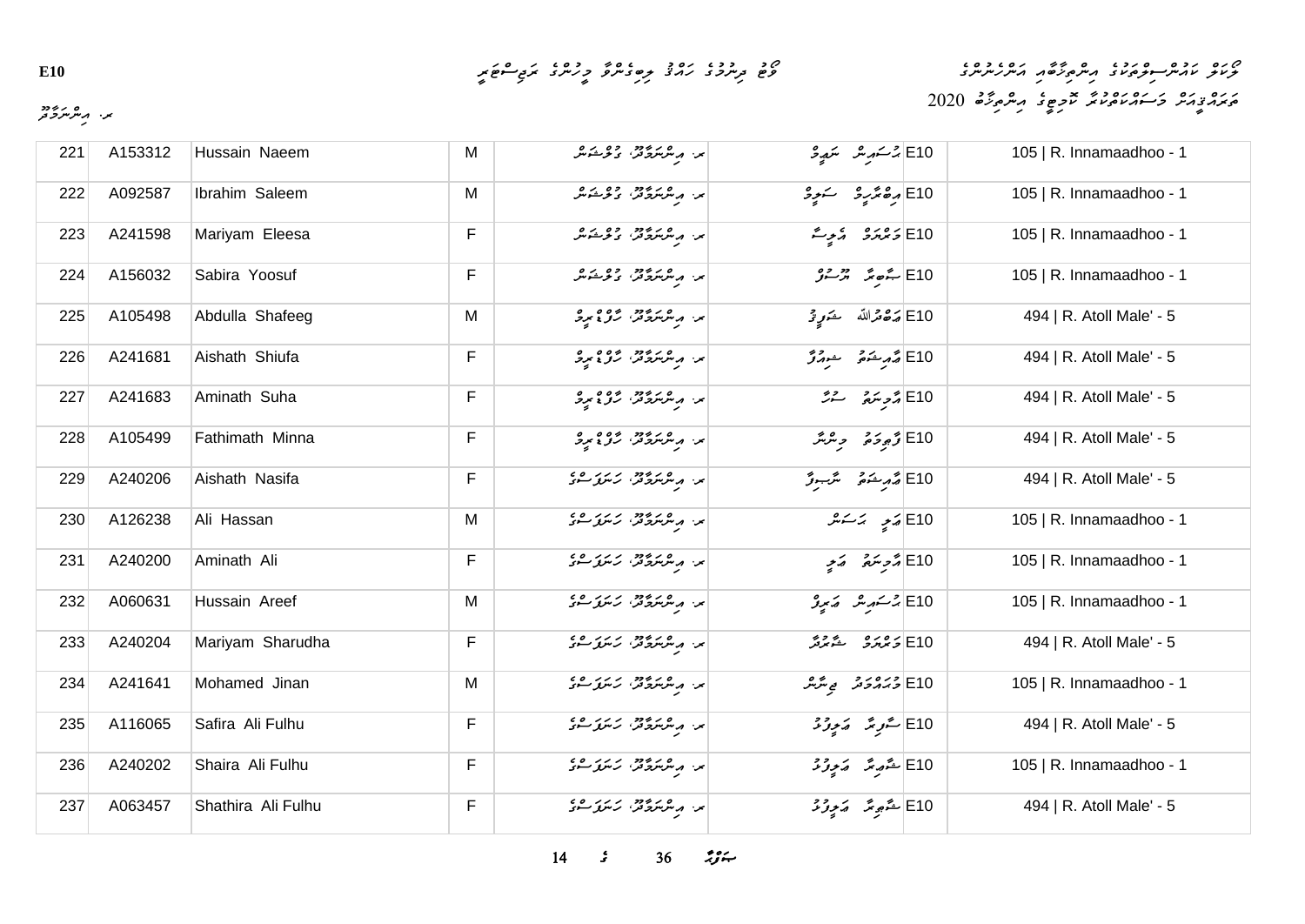*sCw7q7s5w7m< o<n9nOoAw7o< sCq;mAwBoEw7q<m; wBm;vB* م من المرة المرة المرة المرجع المرجع في المركبة 2020<br>مجم*د المريض المربوط المربع المرجع في المراجع المركبة* 

| <b>33 G S</b><br>بر. برسرسر و در |
|----------------------------------|
|----------------------------------|

| 238 | A155825 | Abdulla Moosa       | M           | بر ومرکبرد کرده میلی و میکن                         | E10 مَرْجُ مِّرْاللّه حَرْجُهِ        | 105   R. Innamaadhoo - 1         |
|-----|---------|---------------------|-------------|-----------------------------------------------------|---------------------------------------|----------------------------------|
| 239 | A148377 | Aminath Sanee       | F           | بر ومربود رسرو ومدون                                | E10 أ <i>مُّ دِسَمُ</i> مُسَّسِ       | 103   R. Maakurathu - 1          |
| 240 | A131581 | Ibrahim Haleem      | M           | ىر. مەس دەپىر كەس <i>بولى تو</i> ر دەپ كە           | E10 <sub>م</sub> ەنگەر تكمي           | 105   R. Innamaadhoo - 1         |
| 241 | A131211 | Ibrahim Rasheed     | M           | ىن مەس دەم ئەر ئەر ئەر ئا                           | E10 مر <i>ے مگرچ</i> و کے مختصر ا     | 121   B. Eydhafushi - 1          |
| 242 | A010437 | Abdul Sattar Hassan | M           | بر رمز مرود رکوبروس                                 | E10 <sub>مەھ</sub> ور بەر ئەرگە بەسەس | 105   R. Innamaadhoo - 1         |
| 243 | A240432 | Aishath Nihaamaa    | $\mathsf F$ | بر رس دور به در بروس                                | E10 مَ مِ حَمَع مَ سِرَّدَةَ ۖ        | 105   R. Innamaadhoo - 1         |
| 244 | A155796 | Fathimath Suzy      | $\mathsf F$ | بر ریگریزده کروبروس                                 | E10 گ <sub>ې</sub> وځو شمې            | 244   ADh. Hangnaameedhoo - 1    |
| 245 | A240477 | Hassan Nihaan       | M           | ىر. مەس كەن كەن ئەر بىر<br>ئارا مەس كەن كەن كەن كەن | E10   پزشتر سرچھر                     | 494   R. Atoll Male' - 5         |
| 246 | A240475 | Hussain Siyaz       | M           | بر ، پرسروس کوبروس                                  | E10 بڑے ہر شہ سو پر تھے               | 699   Bolifushi Island Resort-1  |
| 247 | A095063 | Mohamed Sinan       | M           | بر رسر المرود كوبروس                                | E10 <i>\$222 ئۇيۇر س</i> ېتىر         | 494   R. Atoll Male' - 5         |
| 248 | A241502 | Aminath Rasheeda    | F           | ىر. مەشكەق ئويىمەت                                  | E10 مَرْحِ سَرَمَ مَرْسُوِمَّرُ       | 105   R. Innamaadhoo - 1         |
| 249 | A241503 | Fathimath Sudha     | F           | ىر. مەشرىقلار كىم <i>بولە</i> ر                     | E10 گۇجۇڭمۇ سىمى <i>گ</i> ە           | 494   R. Atoll Male' - 5         |
| 250 | A011293 | Ibrahim Shareef     | M           | بر ، مرسر دود. کو برمای                             | E10 مەھەر ئەر ئىسىر ئىسىر ئىس         | 105   R. Innamaadhoo - 1         |
| 251 | A241506 | Imran Shareef       | M           | ر ، ما ما دود.<br>مسر المسترد در ما در مورد و       | E10 مەرگەنگە ھەمرى <sup>1</sup>       | 105   R. Innamaadhoo - 1         |
| 252 | A241504 | Mohamed Rilvan      | M           | بر ریزروز کویدرو                                    | E10 <i>22828 برندۇ</i> نىر            | 105   R. Innamaadhoo - 1         |
| 253 | A240991 | Ahmed Azim          | M           | ىر. مەشرىكەن كۆپرىگە                                | E10 كەندى قىر قەرىج                   | 400   Kudafushi Resort & Spa - 1 |
| 254 | A153053 | Aishath Sama        | F           | ىر. مەشرىق ئويدىگە                                  | E10 مُگرِيشَمُ ڪُرُّ                  | 105   R. Innamaadhoo - 1         |

 $15$  *s* 36  $23$   $\div$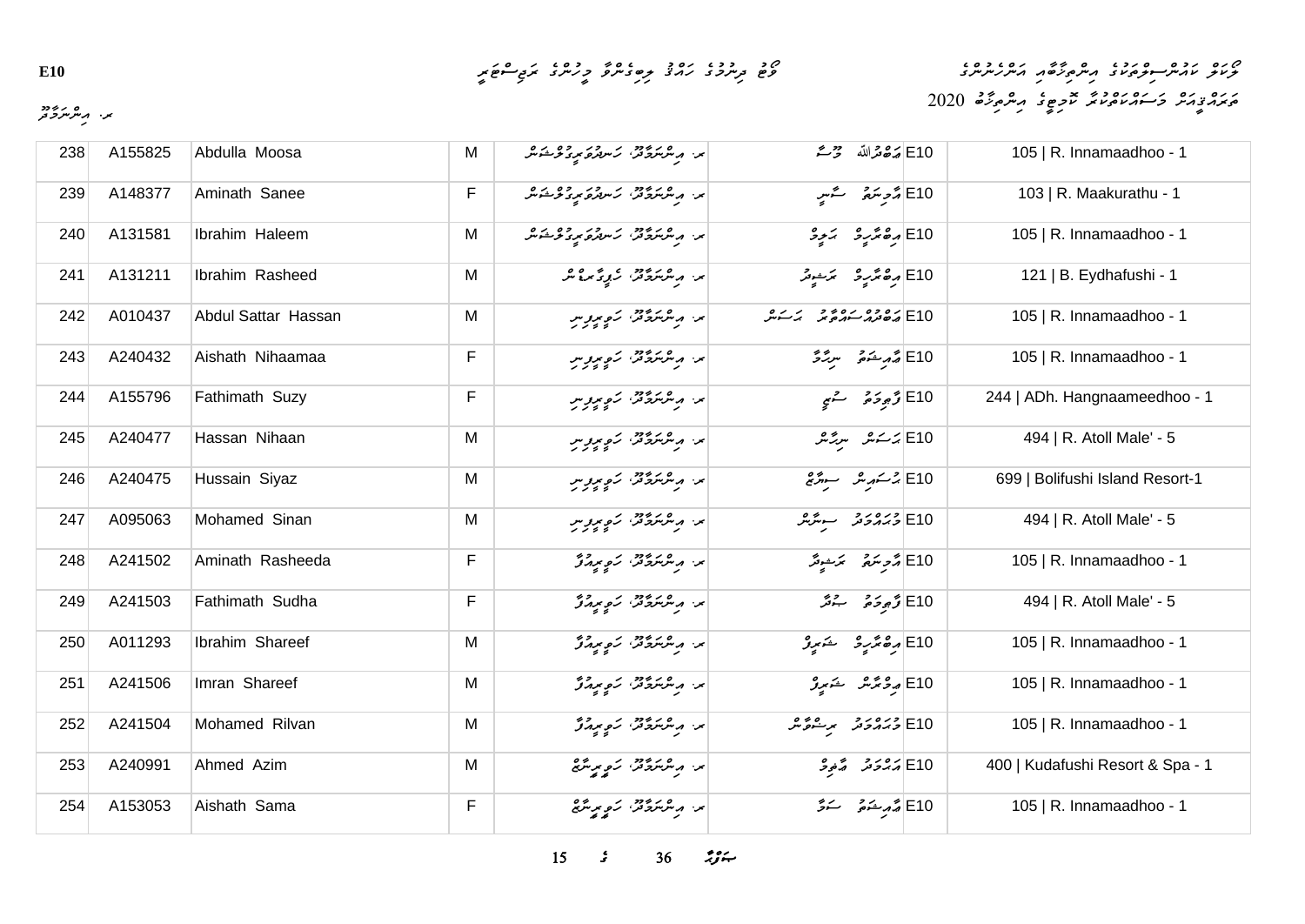*sCw7q7s5w7m< o<n9nOoAw7o< sCq;mAwBoEw7q<m; wBm;vB* م من المرة المرة المرة المرجع المرجع في المركبة 2020<br>مجم*د المريض المربوط المربع المرجع في المراجع المركبة* 

| ココ ク ノ  の<br>ىر. برسرسرتر تر |  |
|------------------------------|--|
|------------------------------|--|

| 255 | A241715 | Aminath Afaa        | $\mathsf F$ | ىر. مەشرىردە ئەم برىگە                                 | E10 مُج سَعْرِ صَوَّرَ                  | 105   R. Innamaadhoo - 1  |
|-----|---------|---------------------|-------------|--------------------------------------------------------|-----------------------------------------|---------------------------|
| 256 | A241054 | Fathimath Shafa     | $\mathsf F$ | ىر. مەس ئۇق كەم بەشق                                   | E10 <i>وُّجِ دَمُ</i> شَرَّ             | 105   R. Innamaadhoo - 1  |
| 257 | A241717 | Hassan Shafuaan     | M           | أين أرشر ودود الكوابر للمع                             | E10 يزيد سترومبر                        | 105   R. Innamaadhoo - 1  |
| 258 | A121973 | Ibrahim Haleem      | M           | بر ، مرسر دود کو برس                                   | E10 بر <i>ے پڑچ</i> کی پڑو              | 105   R. Innamaadhoo - 1  |
| 259 | A240987 | Mariyam Ali         | $\mathsf F$ | ىر. مەس ئۇق كەم بەشق                                   | E10 كانترنى كامي                        | 105   R. Innamaadhoo - 1  |
| 260 | A241050 | Mariyam Shima       | $\mathsf F$ | بر رسر مردود کو بر مرد                                 | E10 كەنگەنى ھەدى                        | 105   R. Innamaadhoo - 1  |
| 261 | A240984 | Umar Yoosuf         | M           | ىر. مەشرىرون كەيدىكى                                   | $3 - 3 - 252$ E10                       | 105   R. Innamaadhoo - 1  |
| 262 | A155147 | Ahmed Hameed        | M           | د رسر دود.<br>د رسر دسرون کرد دود                      | E10 كەنزى كەر بۇ ئىر                    | 105   R. Innamaadhoo - 1  |
| 263 | A241537 | Ahmed Inaan         | M           | بر به مربوده از داده وای<br>بر به مرس دادن کردنج برواد | E10 كەندى قىر مەمگەنلە                  | 105   R. Innamaadhoo - 1  |
| 264 | A239942 | Ameena Hussain      | F           | د رسر دود.<br>د رسر دسر در کام دود                     | E10 كەچ ئىر مىشكەر ئىر                  | 105   R. Innamaadhoo - 1  |
| 265 | A241540 | Fathmath Zeyba      | $\mathsf F$ | د ر مردود د د د د د<br>د ر مرمورون رخ مرد د            | E10 تُرجوح مَن صَحَّة الله              | 105   R. Innamaadhoo - 1  |
| 266 | A239944 | Hussain Naseeh      | M           | ه د به دود.<br>بر د سرس د د کنج بروی                   | E10 پر کے پہلا میں مگر ہے جاتا ہے۔<br>ا | 105   R. Innamaadhoo - 1  |
| 267 | A100945 | Zahra Abdulla       | $\mathsf F$ | י הממשבת מי כניו<br>זה הממשבתי מיצובי                  | E10 يَحْرَيْرَ بِهَ صَوْتِرَاللّهِ      | 105   R. Innamaadhoo - 1  |
| 268 | A032514 | Aboobakru Zakariyya | M           | بر به شرور و و در و و ده<br>بر به شرور از مرد سوبرو د  | E10 كەھۋە بەر ئەركىزىدە ئىر             | 105   R. Innamaadhoo - 1  |
| 269 | A241690 | Aminath Shaliya     | F           | بر به مربوده او در و و داد.<br>بر به مرمون روبه سوروی  | E10 مَّ حِ مَّعْ مُحَمَّومَّة           | 105   R. Innamaadhoo - 1  |
| 270 | A240891 | Ibrahim Thahseen    | M           | بر به مربود دور دود و<br>بر به مرمون رسمبردی           | E10 <sub>م</sub> ەمگەرچە مەربىيە بىر    | 494   R. Atoll Male' - 5  |
| 271 | A049586 | Hussain Sham        | M           | ه د په در دور و ده دوه<br>مر د په پېړۍ تر ک            | E10 پرڪ <sub>م</sub> ريثر ڪري           | 296   Th. Hirilandhoo - 1 |

 $16$  *s* 36  $23$   $\div$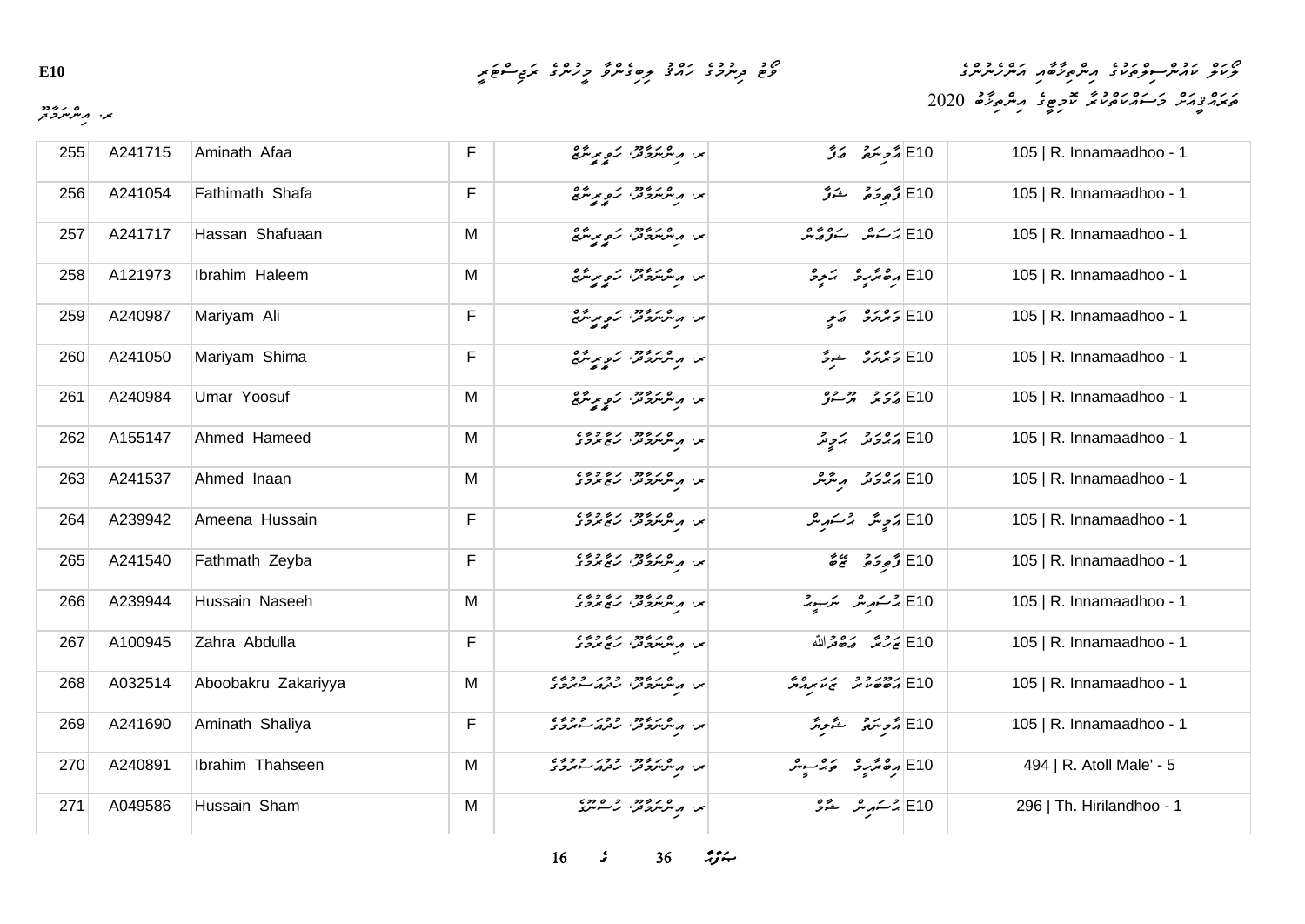*sCw7q7s5w7m< o<n9nOoAw7o< sCq;mAwBoEw7q<m; wBm;vB* م من المرة المرة المرة المرجع المرجع في المركبة 2020<br>مجم*د المريض المربوط المربع المرجع في المراجع المركبة* 

| <b>33 G S</b><br>بر. برسرسر و در |  |
|----------------------------------|--|
|----------------------------------|--|

| 272 | A065622 | Moosa Ali               | M            | ת מיתייקבים כ-200<br>ת מייתייקבית ה-ייתב          | E10 صحيحه محمومية ج                        | 259   V. Thinadhoo - 1                    |
|-----|---------|-------------------------|--------------|---------------------------------------------------|--------------------------------------------|-------------------------------------------|
| 273 | A239940 | Mariyam Saeeda          | F            | بر به شریون گوشهروی<br>بر به شریرون گوشهروی       | E10 كەندىگە سى <i>مبەن</i> گە              | 105   R. Innamaadhoo - 1                  |
| 274 | A239977 | Fathimath Hassan        | F            | بر رسر مردود.<br>بر رسر مردون ربر دی              | E10 تۇم <sub>ب</sub> وقە ئەس <i>تەنگ</i> ە | 105   R. Innamaadhoo - 1                  |
| 275 | A240180 | Aishath Meenaaz         | F            | بر . مر شرور . مر .<br>بر . مر شرو تر . مر .      | E10 مَ مِ شَمَّ وِ مَّرَجَ                 | 105   R. Innamaadhoo - 1                  |
| 276 | A082330 | Hassan Shareef          | M            | ىر. مەسكىتى ئەرەپچ                                | E10   پزشکر گھ مقامرو                      | 105   R. Innamaadhoo - 1                  |
| 277 | A325446 | Shahzaan Shareef        | M            | ىن مەس ئەقرى مەڭ                                  | E10 ڪريچ عرصي جو پيوٽر                     | 427   Olhuveli Beach and Spa Maldives - 1 |
| 278 | A240709 | Abdulla Naushad         | M            | ىر بەشرىروفر، ئازلاشكىر                           | E10 مَرْهُ مِّرْاللَّه سَمَّرْشَوْمَرْ     | 51   HDh. Makunudhoo - 1                  |
| 279 | A011718 | Ahmed Shakir Aboobakuru | M            | بر المستر برود المراد و بالمستحاش                 | $5.500$ $2.41$ $2.500$ $2.500$             | 415   Kanuhura - 1                        |
| 280 | A240707 | Ali Niushadh            | M            | ىر بەشرىرى ئەرەبىر                                | E10 كەمىي سىرگەنگەنگە                      | 699   Bolifushi Island Resort-1           |
| 281 | A333449 | Aminath Shazla          | $\mathsf{F}$ | ىلى مەشرىقلار بەرە ئەھرى                          | E10 مَّ حِسَمَةٌ شَيْءٌ مَّ                | 494   R. Atoll Male' - 5                  |
| 282 | A333437 | Fathimath Sazeela       | $\mathsf{F}$ | ىر بەشرىرى ئەرەبىر                                | E10 گۇجۇڭمۇ سىنىمۇ                         | 494   R. Atoll Male' - 5                  |
| 283 | A241662 | Ibrahim Yaaseen         | M            | ىر بەشرىروفر، ئازلاشكىر                           | E10 مەھ ئەر ئەسىر ئىسىر ئىس                | 105   R. Innamaadhoo - 1                  |
| 284 | A241661 | Mohamed Faizan          | M            | ىر بەشرىروفر، ئازلاشكىر                           | E10 <i>ۋىز برۇ بىر تىرىنى</i> ئىر          | 105   R. Innamaadhoo - 1                  |
| 285 | A156272 | Sakeela Abdul Gafoor    | $\mathsf{F}$ | ىر بەشرىرى بەرە ئەھ                               | E10 سَرِيْرَ 2014ع دورور                   | 105   R. Innamaadhoo - 1                  |
| 286 | A240113 | Waseema Ibrahim         | F            | بر به مربور در ۲۵۵<br>بر به مربورتها با بربورته   | E10 كۈسەنى مەھەردى<br>E10                  | 105   R. Innamaadhoo - 1                  |
| 287 | A240929 | Abdul Raheem Ibrahim    | M            | بر به مرسور در در در د                            | E10 كەھەمدىرى مەھمىي 3                     | 105   R. Innamaadhoo - 1                  |
| 288 | A138878 | Faisal Hassan           | M            | بر . مر مر مرکز مر مر مر مر<br>بر . مر مر مرکز مر | E10 تۇم يىچ    ئەسەنلە                     | 238   AA. Ukulhas - 1                     |

*17 sC 36 nNw?mS*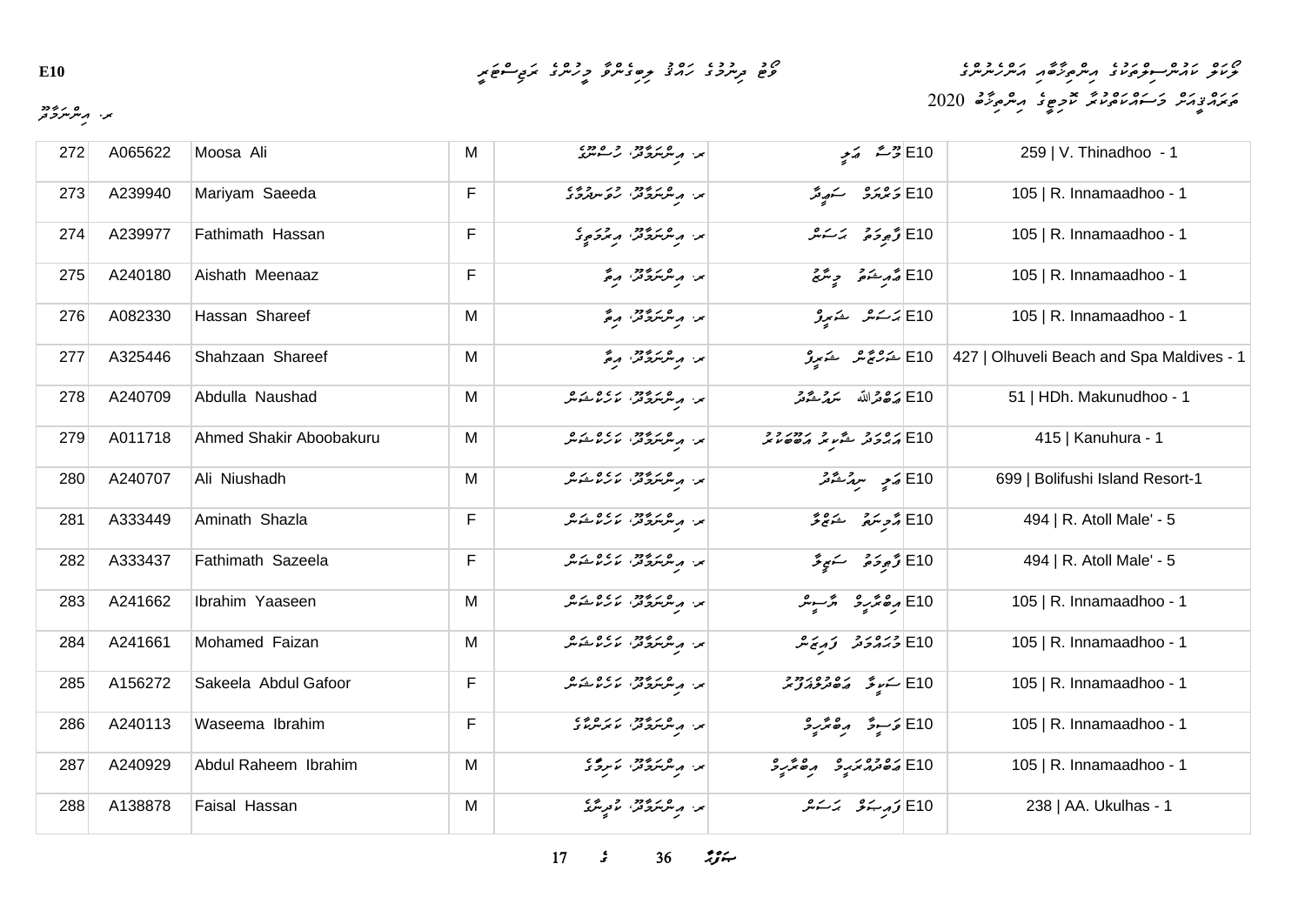*sCw7q7s5w7m< o<n9nOoAw7o< sCq;mAwBoEw7q<m; wBm;vB* م من المرة المرة المرة المرجع المرجع في المركبة 2020<br>مجم*د المريض المربوط المربع المرجع في المراجع المركبة* 

| <b>33 G S</b><br>ىر. برسرسر تەر |  |
|---------------------------------|--|
|---------------------------------|--|

| 289 | A038540 | Najumunnisa Hassan  | F           | بر . مر شرکتری از تر شر                        | E10 ىنى <i>ق 3.5 سىڭ بەسكىل</i>       | 494   R. Atoll Male' - 5        |
|-----|---------|---------------------|-------------|------------------------------------------------|---------------------------------------|---------------------------------|
| 290 | A240151 | Ibrahim Fayaz       | M           | ىر. مەس ئەقەتقۇ، ئامېر                         | E10 مەھەمگەر بۇ ئەمگەشە               | 105   R. Innamaadhoo - 1        |
| 291 | A240937 | Aminath Seema       | F           | بر ریگریزود. ویڅو نگرېږي                       | E10 مَّ مِ مَعْدَ سِيحَ               | 105   R. Innamaadhoo - 1        |
| 292 | A240941 | Fathimath Seeza     | F           | ىر. مەشكەقتر، بوغ كەنگىرى                      | E10 گ <sub>ھ</sub> وتر مریج           | 105   R. Innamaadhoo - 1        |
| 293 | A240948 | Hawwa Luiza         | F           | ىر. مەشرىكەت چەكەش ئ                           | E10 يَرْدُوَّ - قَرْمِيَّ             | 105   R. Innamaadhoo - 1        |
| 294 | A241705 | Hussain Sunaah      | M           | ىر. مەسكىگە ئۇي ئەسكەنچ                        | E10 پر شهر شد مشرحهٔ می               | 709   Dhigufaru Island Resort-1 |
| 295 | A156464 | Mariyam Leeza       | $\mathsf F$ | بر ریگریزود. ویڅو نگرېږي                       | E10 5 <i>بح</i> مد حجمة مح            | 105   R. Innamaadhoo - 1        |
| 296 | A240952 | Mohamed Suhail      | M           | بر ریگریزود. ویڅو نگرېږي                       | E10 <i>جُهُوَدُو بِهُمْ بِهُمْ وَ</i> | 105   R. Innamaadhoo - 1        |
| 297 | A240931 | Sakeena Easa        | F           | ىر. مەشكەقتر، بوغ كەنگىرى                      | E10 سَرِیٹر پریٹر                     | 105   R. Innamaadhoo - 1        |
| 298 | A240950 | Zahiya Abdul Raheem | F           | ىر. مەشرىكەت چەكەش ئ                           | E10 ئج بەنتە ئەھ <i>قىھ ئىرب</i> و    | 105   R. Innamaadhoo - 1        |
| 299 | A241757 | Ali Nihan           | M           | بر ، مرسروس نوگر شهر ؟                         | E10 کھ میں میرچمند                    | 105   R. Innamaadhoo - 1        |
| 300 | A241760 | Fathimath Niha      | F           | بر به شریدو ده شور ه                           | E10 <i>وُّجِوحَةْ</i> سِرَّتْهِ       | 105   R. Innamaadhoo - 1        |
| 301 | A240166 | Hussain Nuhaadh     | M           | بر به شریدو ره مرد                             | E10 بڑے پر ش <i>ر شرن</i> گر          | 494   R. Atoll Male' - 5        |
| 302 | A240163 | Ibrahim Nuhaan      | M           | بر به شریدو ره در ه                            | E10 م <i>وڭ ئۇر</i> ۇ س <i>رگىل</i> ر | 105   R. Innamaadhoo - 1        |
| 303 | A074148 | Moosa Haleem        | M           | بر ، مرس دو ده شور ه                           | E10 جي پر پريونز                      | 105   R. Innamaadhoo - 1        |
| 304 | A116124 | Nazima Adam Fulhu   | F           | بر ، مرسروس نوع شهر ؟                          | E10 سَّمَىٰ 5 مَتَرَوْتَرْ 5          | 105   R. Innamaadhoo - 1        |
| 305 | A239966 | Aishath Nahidha     | F           | بر ، پرسربرور میرده .<br>بر ، پرسربروتر ، بروی | E10 م <i>ۇم ھۇم مۇرى</i> گر           | 105   R. Innamaadhoo - 1        |

**18** *s* **36** *n***<sub>s</sub>***n*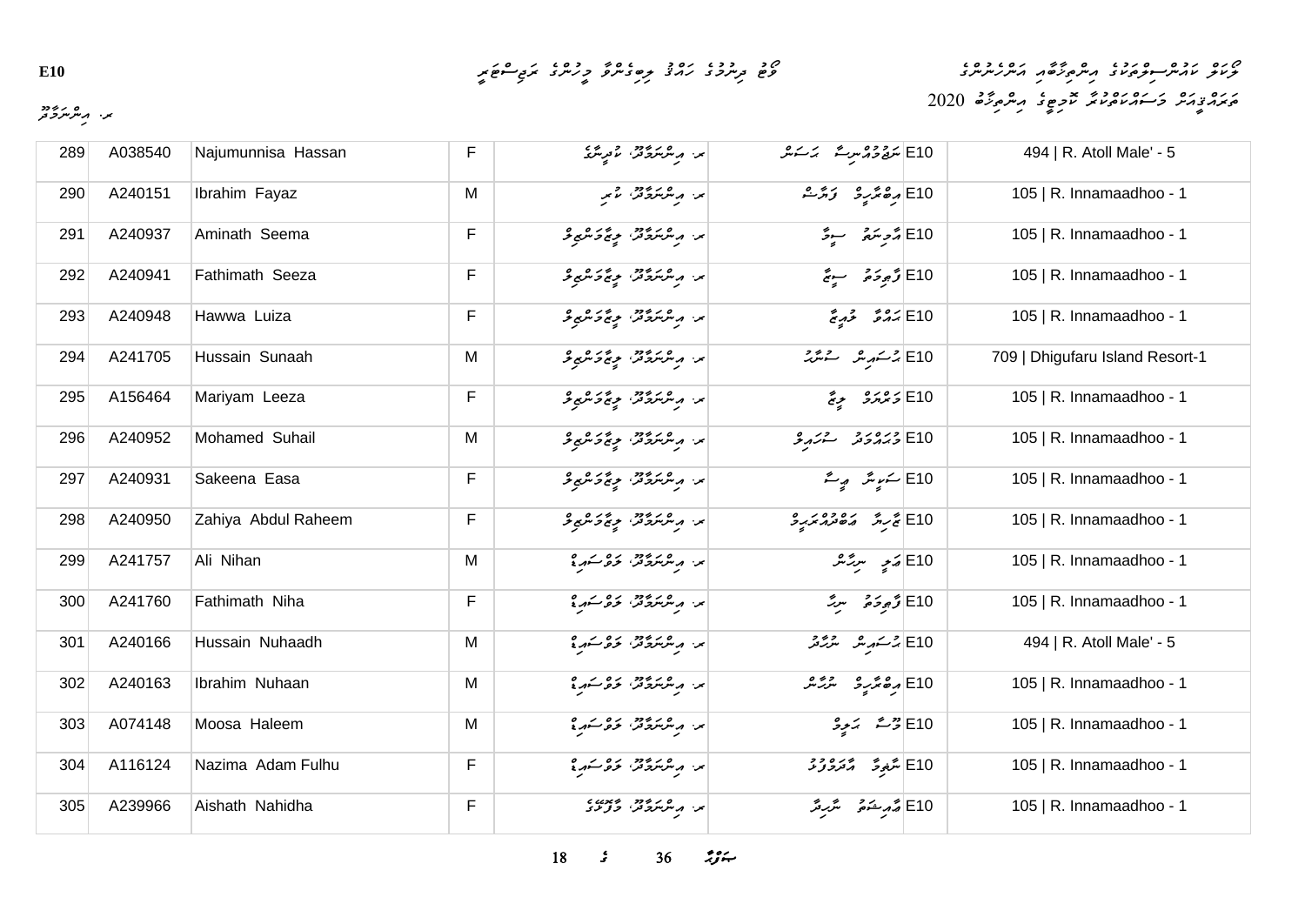*sCw7q7s5w7m< o<n9nOoAw7o< sCq;mAwBoEw7q<m; wBm;vB* م من المرة المرة المرة المرجع المرجع في المركبة 2020<br>مجم*د المريض المربوط المربع المرجع في المراجع المركبة* 

| 306 | A239973 | Aminath Naifa    | F | بر . مر سر بر در .<br>بر . مر سر بر تر بر بر بر د    | E10 مَّ حِسَمَۃ سَمَّدٍ وَّ                                  | 105   R. Innamaadhoo - 1      |
|-----|---------|------------------|---|------------------------------------------------------|--------------------------------------------------------------|-------------------------------|
| 307 | A239970 | Hassan Naif      | M | بر ، پرسربرو و وجوړ ،<br>بر ، پرسربروتر ، و ژبری     | E10 بزسک مگرو مح                                             | 494   R. Atoll Male' - 5      |
| 308 | A239972 | Hussain Nasif    | M | ه د سرسرود.<br>بر د سرسروتر، و ژبر د                 | E10   پرستمبر مگرسوژ                                         | 567   Villimale' Ehenihen - 2 |
| 309 | A239967 | Mariyam Naafiza  | F | ه د سرسرود.<br>بر د سرسروتر، و ژبر د                 | E10 كەبىر بىر ئىگى <i>د</i> ىگە                              | 105   R. Innamaadhoo - 1      |
| 310 | A241562 | Mohamed Rifshan  | M | بر پر بر برده و بردن و<br>بر پر بر برگرفتر و تو بر د | E10 <i>\$نەۋەتى بىرۇ</i> شەھ                                 | 105   R. Innamaadhoo - 1      |
| 311 | A138283 | Ali Siyaan       | M | ىر. مەسىر ئەقرى ئەرگە                                | E10 کھ جو سوچر گھر                                           | 105   R. Innamaadhoo - 1      |
| 312 | A111139 | Khadheeja Adam   | F | ىر. مەسىر ئەقرى ئەسەر                                | E10   زَمرِيحٌ     مُرْمَرْدُ                                | 105   R. Innamaadhoo - 1      |
| 313 | A132063 | Ahmed Nafiz      | M | ىر. مەشرىقلار كەت                                    | E10 كەندى قىر ئىگەنى                                         | 105   R. Innamaadhoo - 1      |
| 314 | A056928 | Aishath Shiuna   | F | ىن مەس ئەقرى جانگ                                    | E10 م <i>مَّ مِ</i> مِنْدَمَّة مُسْتَفَرَّة مُسَّرِّدَة مِنْ | 494   R. Atoll Male' - 5      |
| 315 | A240160 | Ali Saleem       | M | ىر. مەس ئەقتى، ج.ئ                                   | E10] پَرمٍ سَمَوٍ وُ                                         | 105   R. Innamaadhoo - 1      |
| 316 | A105466 | Ibrahim Umar     | M | ىر. مەسكىترى بولگە                                   | E10 <sub>مر</sub> ھ مُرَ <sub>بِ</sub> وْ مِرْدَ مُر         | 105   R. Innamaadhoo - 1      |
| 317 | A240183 | Abdulla Miushaad | M | بر . پر شریر ی و ه<br>بر . پر شریر تر . بر بر        | E10 مَەمْراللە جەمشىر                                        | 494   R. Atoll Male' - 5      |
| 318 | A377543 | Ahmed Misfaah    | M | بر . مرس و ده ده .<br>بر . مرس و در بر               | E10 كەيرى قىرىسى ئەرەپچە                                     | 494   R. Atoll Male' - 5      |
| 319 | A026089 | Ali Misbah       | M | بر . پر شریر ی و ه<br>بر . پر شریر تر . بر بر        | E10 كەم <sub>ج</sub> وشۇر                                    | 103   R. Maakurathu - 1       |
| 320 | A158743 | Hassan Mihaadh   | M | بر . پر شریر ی و ه<br>بر . پر شریر تر . بر بر        | E10   يَرْسَسْ وِرَّسْ                                       | 494   R. Atoll Male' - 5      |
| 321 | A240181 | Mariyam Mizna    | F | بر . مرس و ده ده .<br>بر . مرس و در بر               | E10 كەبىر بىر بىر يەنگە                                      | 494   R. Atoll Male' - 5      |
| 322 | A240182 | Moosa Miyaz      | M | بر . مر شرور ، و و بر .<br>بر . مر شرور الله .       | E10 ح مريم محمد جو برقم تع                                   | 494   R. Atoll Male' - 5      |

*19 s* 36 *i*<sub>S</sub> $\approx$ 

*r> به به مروده*<br>بو *به مرمور و*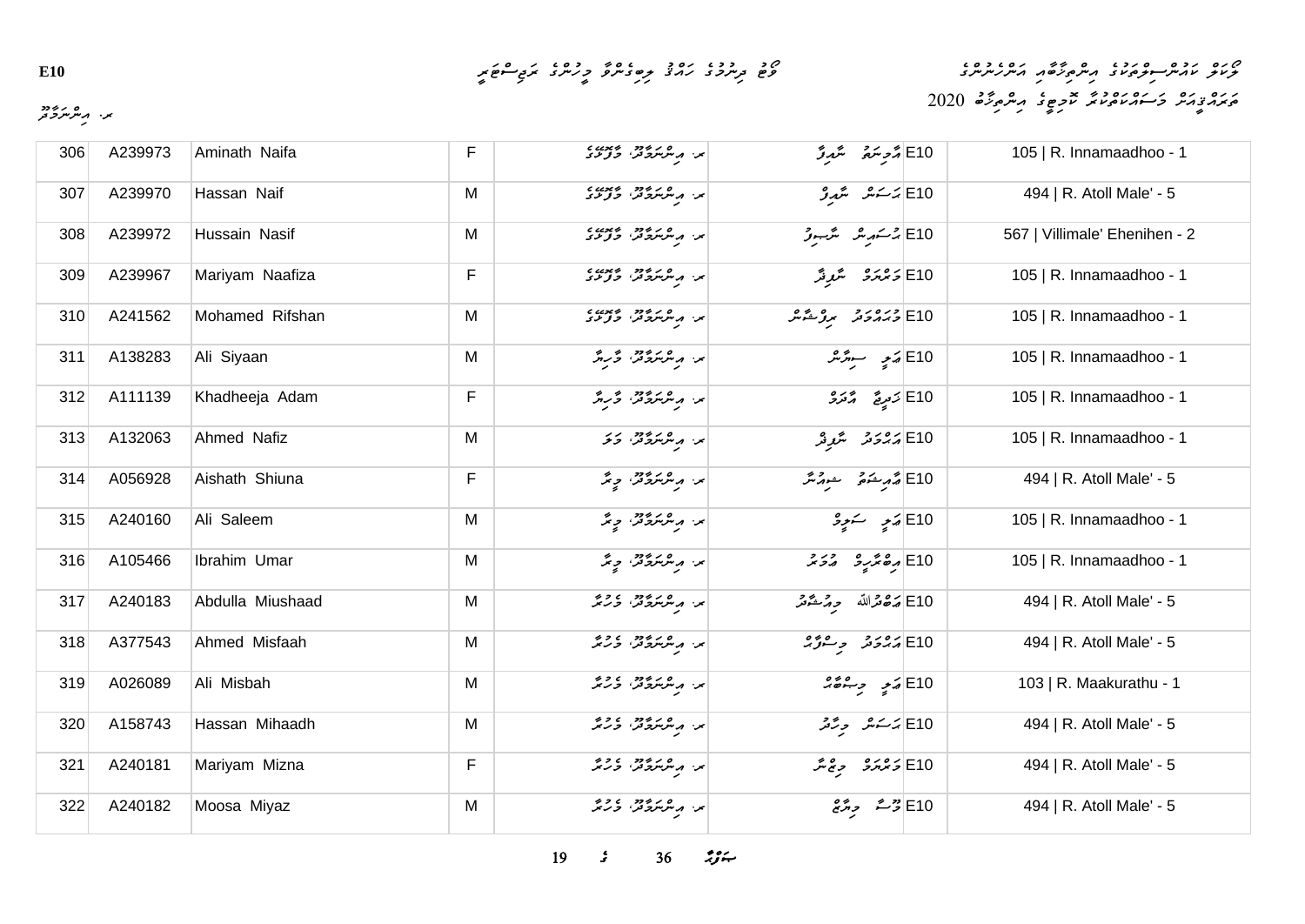*sCw7q7s5w7m< o<n9nOoAw7o< sCq;mAwBoEw7q<m; wBm;vB* م من المرة المرة المرة المرجع المرجع في المركبة 2020<br>مجم*د المريض المربوط المربع المرجع في المراجع المركبة* 

| <b>33 G S</b><br>بر. برسرسر و در |  |  |
|----------------------------------|--|--|
|----------------------------------|--|--|

| 323 | A126730 | Shameema Moosa       | $\mathsf F$ | بر . په شرکتري ورتو .<br>بر . په شرکتري ورتو    | E10 شوءً تي ش                            | 105   R. Innamaadhoo - 1        |
|-----|---------|----------------------|-------------|-------------------------------------------------|------------------------------------------|---------------------------------|
| 324 | A032981 | Gamariyya Moosa      | $\mathsf F$ | بر ریزبرد. ویروژی                               | E10 تۇتەبەيگە ئ <sup>و</sup> شە          | 105   R. Innamaadhoo - 1        |
| 325 | A240129 | Haleema Zakariyya    | $\mathsf F$ | بر ، مرسر دور و بروبر                           | E10 كەچەدىگە ئەمەمەر گەنگە               | 105   R. Innamaadhoo - 1        |
| 326 | A162662 | Mohamed Ariz         | M           | بر رسرسروس ورموم                                | E10 دېرو دي. گه برگ                      | 105   R. Innamaadhoo - 1        |
| 327 | A144556 | Fathimath Yashfa     | $\mathsf F$ | بر رسر مردود دور ه<br>بر رسر مردوس وسر دره      | E10 گ <sub>رگ</sub> وچر مرشوگر           | 105   R. Innamaadhoo - 1        |
| 328 | A058243 | Hassan Athif         | M           | بر ، مرسروس و مرکزم ه                           | E10 پرسٹر گھور                           | 105   R. Innamaadhoo - 1        |
| 329 | A241610 | Mariyam Raaima       | $\mathsf F$ | بر به سرسروس وروبر ه<br>بر به سرسروس و سربربر ه | E10 كانترنىڭ مەرگە                       | 105   R. Innamaadhoo - 1        |
| 330 | A240139 | Aishath Naseema      | $\mathsf F$ | بر ب <i>ه مرسوده وه</i>                         | E10 مَگْرِسْتَمْ مَرْسِوَدَّ             | 494   R. Atoll Male' - 5        |
| 331 | A085256 | Ibrahim Athif        | M           | بر ب <i>ه مرسوده وه</i>                         | E10 مِرْحَمَّدِ - مُسْتَمْرِ وَ          | 494   R. Atoll Male' - 5        |
| 332 | A241608 | Mariyam Rana Ibrahim | $\mathsf F$ | بر به سرسروس وه<br>بر به سرسروس وه              | E10 كەندىرى ئەنگە م <i>ەھتگەپ</i> ى      | 494   R. Atoll Male' - 5        |
| 333 | A148975 | Abdulla Rasheed      | M           | بر ریگریزود و دور د                             | E10 كەڭ قىراللە     كرىشونتر             | 105   R. Innamaadhoo - 1        |
| 334 | A094957 | Ahmed Zakariyya      | M           | بر به شریده و دور و                             | E10 كەبرى قىرىم ئىر ئىرىدىگە             | 105   R. Innamaadhoo - 1        |
| 335 | A241615 | Aminath Aaniyaa      | F           | بر به مربوده و ۵ د د د<br>بر به مربود تر شویری  | E10 مَّ مِسَعَ <sub>مِ</sub> مَسِعَّ     | 105   R. Innamaadhoo - 1        |
| 336 | A240158 | Hussain Azeem        | M           | د رسرسرو و ده د د                               | E10  پرڪمبريش ڪمن <sub>ج</sub> ي ه       | 699   Bolifushi Island Resort-1 |
| 337 | A240159 | Mariyam Riyasa       | $\mathsf F$ | بر ریگریزود و دور و                             | E10 كەنگەردە بىر ئەستە                   | 105   R. Innamaadhoo - 1        |
| 338 | A240157 | Mohamed Hameed       | M           | بر ریگریزود و دور و                             | E10 <i>\$ پُرُوُدَوَ پُرَ بِرَوْ</i> تُر | 105   R. Innamaadhoo - 1        |
| 339 | A080696 | Mohamed Rameez       | M           | بر به شریروز و شوند و                           | E10 <i>\$ بَرْدُوَنْڌَ بَرَجِ</i> جُ     | 105   R. Innamaadhoo - 1        |

 $20$  *s* 36  $23$   $\div$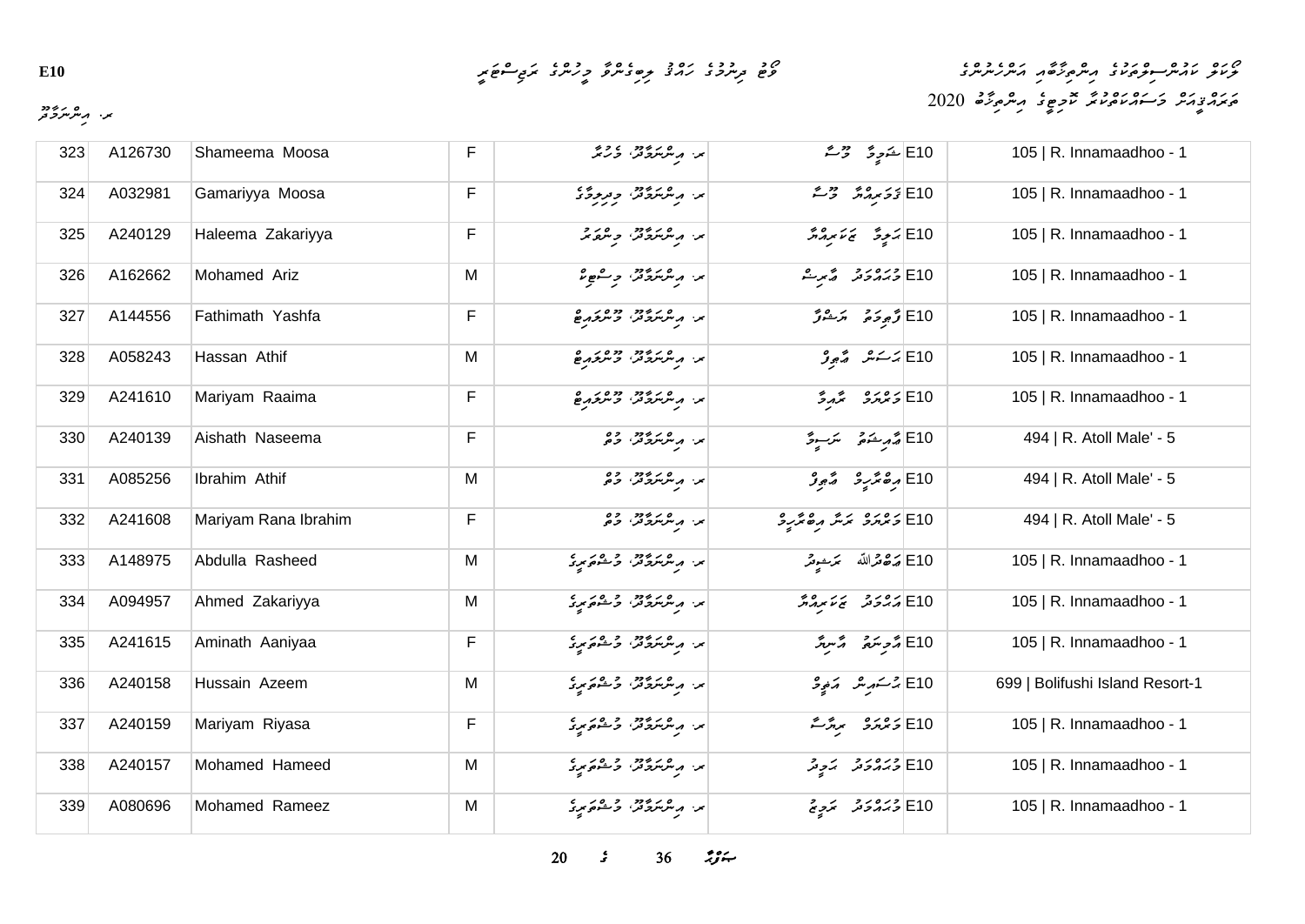*sCw7q7s5w7m< o<n9nOoAw7o< sCq;mAwBoEw7q<m; wBm;vB* م من المرة المرة المرة المرجع المرجع في المركبة 2020<br>مجم*د المريض المربوط المربع المرجع في المراجع المركبة* 

| 340 | A240156 | Surayyaa Ahmed     | $\mathsf F$ | بر به شریروز و شونده                         | E10 فوتره مر مرد د                 | 557   Hulhumale', Ehenihen - 5 |
|-----|---------|--------------------|-------------|----------------------------------------------|------------------------------------|--------------------------------|
| 341 | A241589 | Ahmed Aiman        | M           | بر روزبرده وه و                              | E10 كەبرى قىم كەرىخە ئىر           | 105   R. Innamaadhoo - 1       |
| 342 | A241587 | Eaman Mohamed      | M           | بر ، مرسر برود به بره ه                      | E10 مِرَّشْ كَرَمْ كَرْمَ تَرْكَبَ | 494   R. Atoll Male' - 5       |
| 343 | A092574 | Mohamed Ali Fulhu  | M           | ىر. مەس ئەق ئەس ئە                           | E10 <i>\$نەچى ھوۋ</i> ى            | 105   R. Innamaadhoo - 1       |
| 344 | A056956 | Zahira Hassan      | $\mathsf F$ | ىر بەشكەق ئىرىمى                             | E10 تج برنز - برسترنتر             | 494   R. Atoll Male' - 5       |
| 345 | A240098 | Ali Hazim          | M           | ىر. مەشرىقلار سەسوھەتى                       | E10 کی په چینې تو                  | 494   R. Atoll Male' - 5       |
| 346 | A123043 | Fathimath Shifa    | F           | ىر. مەشكەن سەسوھەتى                          | E10 رَّجِودَةُ صَوَّرَ             | 494   R. Atoll Male' - 5       |
| 347 | A240097 | Ibrahim Hashim     | M           | ىر. مەشرىقۇش، سەسىرى بەرگە                   | E10 م <i>وڭ ئۇر</i> ئەشرى          | 105   R. Innamaadhoo - 1       |
| 348 | A240099 | Mohamed Hafiz      | M           | ىر. مەشكەق سەسىرە بۇ                         | E10 <i>\$ پروونر برگې</i> تو       | 105   R. Innamaadhoo - 1       |
| 349 | A038033 | Mohamed Naseem     | M           | ىر. مەشرىرون سەسىرە ئ                        | E10 <i>\$ پُرُوُ يَ مَدْ بِ</i> وَ | 567   Villimale' Ehenihen - 2  |
| 350 | A240920 | Simla Abdul Sattar | $\mathsf F$ | أير. ويترتزون الكرسولولو                     | E10 سوڭر مەھەرمەمەد                | 105   R. Innamaadhoo - 1       |
| 351 | A241734 | Ahmed Shaan        | M           | بر ریرسروی سرور د                            | E10 كەندى قىرىشى ئىستىلىر          | 494   R. Atoll Male' - 5       |
| 352 | A241199 | Aminath Sahiya     | $\mathsf F$ | ىر. مەشرىگەن سرچەترىر                        | E10 مُرْحِبَهُ مُسَبَّرِ مُسَبَّر  | 105   R. Innamaadhoo - 1       |
| 353 | A241733 | Hassan Shavan      | M           | ىر. مەشكەڭ ئەسرەر ج                          | E10 كەسكەش ھەدىگە                  | 494   R. Atoll Male' - 5       |
| 354 | A241731 | Hussain Samuaan    | M           | بر ، مرسر دور .<br>بر ، مرسر دور ، سر دور بر | E10 يُرسَمبر سُر سَنَ سُرْمَ مُد   | 105   R. Innamaadhoo - 1       |
| 355 | A105751 | Mohamed Shahid     | M           | ىر. مەسىرگە ئۇس سەر ئەر ئ                    | E10 دُيَرْدُوَتْرَ ۖ شَرِيْرَ      | 105   R. Innamaadhoo - 1       |
| 356 | A240225 | Raeefa Najeeb      | F           | ىر. مەسىرگەن سرگرىزىم                        | E10 بَرَمٍ وَ " سَمِعٍ صَّ         | 105   R. Innamaadhoo - 1       |

 $21$  *s* 36  $29$   $\div$ 

*r> به به مروده*<br>بو *به مرمور و*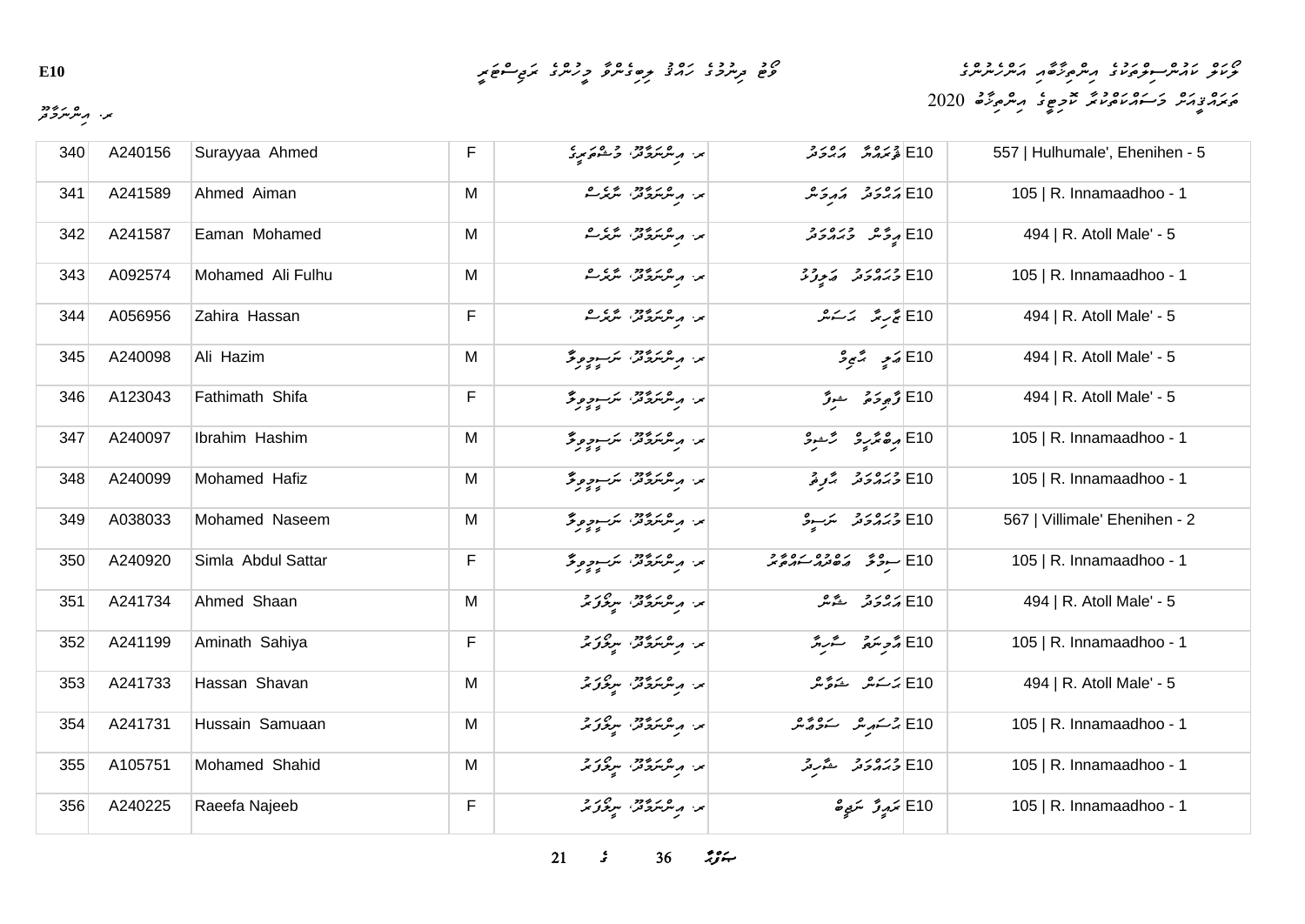*sCw7q7s5w7m< o<n9nOoAw7o< sCq;mAwBoEw7q<m; wBm;vB* م من المرة المرة المرة المرجع المرجع في المركبة 2020<br>مجم*د المريض المربوط المربع المرجع في المراجع المركبة* 

| 357 | A239968 | Ahmed Azmee       | M | ىر. مەشكەقتر، سەنگە                   | E10 كەندى قىرىمى ئىلگە بىر ئىلگە بىر ئ           | 105   R. Innamaadhoo - 1 |
|-----|---------|-------------------|---|---------------------------------------|--------------------------------------------------|--------------------------|
| 358 | A066928 | Aminath Razeena   | F | ىر. مەشكەقلار سېڭە                    | E10 گەجەنىڭ <sub>ە م</sub> ىرىپەتتە              | 105   R. Innamaadhoo - 1 |
| 359 | A010436 | Mohamed Hameed    | M | ىر. مەسكىترى ئىرىگە                   | E10  <i>3223 كەچ</i> ىر                          | 105   R. Innamaadhoo - 1 |
| 360 | A103586 | Hassan Naseem     | M | ىر. مەس كەن ئەرەب                     | E10] پَرَسَسٌ - سَرَسِوطُ                        | 105   R. Innamaadhoo - 1 |
| 361 | A401827 | Mohamed Zaeen     | M | ىر. مەشرىكەت شوپ                      | E10 <i>\$22.2 يوپىر</i>                          | 105   R. Innamaadhoo - 1 |
| 362 | A038117 | Haroon Ali        | M | بر ریگر مردود شروع مرت                | E10 كەنترىتر كەبچە                               | 105   R. Innamaadhoo - 1 |
| 363 | A241713 | Ismail Afzal      | M | بر ویرسرد در ۵۵۰ ه                    | E10 <sub>م</sub> رےد <sub>گیر</sub> و ۔ پی پی کی | 104   R. Rasmaadhoo - 1  |
| 364 | A241744 | Aminath Shauna    | F | ىر. مەس كەللەر سويىگەش                | E10 مَّ حِسَمَ حَسَنَ مَّتَ                      | 105   R. Innamaadhoo - 1 |
| 365 | A241260 | Fathimath Naifa   | F | ىر. مەس كەللەر سويىگەش                | E10 زَّەپرىق سَمْدِرَّ                           | 105   R. Innamaadhoo - 1 |
| 366 | A241741 | Mariyam Saifaa    | F | ىر. مەسىرگەن سىشەش                    | E10 كەبىر بىر سىمب <i>ە</i> ر                    | 105   R. Innamaadhoo - 1 |
| 367 | A032952 | Mohamed Hussain   | M | ىر. بەشكەردە سويىگەش                  | E10 دېم دي د مشهد ش                              | 105   R. Innamaadhoo - 1 |
| 368 | A240897 | Ahmed Hameed      | M | ىر. مەھككەتر، سەرگە                   | E10   كەش <sup>ى</sup> كىمى كەر بەر كەر          | 105   R. Innamaadhoo - 1 |
| 369 | A082144 | Aminath Zameera   | F | ىر. مەسكىگەنى سىڭەك                   | E10 مَّ حِ سَمَعَ مَسَجِعَّہ                     | 105   R. Innamaadhoo - 1 |
| 370 | A156463 | Azmeena Zakariyya | F | ىر. مەسكىگەنى سىڭەك                   | E10 كەيھى چىڭ سىم ئىروگە ئىر                     | 105   R. Innamaadhoo - 1 |
| 371 | A240901 | Fathimath Nifza   | F | ىر. مەس <i>كىن</i> دىن سى <i>لا</i> د | E10 رَّجِوحَةُ مَسِرْجٌ                          | 494   R. Atoll Male' - 5 |
| 372 | A240903 | Fathimath Siuma   | F | ىر. مەشكەكتر، سەركە                   | E10 أَوَّجِوَحَةُ مَسِيَّرَةُ ۖ                  | 105   R. Innamaadhoo - 1 |
| 373 | A082130 | Mariyam Siyama    | F | بر. م <i>ر شرکتر می شرکت</i>          | E10 كانترنىڭ سىزگە                               | 105   R. Innamaadhoo - 1 |

 $22$  *s* 36  $23$   $\div$ 

*r> ... م*ر *مرو*د<br>بر *... مر مر مرو* تر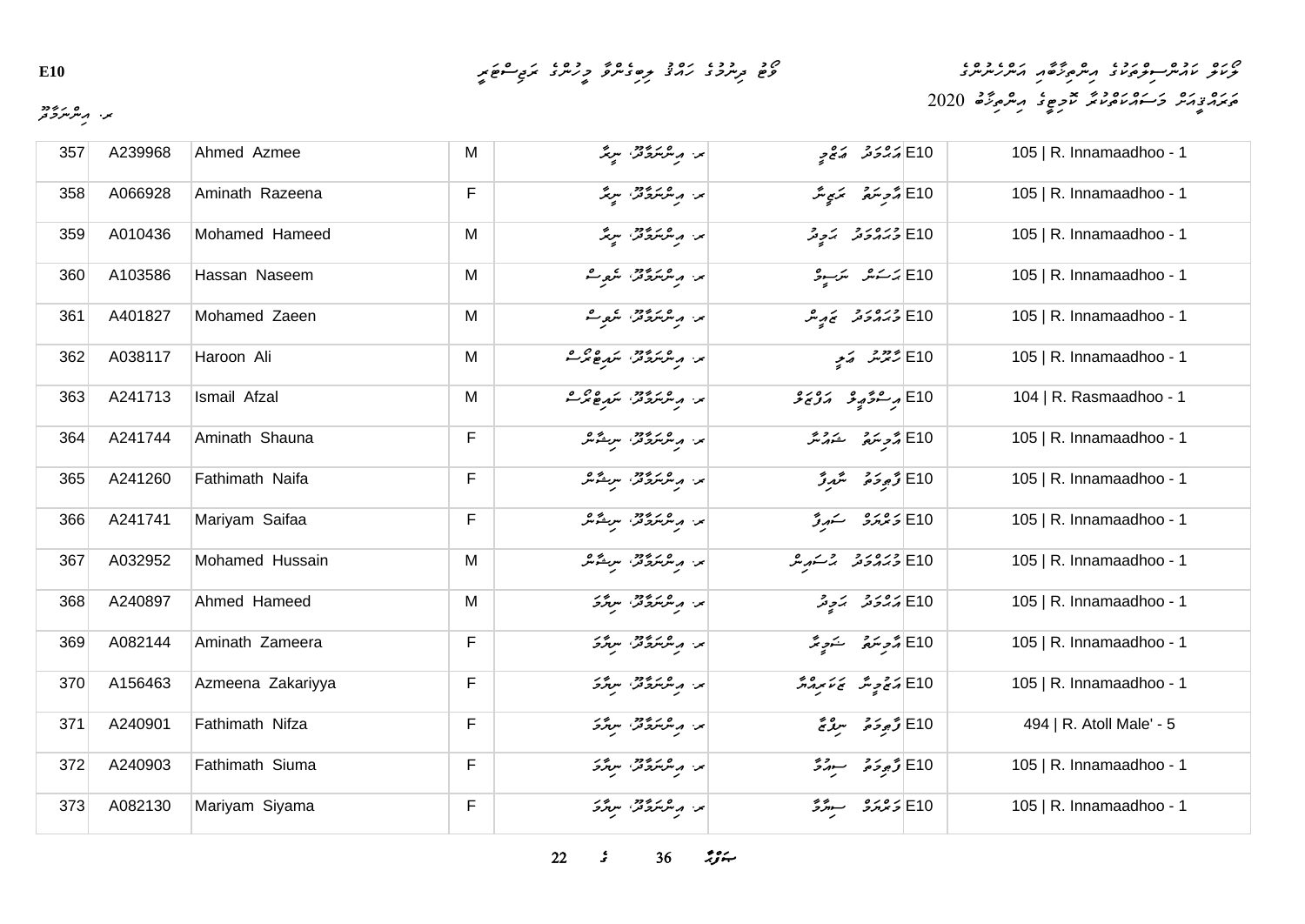*sCw7q7s5w7m< o<n9nOoAw7o< sCq;mAwBoEw7q<m; wBm;vB* م من المرة المرة المرة المرجع المرجع في المركبة 2020<br>مجم*د المريض المربوط المربع المرجع في المراجع المركبة* 

| <b>33 G C</b><br>بر. برسرسر جر |  |
|--------------------------------|--|
|--------------------------------|--|

| 374 | A240898 | Shamila Zakariyya     | $\mathsf{F}$ | ىر. مەسكىگەنگە، سىڭرى                            | E10 ڪوير تم <i>مامبرائر</i>                       | 105   R. Innamaadhoo - 1       |
|-----|---------|-----------------------|--------------|--------------------------------------------------|---------------------------------------------------|--------------------------------|
| 375 | A240900 | Sifza Zakariyya       | F            | ىن مەسكىگەن سىڭ                                  | E10 سوژیج نج <i>ما م</i> روگر                     | 105   R. Innamaadhoo - 1       |
| 376 | A010435 | Zakariyya Hameed      | M            | ىر. مەس <i>رىدىق س</i> ىردى                      | E10 ئى ئەمبەم مىچە ئىچە ئىر                       | 105   R. Innamaadhoo - 1       |
| 377 | A241769 | Aishath Reemaa        | F            | بر به سرسرو در دور بر                            | E10 مَگرِ شَمَّة مِرَدَّ                          | 105   R. Innamaadhoo - 1       |
| 378 | A041360 | Hussain Haleem        | M            | بر ریگر دور دوربر بر                             | E10 پڑے پہلا کے برچ                               | 105   R. Innamaadhoo - 1       |
| 379 | A241531 | Ibrahim Mazuvaan      | M            | بر ریگریزده شد با بر                             | E10 <sub>م</sub> ەمگەر ئەرەبىر قىلغان كىلىمات ئىس | 436   Kuramathi Maldives - 1   |
| 380 | A063980 | Sameeha Naseem        | F            | بر . مر سر سر دور<br>بر . مر سر سر کرد سر کرد بر | E10 کے پڑ سر سر پر محمد کرنے کی م                 | 105   R. Innamaadhoo - 1       |
| 381 | A240632 | Ahmed Shifau          | M            | ىر. مەسكىگەنى، شروش                              | E10 كەندى ھەرىپە                                  | 335   GDh. Thinadhoo - 1       |
| 382 | A039901 | Ali Waheed            | M            | ىر. مەھككەن ئىروم                                | E10 کمبر کاریٹر                                   | 105   R. Innamaadhoo - 1       |
| 383 | A241660 | Hassan Suhaanu        | M            | ىر. مەسكىگەنگە، شركەتكە                          | E10 پرسٹر گے گھر                                  | 105   R. Innamaadhoo - 1       |
| 384 | A240637 | Hussain Siyad         | M            | أين أبر مكر مركزة المسترومر                      | E10 پرستمبر شہر سبزرگر                            | 557   Hulhumale', Ehenihen - 5 |
| 385 | A240640 | Mariyam Saaima        | F            | ىر. مەشكەكتر، شركەتك                             | E10 كانترنترنت مستهردً                            | 105   R. Innamaadhoo - 1       |
| 386 | A099820 | Mohamed Simad         | M            | ىر. مەسكىگەنگە، شركەتكە                          | E10 <i>جُهُوَدُو جُهُ جَ</i> ثَر                  | 105   R. Innamaadhoo - 1       |
| 387 | A124568 | Abdul Rasheed Ibrahim | M            | ת התייקבית בבינים                                | E10 كەھەركە ئوسى مەھەر بىر ئى                     | 105   R. Innamaadhoo - 1       |
| 388 | A126557 | Ahmed Arif            | M            | ת התייכד בביבים<br>ת הייתייכני יימוש             | E10 كەندى قىلىدى ئىلىدى كەندى                     | 105   R. Innamaadhoo - 1       |
| 389 | A144425 | Aishath Azma          | $\mathsf F$  | ת התייקבר בביבים<br>ת הייתייקבית ייקודו ב        | E10 مەم شىم ھىمى ئىچ                              | 105   R. Innamaadhoo - 1       |
| 390 | A240567 | Azleema Abdul Rasheed | F            |                                                  | E10 كەنج بۇ ھەھەر كەنبەتر                         | 105   R. Innamaadhoo - 1       |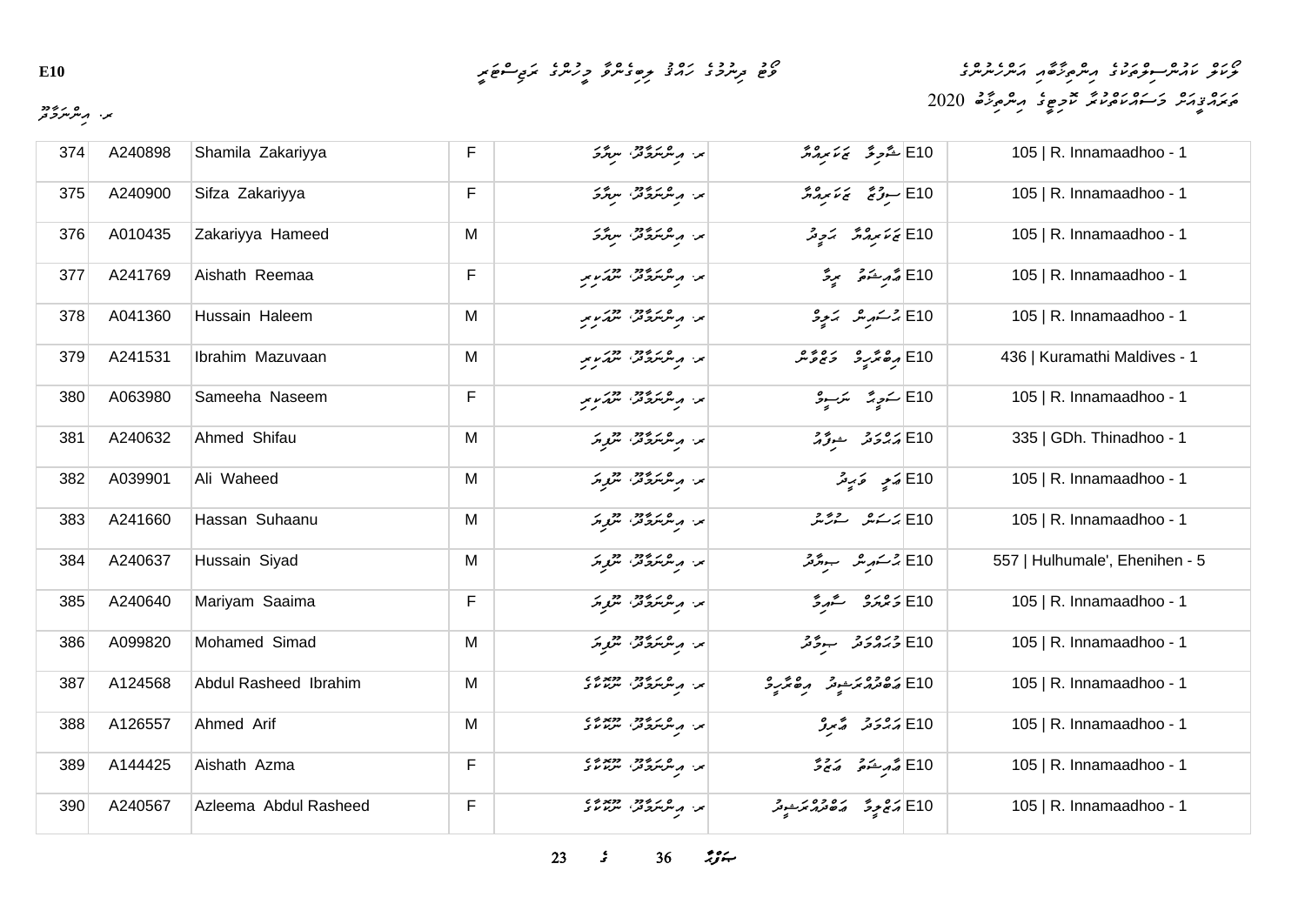*sCw7q7s5w7m< o<n9nOoAw7o< sCq;mAwBoEw7q<m; wBm;vB* م من المرة المرة المرة المرجع المرجع في المركبة 2020<br>مجم*د المريض المربوط المربع المرجع في المراجع المركبة* 

| <b>33 G S</b><br>بر. برسرسر و در |  |
|----------------------------------|--|
|----------------------------------|--|

| 391 | A240566 | Hariyyaa Ali           | $\mathsf{F}$ | יני הייתיות בני כראשים בי                    | E10 بربروتژ پر چ                      | 105   R. Innamaadhoo - 1  |
|-----|---------|------------------------|--------------|----------------------------------------------|---------------------------------------|---------------------------|
| 392 | A069220 | Abdul Moomin Yoosuf    | M            | ת היי המינדית ובני ה                         | E10 كەھەر <i>جەھەر جىلى بىر سىز</i>   | 105   R. Innamaadhoo - 1  |
| 393 | A158593 | Ali Shifau             | M            | ת היי המינדית ובני ה                         | E10 كەمچە سىر <i>ۇ</i> گە             | 105   R. Innamaadhoo - 1  |
| 394 | A239965 | Aminath Shifaza        | $\mathsf{F}$ | ם מיכח - כי הם<br>מי הייתיות ברי יינב ב      | E10 مُرْحِبَتَهُ ۖ سُوَرٌّ مَحَ       | 105   R. Innamaadhoo - 1  |
| 395 | A112195 | Fathimath Abdulla      | $\mathsf{F}$ | ת הייתולד בכל ב                              | E10 تَرْجِعَةً صَدَّةَ مَدَاللَّه     | 105   R. Innamaadhoo - 1  |
| 396 | A239964 | Hussain Sobaah         | M            | <br>  پر د مرس دور العروج                    | E10 ير شهر شهر مست <i>مر پ</i>        | 105   R. Innamaadhoo - 1  |
| 397 | A155587 | Mohamed Siban          | M            | ת היי המינדית ובני ה                         | E10 دېم ديز سرځ شر                    | 443   Niyama Maldives - 1 |
| 398 | A082940 | Abdul Muhaimin Mohamed | M            | أبر المستر مردود المرتجز من المحمد           | E10 مەھىر <i>جەم مەدەر جەم</i> ەر قىر | 105   R. Innamaadhoo - 1  |
| 399 | A240834 | Ahmed Areef            | M            |                                              | E10 كەندى كەر كەر بىر                 | 105   R. Innamaadhoo - 1  |
| 400 | A241686 | Ali Shahaan            | M            | ת מיטובת מידי הם<br>ת מיטובת יודעית          | E10 كەي ھەرچىر                        | 494   R. Atoll Male' - 5  |
| 401 | A240836 | Fathimath Suhana       | $\mathsf F$  | د. د سرسرو در دور ده د                       | E10 گ <sub>رم</sub> وځو شرمنگر        | 105   R. Innamaadhoo - 1  |
| 402 | A111979 | Hassan Areef           | M            | ת מיטובת מידי הם<br>ת מיטובת יודעית          | E10   يَرْسَسْ - مَدْمِيْرٌ           | 494   R. Atoll Male' - 5  |
| 403 | A240833 | Ibrahim Rasheed        | M            | بر رسر دور دور دره<br>بر رسر مرد در مربر مرد | E10 م <i>وڭ ئۇر</i> بۇ ھەمئىيەتمە     | 105   R. Innamaadhoo - 1  |
| 404 | A100992 | Mohamed Adam           | M            | ת מיטובת מידי הם<br>ת מיטובת יודעית          | E10 \$ پروژو پر په پروژ               | 105   R. Innamaadhoo - 1  |
| 405 | A060554 | Ali Shareef            | M            | ىر. مەس كەفتۇر، سىر كەنبەرى                  | E10 کړې خ <i>مېر</i> ژ                | 105   R. Innamaadhoo - 1  |
| 406 | A155218 | Aminath Saadha         | F            | ىر. مەس كەفتۇر، سىر كەنبەرى                  | E10 مَّ حِبَّمَةٌ مَسَمَّةٌ           | 105   R. Innamaadhoo - 1  |
| 407 | A240387 | Fathimath Sajidha      | F            | بر . ما مرکز در دولار ع                      | E10 گرموځو گرمونگر                    | 105   R. Innamaadhoo - 1  |

 $24$  *s* 36  $23$   $\div$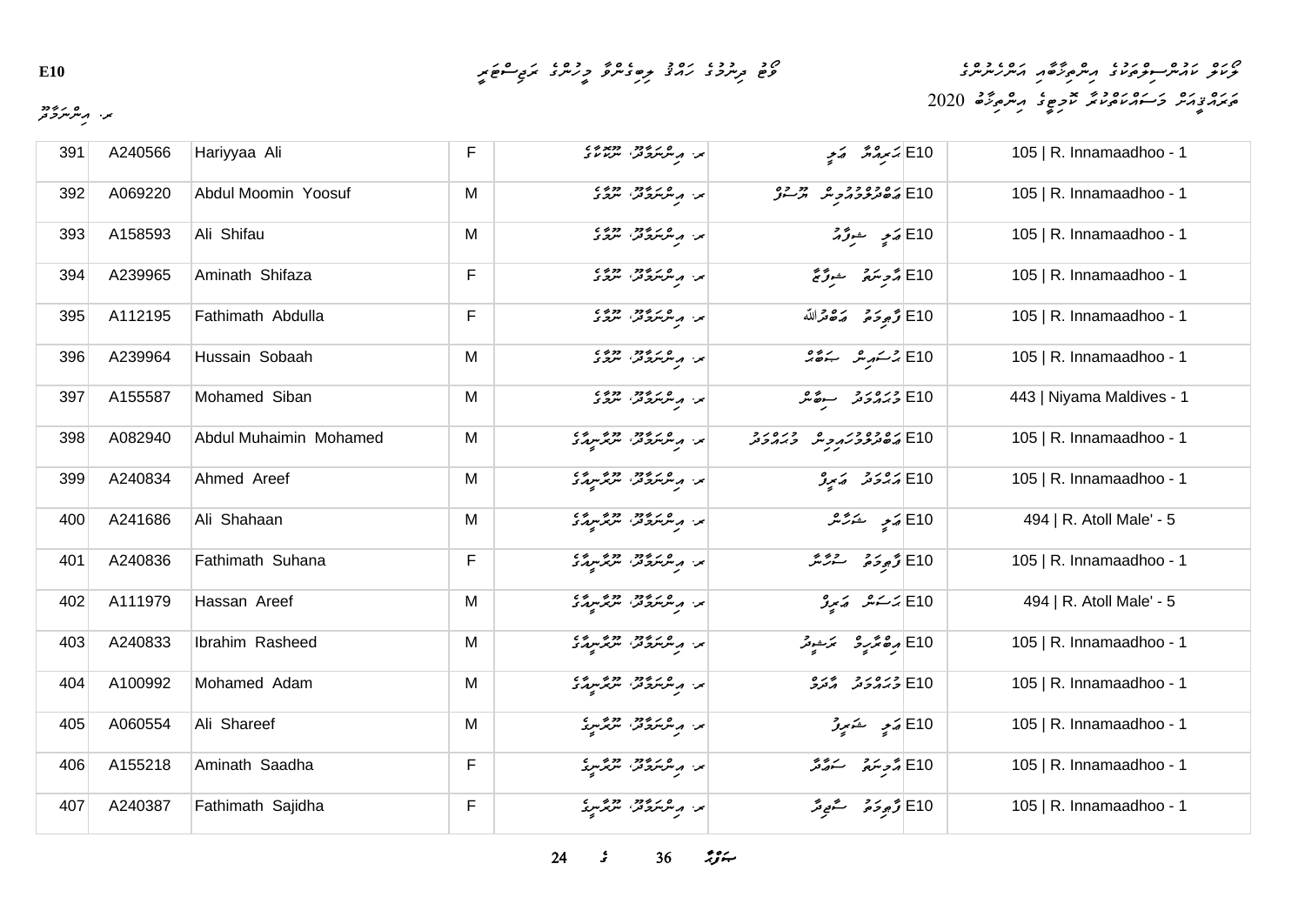*sCw7q7s5w7m< o<n9nOoAw7o< sCq;mAwBoEw7q<m; wBm;vB* م من المرة المرة المرة المرجع المرجع في المركبة 2020<br>مجم*د المريض المربوط المربع المرجع في المراجع المركبة* 

| <b>33 G S</b><br>ىر. برسرسر تەر |  |
|---------------------------------|--|
|---------------------------------|--|

| 408 | A240404 | Fathmath Azla     | $\mathsf F$ | بر ، مر سر سر در دیگر سر بر سر بر در این مردم برد .<br>مردم این سر سر سر بر سر بر سر بر سر برد .                                 | E10 تَ <i>مْجِوَة</i> دَيْءٌ                   | 105   R. Innamaadhoo - 1       |
|-----|---------|-------------------|-------------|----------------------------------------------------------------------------------------------------------------------------------|------------------------------------------------|--------------------------------|
| 409 | A240402 | Hussain Shareef   | M           | بر ، مر سر سر دیگر سر بر سر بر سر بر د                                                                                           | E10   يرسكوبر مسكوبيرد                         | 105   R. Innamaadhoo - 1       |
| 410 | A122469 | Naseema Umar      | F           | بر ، مر سر سر دیگر سر بر سر بر سر بر د                                                                                           | E10 سَرَسِرَةٌ مَرْدَ بَرْ                     | 105   R. Innamaadhoo - 1       |
| 411 | A157452 | Sanfa Ali         | F           | بر ، مرسر دورو ، دورو ، د                                                                                                        | E10 سنه پژو په چې                              | 105   R. Innamaadhoo - 1       |
| 412 | A241651 | Shahzan Shareef   | M           | د رسرسروس سربرسری<br>در رسرسروس سربرسری                                                                                          | E10 ڪر <i>ي گھ</i> ر ڪمبر <i>ق</i>             | 105   R. Innamaadhoo - 1       |
| 413 | A241082 | Ahmed Zihnee      | M           | ىر. مەسكىگەن ئىتموتر                                                                                                             | E10   كەندى كىمى ئەس ب                         | 747   Heritance Aarah-1        |
| 414 | A241097 | Aminath Zoona     | F           | ىر. مەسكىگەنى شھوقى                                                                                                              | E10 گھ جي مگھ جي مگھ آ                         | 105   R. Innamaadhoo - 1       |
| 415 | A241722 | Fathmath Zeena    | F           | ىر. مەسكىگەن ئىتموتر                                                                                                             | E10 گۇجوڭرىمى سېڭر                             | 105   R. Innamaadhoo - 1       |
| 416 | A153620 | Jaufar Hassan     | M           | ىر. مەسكىگەنى شھوقى                                                                                                              | E10 نے <i>مگرم</i> کر ترک مگر                  | 105   R. Innamaadhoo - 1       |
| 417 | A241099 | Mohamed Sizumeen  | M           | بر ریگریزور در د                                                                                                                 | E10 <i>\$نەۋەقە</i> سى <i>نج</i> وبىر          | 557   Hulhumale', Ehenihen - 5 |
| 418 | A159255 | Waheedha Adam Koi | $\mathsf F$ | ىر. مەسكىگەنى شھوقى                                                                                                              | E10 كۈيەتتە ب <sup>ە</sup> ئىر <i>قەتت</i> ەبە | 105   R. Innamaadhoo - 1       |
| 419 | A240846 | Ahmed Fazeel      | M           | بر رسرسروس کرشور کار                                                                                                             | E10] پَرْدُی تَرْ تَوَسِیْرُ                   | 105   R. Innamaadhoo - 1       |
| 420 | A125114 | Aishath Naseena   | F           | ىر. مەشرىقلار، مەشكىرىمىتى ئى                                                                                                    | E10 <i>مەھمەشقىقى</i> س <i>ىرسى</i> تىر        | 105   R. Innamaadhoo - 1       |
| 421 | A241687 | Ali Nafiu         | M           | ىم بە مەسرى بول ئەسكەن ئى                                                                                                        | E10 کړې شموځ                                   | 75   N. Kudafari - 1           |
| 422 | A240849 | Hassan Saathiu    | M           | ىر. مەشرىقىق مەشرىقىدۇ                                                                                                           | E10 پرسٹر گ <sub>جو</sub> ر                    | 105   R. Innamaadhoo - 1       |
| 423 | A240848 | Hussain Shafiu    | M           | ىر مەسىر ئەرەر ئەسكەنگەنگە                                                                                                       | E10 پرڪ <i>مبرنگر</i> ڪ <i>وبرگ</i>            | 105   R. Innamaadhoo - 1       |
| 424 | A064947 | Mohamed Nisah     | M           | بر <sub>ا</sub> مرتکز در محمد علم استفاده به استفاده به استفاده به استفاده به استفاده باشد.<br>مراجع استفاده باشدهاستان باشدهاست | E10 <i>\$22 مرتدًا برس</i>                     | 494   R. Atoll Male' - 5       |

 $25$  *s*  $36$  *n***<sub>3</sub>** *n*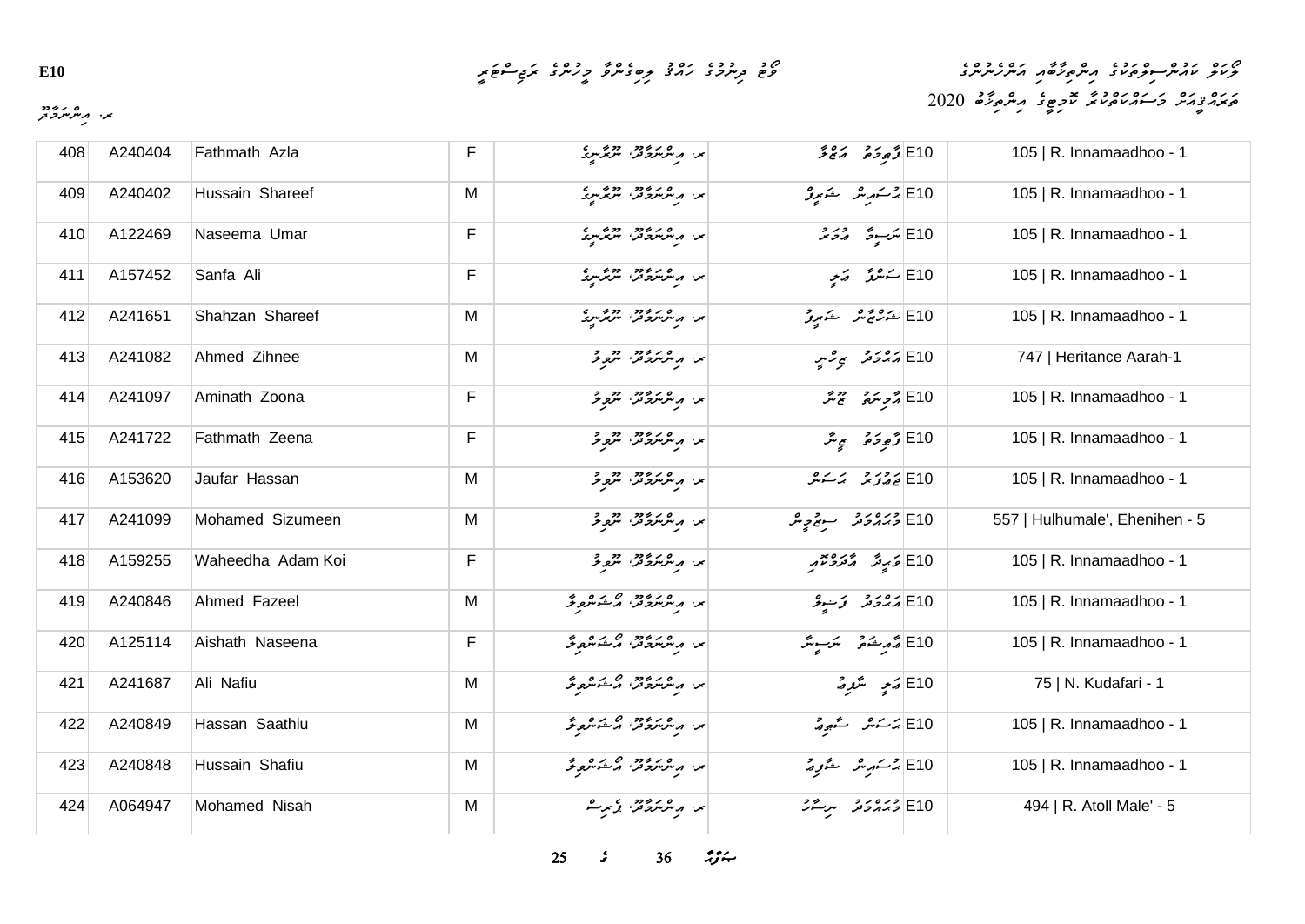*sCw7q7s5w7m< o<n9nOoAw7o< sCq;mAwBoEw7q<m; wBm;vB* م من المرة المرة المرة المرجع المرجع في المركبة 2020<br>مجم*د المريض المربوط المربع المرجع في المراجع المركبة* 

| <b>33 G S</b><br>ىر. برسرسرتر تر |  |
|----------------------------------|--|
|----------------------------------|--|

| 425 | A359256 | Aminath Nadha      | F | ىر. مەس <i>رىدىن ب</i> وھ                                            | E10 مَّ صِنَعَهُ مَسَمَّد                                                         | 105   R. Innamaadhoo - 1       |
|-----|---------|--------------------|---|----------------------------------------------------------------------|-----------------------------------------------------------------------------------|--------------------------------|
| 426 | A330704 | Fathimath Niyaza   | F | ىر. مەس <i>رىدىن ب</i> وھ                                            | E10 زَّەپرەَ ئ <sup>و</sup> ر سر <i>مَزَّة</i> َ                                  | 105   R. Innamaadhoo - 1       |
| 427 | A240214 | Hameeda Adam Koi   | F | ىر. مەس <i>رىدىن ب</i> وھ                                            | E10 كەچ قەر قەتىر قىلغان ب                                                        | 105   R. Innamaadhoo - 1       |
| 428 | A081980 | Hassan Zareer      | M | بر به شرور ده<br>بر به شرور در بود                                   | E10  تەستەنلىر ئەمرىتىر                                                           | 105   R. Innamaadhoo - 1       |
| 429 | A339795 | Mohamed Naushad    | M | بر. <sub>م</sub> ه شر <del>ود</del> وه<br>بر. م <i>ه شروفر، ب</i> رخ | E10 در برور میگر میگرد                                                            | 105   R. Innamaadhoo - 1       |
| 430 | A241267 | Ahmed Moosa        | M | بر . د سرسرو در ه ۵ د م                                              | $23.525$ E10                                                                      | 105   R. Innamaadhoo - 1       |
| 431 | A241296 | Fathimath Rishmee  | F | بر . مر سر سر در در ۵ در ۲۵ شخصی<br>بر . مر سر سر پر قرانسوی         | E10 رَّجِودَةُ مِي <sup>ش</sup> ْرِ                                               | 105   R. Innamaadhoo - 1       |
| 432 | A241277 | Hajara Ali         | F | بر . مر سر سر در در ۵ در ۲۵ شخصی<br>بر . مر سر سر پر قرانسوی         | E10 حُقے بھ مگار کی تھا۔<br>ا                                                     | 105   R. Innamaadhoo - 1       |
| 433 | A162604 | Hussain Mahir      | M | بر ریر مردود بر ده                                                   | E10 پر شہر شہر محمد ت                                                             | 494   R. Atoll Male' - 5       |
| 434 | A064716 | Ibrahim Mahir      | M | بر . مر سر سر در در ۵ در ۲۵ شخصی<br>بر . مر سر سر پر تر سر مر        | E10 <sub>مو</sub> ھ تژر باتھ اور باتھ<br>ا                                        | 494   R. Atoll Male' - 5       |
| 435 | A152330 | Mohamed Maahir     | M | بر . مر شرور از ۲۵ ورم                                               | E10 كەندە ئەرىرى ق                                                                | 105   R. Innamaadhoo - 1       |
| 436 | A132370 | Ahmed Nisam        | M | بر ، مرسر دود . بره و د ،                                            | E10 كەندى كىر سرىسىگى                                                             | 105   R. Innamaadhoo - 1       |
| 437 | A240076 | Aminath Afsana     | F | د رسرسرون ده ده د                                                    | E10 گەجە ئىرق مەنزىسىگەنگە                                                        | 557   Hulhumale', Ehenihen - 5 |
| 438 | A067495 | Fathimath Shameema | F | د رسر دود.<br>د رسر دول مردون                                        | E10 تَ <i>وْجِوَة</i> مُصَوِرَّ                                                   | 105   R. Innamaadhoo - 1       |
| 439 | A240074 | Hassan Shifzan     | M | بر ، مرسر دود . بره و د ،                                            | E10 كەسكەنلە ھەرىج ئىر                                                            | 105   R. Innamaadhoo - 1       |
| 440 | A240072 | Hussain Ihusaan    | M | بر ریگر دور بره بود                                                  | E10 يُرْسَمَ مِهْ مِيْرَ مَشْتَرَ مِيْرَ مِيْرَ مِيْرَ مِيْرَ مِيْرَ مِيْرَ مِيْر | 105   R. Innamaadhoo - 1       |
| 441 | A378065 | Mariyam Saaiga     | F | بر رسر مردود ده وره<br>بر رسر مردود برونو د                          | E10 كەنترىرى مەھمىرىتى                                                            | 106   R. Maduvvari - 1         |

 $26$  *s*  $36$  *n***<sub>3</sub>** *n*<sub>3</sub> *n*<sub>1</sub>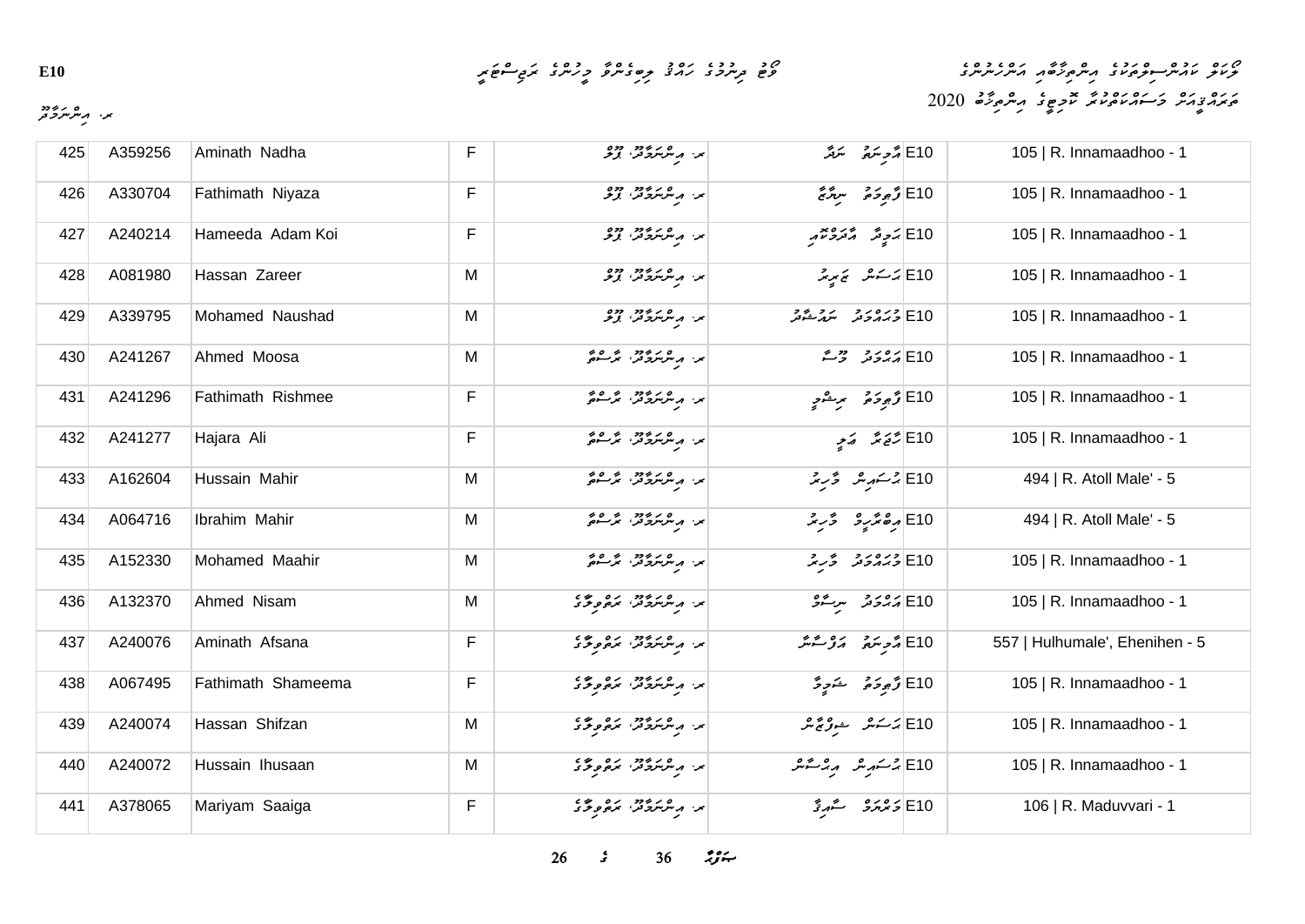*sCw7q7s5w7m< o<n9nOoAw7o< sCq;mAwBoEw7q<m; wBm;vB* م من المرة المرة المرة المرجع المرجع في المركبة 2020<br>مجم*د المريض المربوط المربع المرجع في المراجع المركبة* 

| <b>33 G S</b><br>ىر. برسرسرتر تر |  |
|----------------------------------|--|
|----------------------------------|--|

| 442 | A043535 | Abdul Wahid Ali    | M           | أين أرتكر مؤثر المحامد المراجع | E10   رَەترىۋە برىتر       رَمِي    | 105   R. Innamaadhoo - 1       |
|-----|---------|--------------------|-------------|--------------------------------|-------------------------------------|--------------------------------|
| 443 | A240806 | Aishath Rishfa     | F           | بر ریگر کرده برند              | E10 مَگْرِسْتَمْ مِنْ مِشْرَ        | 105   R. Innamaadhoo - 1       |
| 444 | A240804 | Fathimath Risma    | $\mathsf F$ | برا ويكلكون برزونو             | E10 رَّجِوحَةُ مِ مِنْ مَحَّ        | 105   R. Innamaadhoo - 1       |
| 445 | A162603 | Hussain Areef      | M           | أين أبا الرسودي المراكز        | E10 پرڪوپر ڪيور                     | 105   R. Innamaadhoo - 1       |
| 446 | A082307 | Ahmed Fayaz        | M           | بر ، مرتكز قراء بروكر          | E10 كەيرى قىر ئەرگەنتىر             | 105   R. Innamaadhoo - 1       |
| 447 | A240617 | Aishath Simana     | $\mathsf F$ | ىر. مەشكەقلار بىرەگىر          | E10 مَەرِيْتَمْ مِنْ سِرمَّة مَّد   | 105   R. Innamaadhoo - 1       |
| 448 | A240568 | Ali Zeehaan        | M           | بر ریگر کرده برگرم             | E10 کی پی پی ش                      | 158   K. Maafushi - 2          |
| 449 | A144653 | Aminath Reeshan    | $\mathsf F$ | بر ، مرتكز قراء بروكر          | E10 مَّ حِسَمَ مِيشَمَّر            | 105   R. Innamaadhoo - 1       |
| 450 | A240620 | Fathmath Reena     | F           | ىن مەسكىلاتىق بىرغام           | E10 <i>ؤوخو م</i> ېتر               | 105   R. Innamaadhoo - 1       |
| 451 | A240627 | Hassan Rifaan      | M           | بر ریگر کرده برگرم             | E10   يَرْسَسْ مِرَدَّسْ            | 105   R. Innamaadhoo - 1       |
| 452 | A240624 | Hussain Reehan     | M           | ىر. مەشكەقلار بىرەگىر          | E10 پرڪيريش سرپر س                  | 156   K. Gulhi - 1             |
| 453 | A126563 | Ibrahim Nimaz      | M           | بر ریگریزده بروگر              | E10 م <i>وڭ مگرچ</i> سر <i>گ</i> رچ | 105   R. Innamaadhoo - 1       |
| 454 | A240625 | Mariyam Rifa       | $\mathsf F$ | ىر. مەسكىلاتىق بىرغام          | E10 كەنگەنى ئىس                     | 494   R. Atoll Male' - 5       |
| 455 | A049513 | Zaahidha Ali       | F           | بر ، مرتكز قراء بروكر          | E10 كچ پەنتىر كەمچ                  | 105   R. Innamaadhoo - 1       |
| 456 | A270043 | Aishath Farahanaaz | $\mathsf F$ | بر رسر مردود مرشوم             | E10 مەم ئىقق ق <i>ىمىز ئىرى</i> ج   | 105   R. Innamaadhoo - 1       |
| 457 | A269503 | Aminath Fainaaz    | $\mathsf F$ | بر رسرسروی برخاس               | E10 مَّ <i>جِسَمَۃ وَم</i> ِسَّمَّة | 105   R. Innamaadhoo - 1       |
| 458 | A240017 | Aminath Saaneeza   | F           | بر رسر دور مرشور               | E10 أُمُّ حِسَمٌ مُسَمَّسٍ مُّ      | 557   Hulhumale', Ehenihen - 5 |

*27 sC 36 nNw?mS*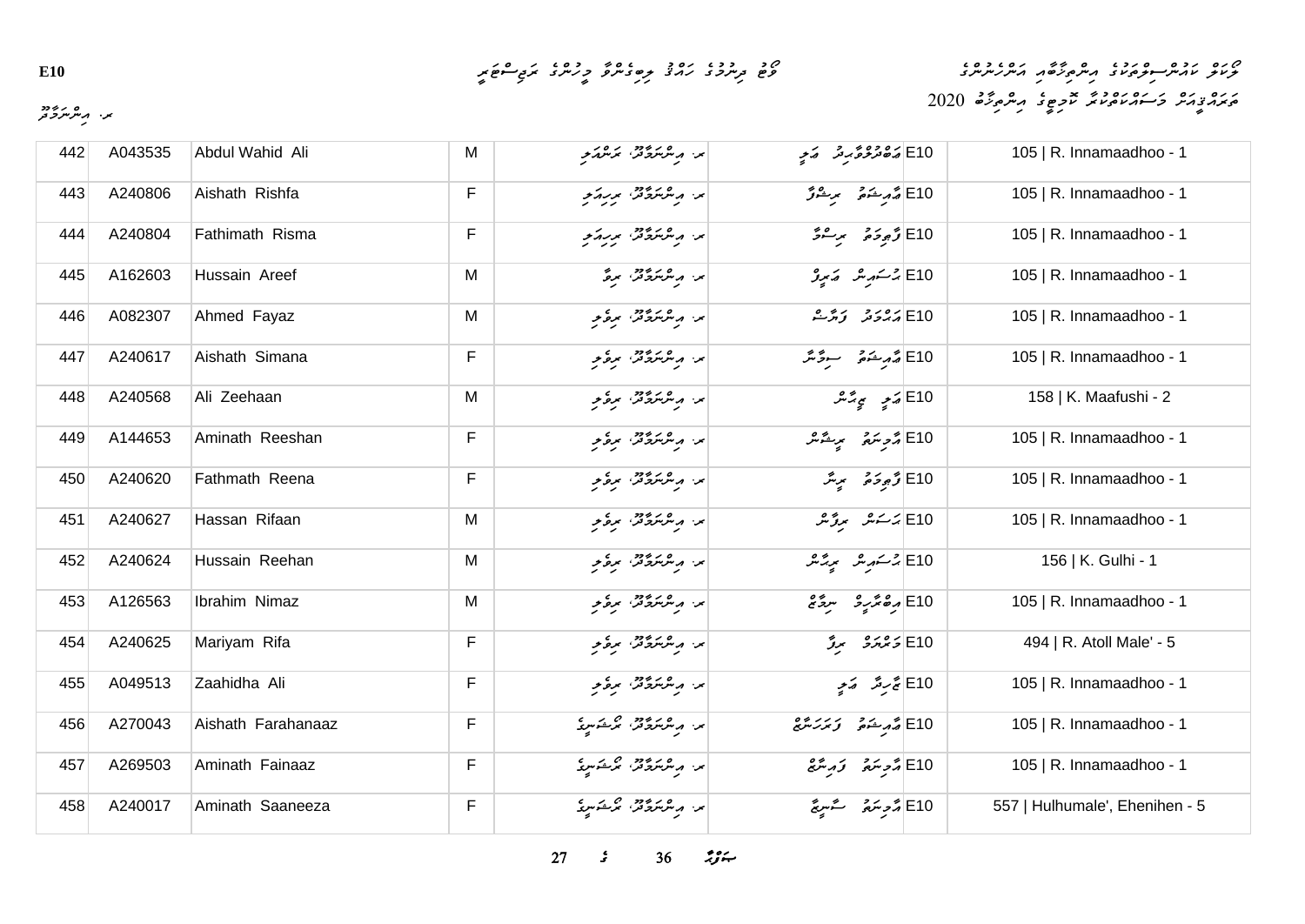*sCw7q7s5w7m< o<n9nOoAw7o< sCq;mAwBoEw7q<m; wBm;vB* م من المرة المرة المرة المرجع المرجع في المركبة 2020<br>مجم*د المريض المربوط المربع المرجع في المراجع المركبة* 

| <b>33 G S</b><br>ىر. برسرسرچەر |
|--------------------------------|
|--------------------------------|

| 459 | A240015 | Haleema Ahmed             | $\mathsf F$ | بر ریرسروی کرشوس          | E10  تر <i>وِدَّة المُدْوَدَّة</i>       | 105   R. Innamaadhoo - 1 |
|-----|---------|---------------------------|-------------|---------------------------|------------------------------------------|--------------------------|
| 460 | A240020 | Naziya Mohamed            | F           | بر رسر مردود مرشوس        | E10 سَّمِيمَد حَمَدَ حَمَد               | 105   R. Innamaadhoo - 1 |
| 461 | A241739 | Hussain Sajid             | M           | بر رعبر مردود می و ه      | E10 پڑےمبربٹر سگھی تھر                   | 105   R. Innamaadhoo - 1 |
| 462 | A078342 | Mohamed Waheed            | M           | بر ، مرسر پروه ه ه ه ه    | E10 <i>\$ بَرُدْدُوتْرِ كَبِ</i> رِتْر   | 105   R. Innamaadhoo - 1 |
| 463 | A241676 | Mohamed Yaameen           | M           | بر رسر مردود در دول و     | E10  <i>وټرونو پر چې</i> ر               | 494   R. Atoll Male' - 5 |
| 464 | A159571 | Yoonus Abdul Azeez        | M           | بر رسر مردود در دول و     | E10 ترىر مەھەر <i>ۈم ي</i>               | 494   R. Atoll Male' - 5 |
| 465 | A372850 | Hussain Shaameen          | M           | بر رسر دود. دره د         | E10 پرڪيريش ڪ <sub>ي</sub> وچين          | 105   R. Innamaadhoo - 1 |
| 466 | A148079 | <b>Abdul Shaheed Umar</b> | M           | بر ، مرسر دود. کوه شو     | E10 كەھەر مەرقىر بەر قىمىز               | 105   R. Innamaadhoo - 1 |
| 467 | A241755 | Aishath Sofaa             | F           | بر رەربۇرى سوتر           | E10 مَّەمِسْتَمَّى سَنَرَّ               | 105   R. Innamaadhoo - 1 |
| 468 | A240147 | Fathimath Sana            | F           | بر ، مرسروی کوی           | E10 گۇجوڭمۇ سىگىر                        | 105   R. Innamaadhoo - 1 |
| 469 | A241754 | Mariyam Sobaa             | F           | بر ، مرسر دور کرده        | E10 كەبەر ئەرىپە                         | 494   R. Atoll Male' - 5 |
| 470 | A032979 | Ahmed Saleem              | M           |                           | E10 كەندى قىلى سىمبورى                   | 105   R. Innamaadhoo - 1 |
| 471 | A138525 | Aminath Sooniya           | F           | بر پ <i>ر مربوده</i> عدده | E10 مُرْحِبَتِهُ مُسْتَسِيَّرُ           | 494   R. Atoll Male' - 5 |
| 472 | A147831 | Aminath Shaheena          | F           | ىر. مەسكىگەن سوسكىر       | E10 مَّ حِسَمَ <sub>ّة مَ</sub> شَرِسَّر | 105   R. Innamaadhoo - 1 |
| 473 | A241736 | Abdulla Sameeh            | M           | ىر. مەسكىگەن سوڭرى        | E10 مَەھْتَراللە سَمَوِرْ                | 494   R. Atoll Male' - 5 |
| 474 | A241204 | Ali Simah                 | M           | ىر. مەسكەنچەش سەرجۇ       | E10 کی سوگ                               | 105   R. Innamaadhoo - 1 |
| 475 | A241207 | Mariyam Seema             | F           | ىر. مەشكەنىڭ سوڭۇ         | E10 كىمىدى سىرىتى                        | 105   R. Innamaadhoo - 1 |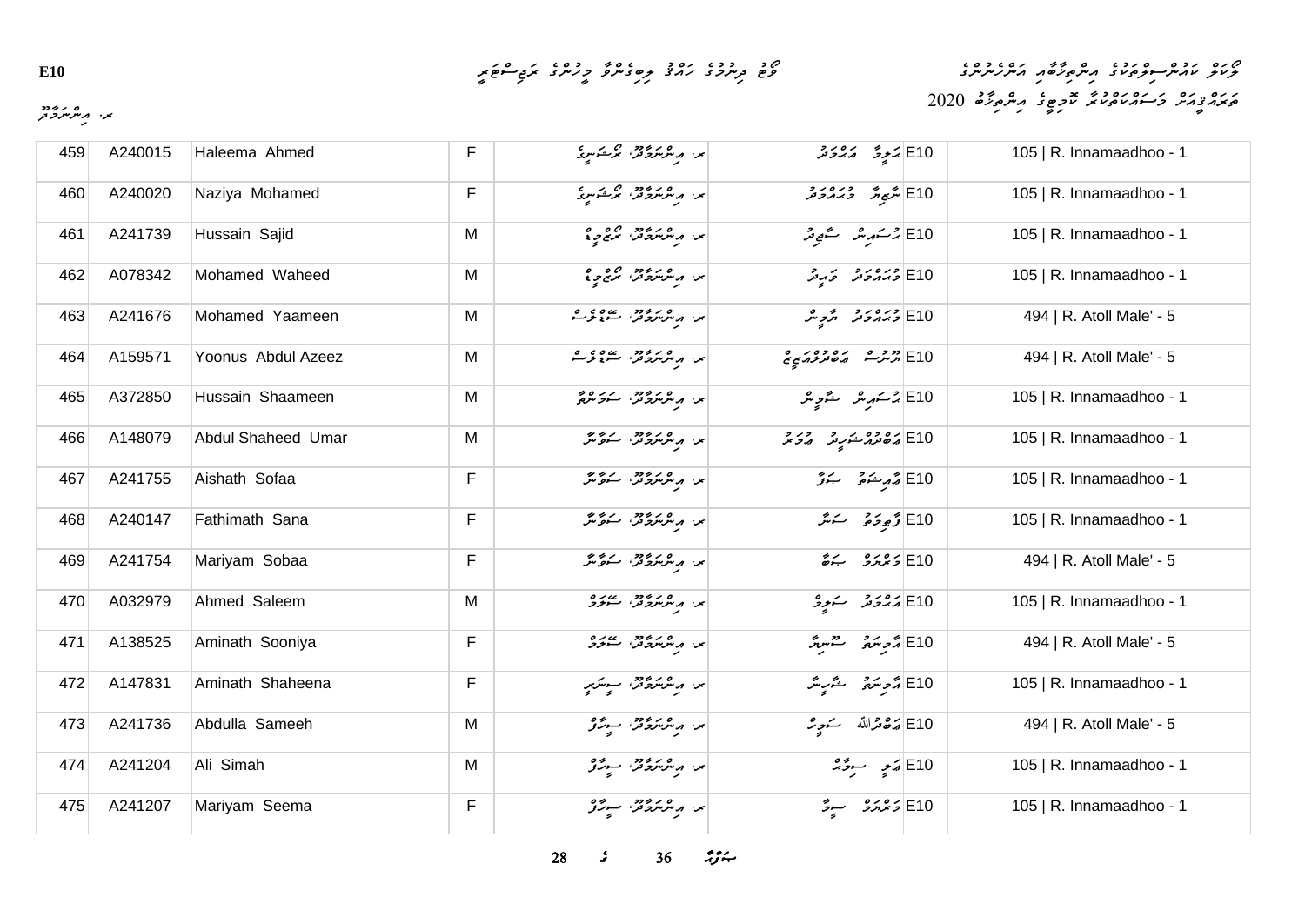*sCw7q7s5w7m< o<n9nOoAw7o< sCq;mAwBoEw7q<m; wBm;vB* م من المرة المرة المرة المرجع المرجع في المركبة 2020<br>مجم*د المريض المربوط المربع المرجع في المراجع المركبة* 

| <b>33 G S</b><br>بر. برسرسر و در |  |
|----------------------------------|--|
|----------------------------------|--|

| 476 | A156461 | Mohamed Samaah         | M            | ىر. مەھەردە بەرگەر                   | E10 دېم ديځي شوکړي E10                                                                               | 105   R. Innamaadhoo - 1 |
|-----|---------|------------------------|--------------|--------------------------------------|------------------------------------------------------------------------------------------------------|--------------------------|
| 477 | A156462 | Fathimath Rizna        | F            | ىن مەشرىردە بەسىر                    | E10 رَّج <i>وحَةُ</i> بِرِجْتَرَ                                                                     | 105   R. Innamaadhoo - 1 |
| 478 | A077594 | Hassan Azeem           | M            | ىن مەشكەقتى سوس                      | E10 يَرْسَسْ كَمَنْ مِيْرَة الْمَسْتَقْ                                                              | 494   R. Atoll Male' - 5 |
| 479 | A053107 | Ibrahim Zaeem          | M            | ىن مەشكەقتى سونىگە                   | E10 مەھمىر تىم يەقى                                                                                  | 494   R. Atoll Male' - 5 |
| 480 | A068766 | Khadeeja Ibrahim       | $\mathsf F$  | ىن مەشرىرى بىر                       | E10 كَتَعِيقٌ مِنْ صُحَّرٍ فِي الْمَسْتَخَرِ مِنْ الْمُسْتَخَرِ مِنْ الْمُسْتَخَرِ مِنْ الْمُسْتَخَر | 105   R. Innamaadhoo - 1 |
| 481 | A240860 | Mariyam Ruzuna         | $\mathsf F$  | ىر. مەشرىردىق سوس                    | E10 كەبەر بەر يەتەنگە                                                                                | 105   R. Innamaadhoo - 1 |
| 482 | A240861 | Mohamed Nazumee        | M            | أبر. وبالكريز فرانس سوبگر            | E10 <i>\$22 كەنى</i> ر بىر ئىستى ئىر                                                                 | 105   R. Innamaadhoo - 1 |
| 483 | A026401 | Ahmed Nizar            | M            | ىن مەسكىترگەن سوڭر                   | E10 كەندى كەر سېنى ئىر                                                                               | 105   R. Innamaadhoo - 1 |
| 484 | A070743 | Aishath Suveeza        | F            | ىن مەسكىتى قىلى سوق                  | E10 مَگْرِسْتَمْ مُتَّ مِيَّ                                                                         | 105   R. Innamaadhoo - 1 |
| 485 | A032694 | Aminath Waheeda        | $\mathsf{F}$ | ىر. مەسكىرى ئىلىمى سىر               | E10 مَّ صِنَّعَهُ – حَ سِنَّدَ                                                                       | 105   R. Innamaadhoo - 1 |
| 486 | A076112 | Fathimath Suneetha     | $\mathsf F$  | ىر. مەشكەقتى، سوقە                   | E10 گۇج <sub>و</sub> چە ئەسىرىگە                                                                     | 494   R. Atoll Male' - 5 |
| 487 | A139087 | Ibrahim Mimrah         | M            | ىر. مەشكەقتى سوق                     | E10 <sub>مر</sub> ھ <i>مگردی ج</i> و <i>مگ</i> ر                                                     | 494   R. Atoll Male' - 5 |
| 488 | A081930 | Mamdhooh Shujau        | M            | ىر. مەسكىر ئەتقى سوق                 | E10 كروفرچ مش <i>هق</i> پر                                                                           | 494   R. Atoll Male' - 5 |
| 489 | A330096 | Mariyam Thooba Mohamed | $\mathsf F$  | ىن مەسكىتى قىلى سوق                  | E10 كرمرو موقع وبرورو                                                                                | 494   R. Atoll Male' - 5 |
| 490 | A070739 | Suwaidha Nizar         | F            | ىن مەسكىترگەن سوڭر                   | E10 سنوَرِمَّد سِيَّ مُر                                                                             | 494   R. Atoll Male' - 5 |
| 491 | A241594 | Ahmed Mamnoon          | M            | بر رسر دور ۵۵۵۰                      | E10 كەبروتر كەن ئۇيترىتر                                                                             | 105   R. Innamaadhoo - 1 |
| 492 | A240933 | Aishath Abdul Raheem   | F            | بر ریربرد و وړه<br>بر ریربردن سرتربر | E10 مەم شەرق مەھ <i>ەرمىدى</i>                                                                       | 105   R. Innamaadhoo - 1 |

**29** *s* 36 *if* $\frac{1}{2}$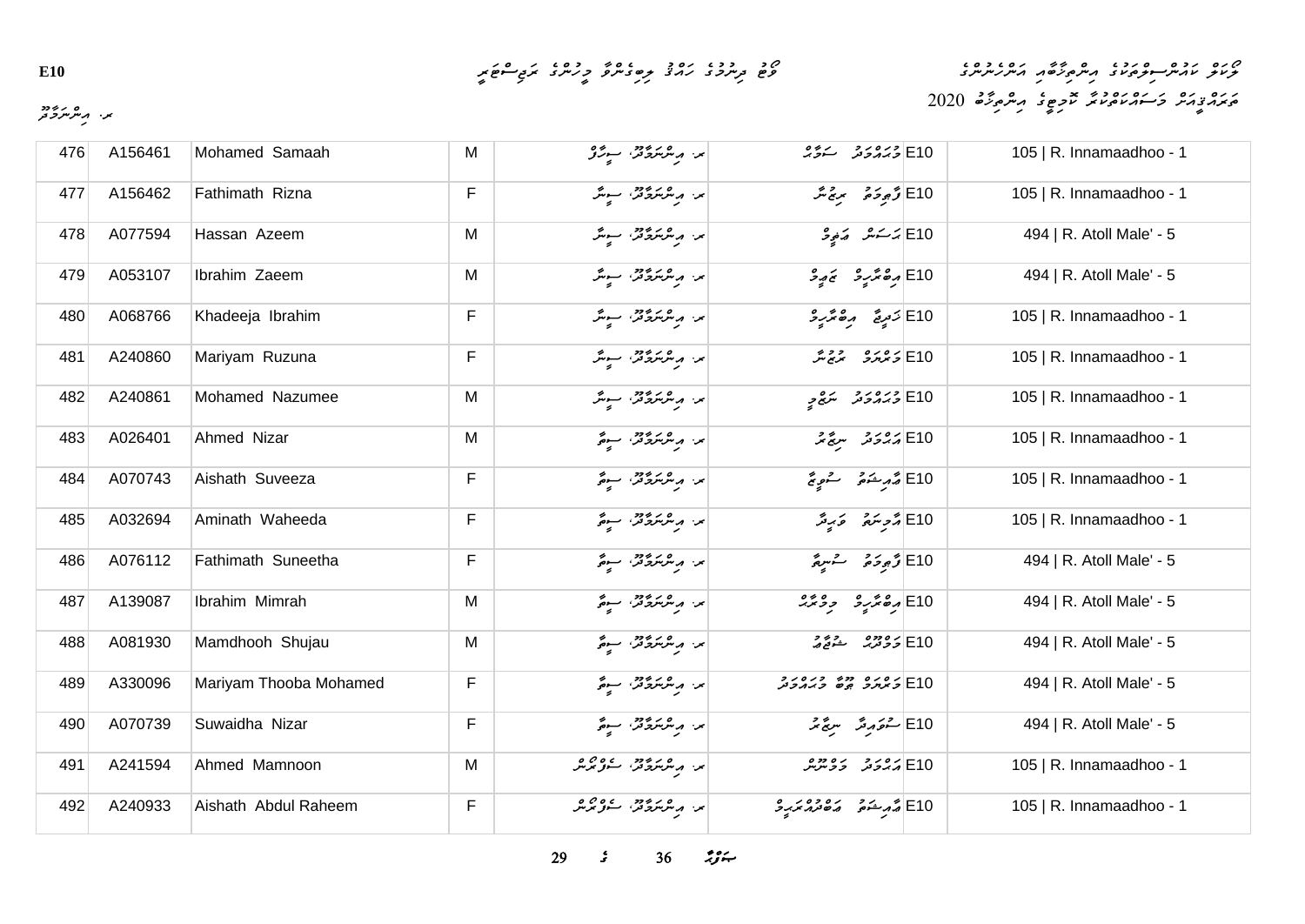*sCw7q7s5w7m< o<n9nOoAw7o< sCq;mAwBoEw7q<m; wBm;vB* م من المرة المرة المرة المرجع المراجع المراجع المراجع المراجع المراجع المراجع المراجع المراجع المراجع المراجع<br>مرين المراجع المراجع المرجع المراجع المراجع المراجع المراجع المراجع المراجع المراجع المراجع المراجع المراجع ال

| <b>33 G S</b><br>ىر. برسرسرتر تە |  |
|----------------------------------|--|
|----------------------------------|--|

| 493 | A241703 | Aminath Shifa    | F           | بر به شریده و ۵۵۵۵<br>بر به شریدوس سومرس | E10 مَرْحِ سَمَّةَ مَسْوَرٌ              | 105   R. Innamaadhoo - 1       |
|-----|---------|------------------|-------------|------------------------------------------|------------------------------------------|--------------------------------|
| 494 | A050681 | Mohamed Shareef  | M           | بر پرس دوره ده ۵۵۵۵<br>بر پرس دوس        | E10 <i>\$ پَرُوُدَوَ مَدْ مِدَوْ</i>     | 105   R. Innamaadhoo - 1       |
| 495 | A326090 | Ahmed Azmath     | M           |                                          | E10 كەبروتىر كەنبەدە ئ                   | 105   R. Innamaadhoo - 1       |
| 496 | A241708 | Aishath Saniyaa  | $\mathsf F$ | بر ار مردود در داد و                     | E10 مَدْمِرْ مَنْهُمْ مَسْتَمَسِيَّر     | 557   Hulhumale', Ehenihen - 5 |
| 497 | A082100 | Aminath Waseema  | F           | ת מיתותכתי המינית.<br>ת מיתותכתי התייתה  | E10 مَّ مِ سَمَّةٍ مَ سَمَّةٍ            | 557   Hulhumale', Ehenihen - 5 |
| 498 | A241710 | Hussain Shan     | M           | بر . د سرسرو در الماد و د                | E10 پر <i>کے پہ</i> شہر مش               | 105   R. Innamaadhoo - 1       |
| 499 | A275360 | Ahmed Ameez      | M           | ىر. مەسىر ئەققى، سىرى ئىگە               | E10 كەندى قىرىقى قى                      | 105   R. Innamaadhoo - 1       |
| 500 | A240964 | Ahmed Aneez      | M           | ىر. مەسىر ئەققى، سىرى ئىگە               | E10 كەندى قىر كەرىپ                      | 105   R. Innamaadhoo - 1       |
| 501 | A132077 | Ali Ayaz         | M           | ىر. مەس ئەق ئەھمەتگە                     | E10 که په ډگريزي                         | 105   R. Innamaadhoo - 1       |
| 502 | A240966 | Aminath Shiyaza  | $\mathsf F$ | ىر. مەس كەفتۇ، سەھ ئىگە                  | E10 أَمُّ حِبَّرَةٌ مُسْتَخَبَّرَةٌ مِنْ | 557   Hulhumale', Ehenihen - 5 |
| 503 | A067469 | Fathimath Yoosuf | $\mathsf F$ | ىر. مەسىر ئەقتى سىمولىگە                 | E10 زُ <sub>جو</sub> دَ ۾ مرڪز           | 105   R. Innamaadhoo - 1       |
| 504 | A240960 | Hussain Muaz     | M           | ىر. مەسىر ئەققى، سىرى ئىگە               | E10 يُرْسَمهِ بْلْ مَحْدَثْرِ            | $105$   R. Innamaadhoo - 1     |
| 505 | A024629 | Ibrahim Fayaz    | M           | بر په مربوده کورگر                       | E10 مەھەردى ئەرمىشە                      | 105   R. Innamaadhoo - 1       |
| 506 | A240970 | Ismail Suneez    | M           | ىر. مەسىر ئەقتى، سىمو ئىگە               | E10 مرڪو <i>ڻ ۾ جي س</i> مبر             | 105   R. Innamaadhoo - 1       |
| 507 | A345856 | Mohamed Ameez    | M           | ىر. مەسىر ئەقتى سىمولىگە                 | E10 <i>\$32,23</i> مَر <sub>َ</sub> حِ ج | 105   R. Innamaadhoo - 1       |
| 508 | A067470 | Mohamed Salim    | M           | ىر. مەسىر ئەققى، سىمو ئىگە               | E10] <i>5223 قرقى ست</i> مور             | 105   R. Innamaadhoo - 1       |
| 509 | A145809 | Aishath Seema    | F           | ىر. مەسكەن ئەرەب                         | E10 مُ مِشَمَّ بِعَثَّرِ                 | 155   K. Hinmafushi - 2        |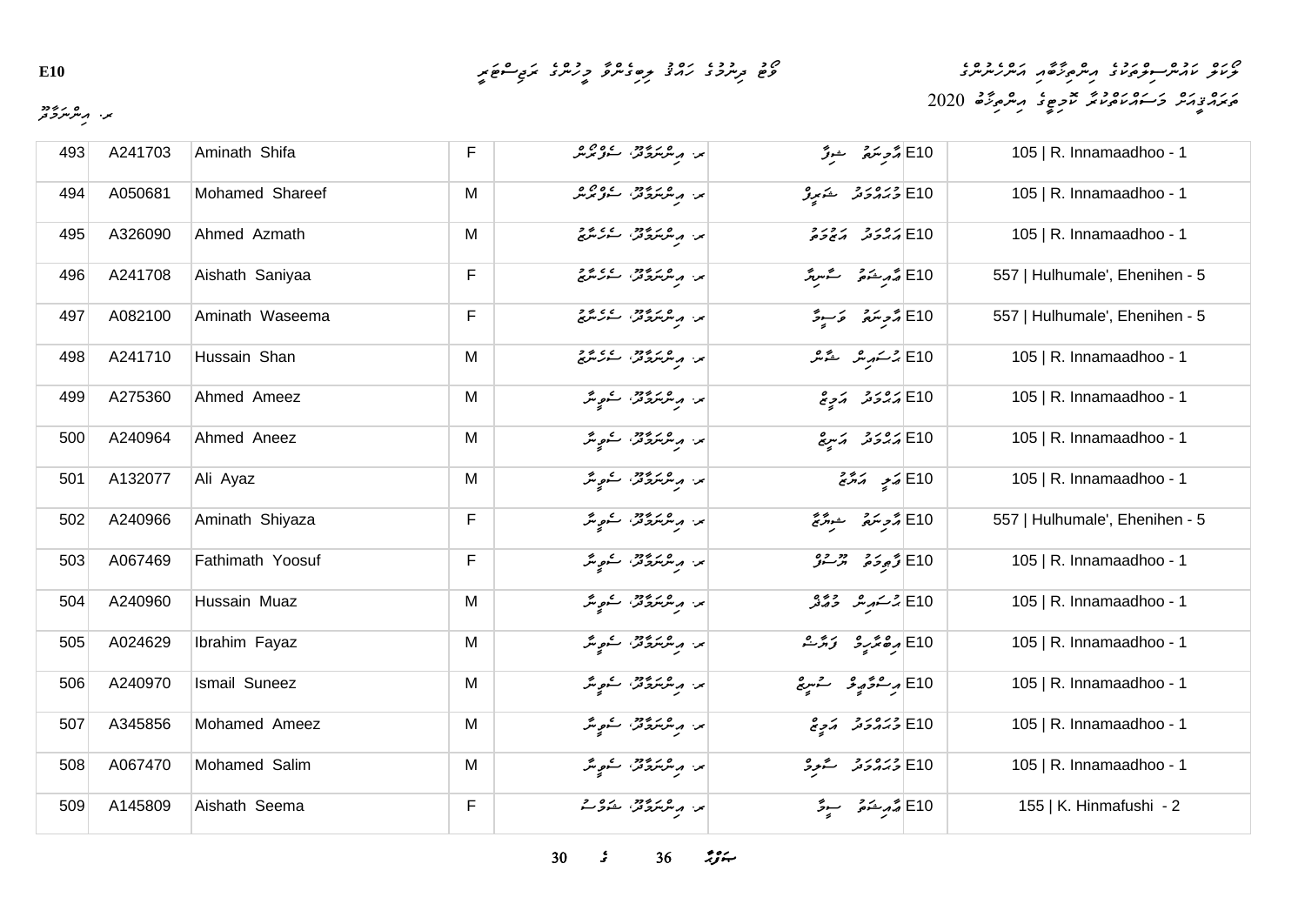*sCw7q7s5w7m< o<n9nOoAw7o< sCq;mAwBoEw7q<m; wBm;vB* م من المرة المرة المرة المرجع المراجع المراجع المراجع المراجع المراجع المراجع المراجع المراجع المراجع المراجع<br>مرين المراجع المراجع المرجع المراجع المراجع المراجع المراجع المراجع المراجع المراجع المراجع المراجع المراجع ال

| <b>33 G S</b><br>ىر. برسرسرچەر |
|--------------------------------|
|--------------------------------|

| 510 | A240385 | Fathimath Sharmeela | $\mathsf F$ | ىر. مەس كەن ئەرەب       | E10 تَ <i>وْجِوَة</i> شَعْرُوِيَّةَ       | 155   K. Hinmafushi - 2   |
|-----|---------|---------------------|-------------|-------------------------|-------------------------------------------|---------------------------|
| 511 | A240383 | Hassan Amir         | M           | ىر بەس كەن ئەرەب        | E10   پرسترس م <i>ح</i> می تر             | 105   R. Innamaadhoo - 1  |
| 512 | A240381 | Khadheeja Ibrahim   | F           | ىر بەس كەن ئەرەب        | E10 كَتَبِيعٌ – مِرْهُ مُدْرِدٌ           | 105   R. Innamaadhoo - 1  |
| 513 | A073194 | Saeed Gasim         | M           | ىر. مەسكىگەنى ئەرەب     | E10 ڪن <i>ي پڻ ٿڙ-يو</i> گر               | 105   R. Innamaadhoo - 1  |
| 514 | A147540 | Shamlaa Saeed       | F           | ىر. مەسكەت ئىسى ئە      |                                           | 105   R. Innamaadhoo - 1  |
| 515 | A240731 | Farshan Moosa       | M           | ىن مەسكىرى ئىسىمى       | E10 كَرْمْشْمْر حْ شْ                     | 494   R. Atoll Male' - 5  |
| 516 | A240735 | Fathimath Inasaa    | F           | ىن مەسكىلاتى ئىشمەر     | E10 تۇمومۇم بېرىشە                        | 105   R. Innamaadhoo - 1  |
| 517 | A077701 | Ibrahim Shifau      | M           | ىن مەسكىلات شەرى        | E10 مەھەر بەر ئىس <i>ەر ئە</i>            | 494   R. Atoll Male' - 5  |
| 518 | A240732 | Mariyam Ifasha      | F           | ىن مەسكىلات شىر         | E10 كەنگەنى مەرگىشە                       | 105   R. Innamaadhoo - 1  |
| 519 | A157705 | Mohamed Mirushad    | M           | ىر. مەشكە ئەرە          | E10  <i>وَيَرْوُوَتْنَ</i> وِيُرْشُرْتُرُ | 105   R. Innamaadhoo - 1  |
| 520 | A087320 | Moosa Saleem        | M           | ىن مەسكىلاتى ئىشمەر     | E10 جيءُ ستعرِءُ                          | 105   R. Innamaadhoo - 1  |
| 521 | A106702 | Shareefa Yoosuf     | F           | ىن مەسكىلاتى ئىشمەر     | E10 ڪيپوگر مرڪو                           | 105   R. Innamaadhoo - 1  |
| 522 | A240348 | Aminath Rizunee     | $\mathsf F$ | من وصرح و شهر سرها سعيد | E10 أُمُّ حِسَمُ مِنْ مِنْ مِنْ           | 105   R. Innamaadhoo - 1  |
| 523 | A241104 | Aishath Shifaana    | F           | ىر. مەشكەقتى، سوڭر      | E10 مَگْرِمِسْتَمْ مُسْتَوَكِّدً          | 105   R. Innamaadhoo - 1  |
| 524 | A239941 | Ali Rasheed         | M           | ىر. مەسكىتى قىلى سوڭر   | E10 كەي - ئەنسونى <i>گ</i>                | 443   Niyama Maldives - 1 |
| 525 | A241101 | Haroon Zakariyya    | M           | ىر. مەسكىتى قىلى سوڭر   | E10 ترترينز تم مرمر مر                    | 105   R. Innamaadhoo - 1  |
| 526 | A241108 | Hassan Saamikh      | M           | ىر. مەشكەنچە سوڭر       | E10   پزشکر گے و <sup>9</sup>             | 494   R. Atoll Male' - 5  |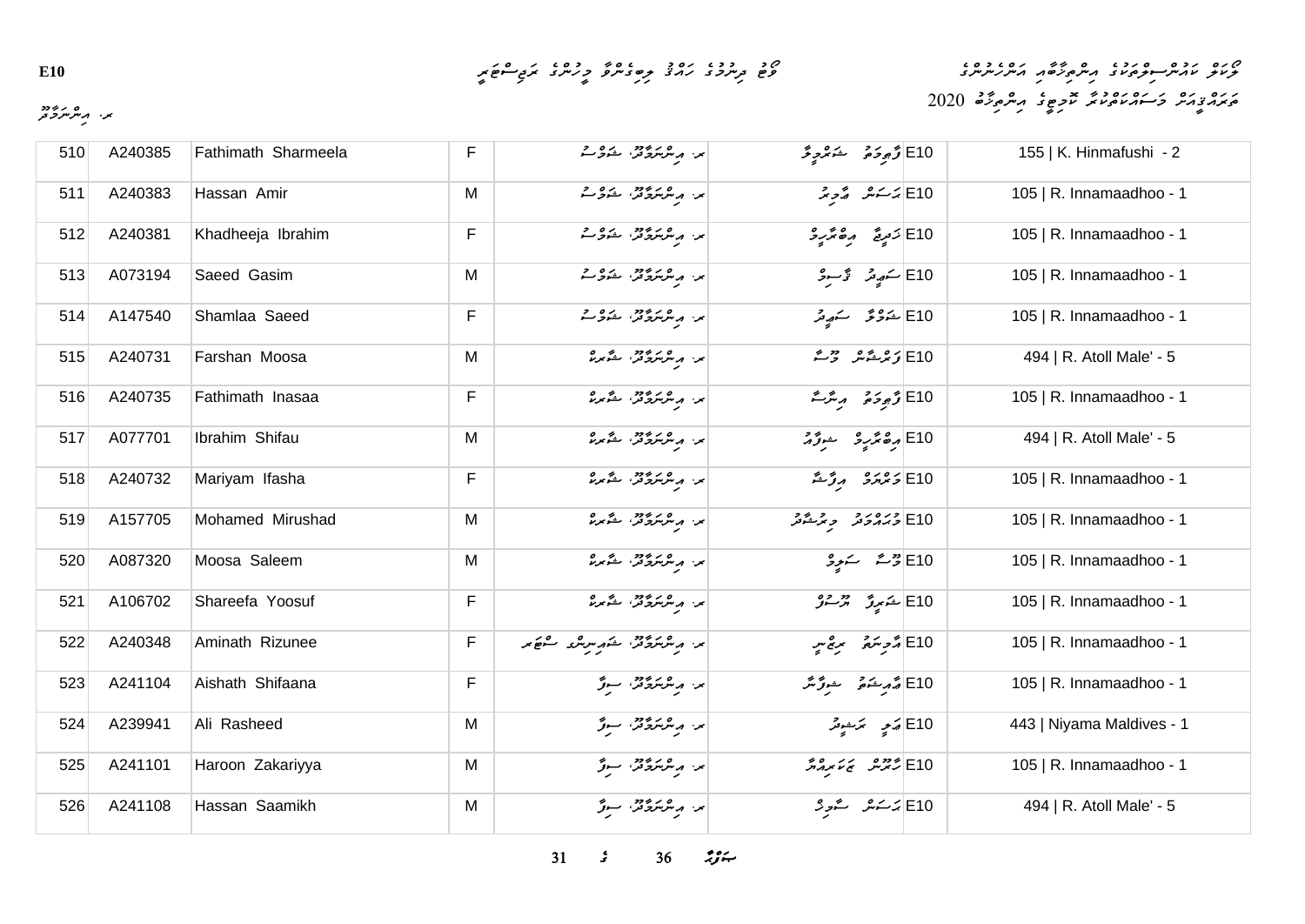*sCw7q7s5w7m< o<n9nOoAw7o< sCq;mAwBoEw7q<m; wBm;vB* م من المرة المرة المرة المرجع المراجع المراجع المراجع المراجع المراجع المراجع المراجع المراجع المراجع المراجع<br>مرين المراجع المراجع المرجع المراجع المراجع المراجع المراجع المراجع المراجع المراجع المراجع المراجع المراجع ال

| بر. <sub>م</sub> یریزود<br>بر. میر <i>یزو</i> د |         |                    |   |
|-------------------------------------------------|---------|--------------------|---|
| 527                                             | A241107 | Ibrahim Faisal     | М |
| 528                                             | A241106 | Mohamed Shifaz     | M |
| 529                                             | A125096 | Aishath Wasiyya    | F |
| 530                                             | A240794 | Fathimath Naazunee | F |
| 531                                             | A240096 | Hassan Rasheed     | M |
| 532                                             | A080981 | Hussain Shuhadhu   | M |
| 533                                             | A063461 | Ibrahim Falah      | M |
| 534                                             | A081268 | Ibrahim Waheed     | M |
|                                                 |         |                    |   |

| 527 | A241107 | Ibrahim Faisal     | м | ىر. مەشرىكرى سوڭر      | E10 مەھەمگەر قىم ئىكرىمىتىلىكى ئىس       | $105$   R. Innamaadhoo - 1 |
|-----|---------|--------------------|---|------------------------|------------------------------------------|----------------------------|
| 528 | A241106 | Mohamed Shifaz     | M | ىر. مەشكەقتى، سوڭر     | E10 <i>\$ بَهُمْ دَمَّرٌ</i> مُسْبَوَّجٌ | 105   R. Innamaadhoo - 1   |
| 529 | A125096 | Aishath Wasiyya    | F | ىر. مەس ئەقرى سوۋى     | E10 مَّەرِسْمَةً كَسِيْهُمَّ             | 105   R. Innamaadhoo - 1   |
| 530 | A240794 | Fathimath Naazunee | F | بر. مەسىر ئەدە سىرىگى  | E10 تۇموخۇ مەممىھىيە                     | 105   R. Innamaadhoo - 1   |
| 531 | A240096 | Hassan Rasheed     | M | بر رسر مردود سوژگر     | E10 پزشکر کرجوٹر                         | 105   R. Innamaadhoo - 1   |
| 532 | A080981 | Hussain Shuhadhu   | M | بر ، مرسر دور ، سوفر ش | E10 پڑےمبربٹر ہے جگہ تھ                  | 105   R. Innamaadhoo - 1   |
| 533 | A063461 | Ibrahim Falah      | M | ىر. مەس ئەقرى سەۋىۋ    | E10 مەھەرى كەنى ئى                       | 105   R. Innamaadhoo - 1   |
| 534 | A081268 | Ibrahim Waheed     | M | بر ، مرسر دور ، سوفر ش | E10 م <i>وڭ ئۇر</i> ۇ ھەرىمە             | 105   R. Innamaadhoo - 1   |
| 535 | A240796 | Mariyam Nazik      | F | ىر. مەس ئەقرى سەۋىۋ    | E10 كەنگەر ئىگى بىر ئىگەنىي ئى           | 105   R. Innamaadhoo - 1   |
| 536 | A158497 | Mohamed Shahaadh   | M | بر ، مرسر دور ، سوفر ش | E10 دُيرورو شرگرمر                       | 105   R. Innamaadhoo - 1   |
| 537 | A241671 | Mohamed Zayan      | M | ىر. مەس ئەقرى سوۋى     | E10 <i>\$نەۋەتى بى ئەن</i>               | 494   R. Atoll Male' - 5   |
| 538 | A240093 | Yoosuf Ali         | M | بر ، مرسر دور ، سوفر ش | E10 پر قسمبر کر <sub>م</sub> بر          | 105   R. Innamaadhoo - 1   |
| 539 | A081267 | Zaahidha Yoosuf    | F | ىر. مەشرىرى سوۋۇ       | E10 تج بەنتە تەشتەتى                     | 105   R. Innamaadhoo - 1   |
| 540 | A064459 | Fathimath Ibrahim  | F | ى مەر بولى سىرو ئەر    | E10 گەچ ئەھمە مەھەمگە پەنج               | 105   R. Innamaadhoo - 1   |
| 541 | A116044 | Ahmed Fayaz        | M | بر مرسود والمره        | E10 كەبرى تەڭرىشە                        | 494   R. Atoll Male' - 5   |
| 542 | A241720 | Eenash Fayaz       | F | بر مرسر ودو ومره       | E10 <sub>مو</sub> سَّرْتْ زَبَّرْتْہ     | 105   R. Innamaadhoo - 1   |
| 543 | A240770 | Mamdhooha Rasheed  | F | بر مرسر ودو ومره       | E10 كەنتىر كىمى مىزىدىم                  | 494   R. Atoll Male' - 5   |
|     |         |                    |   |                        |                                          |                            |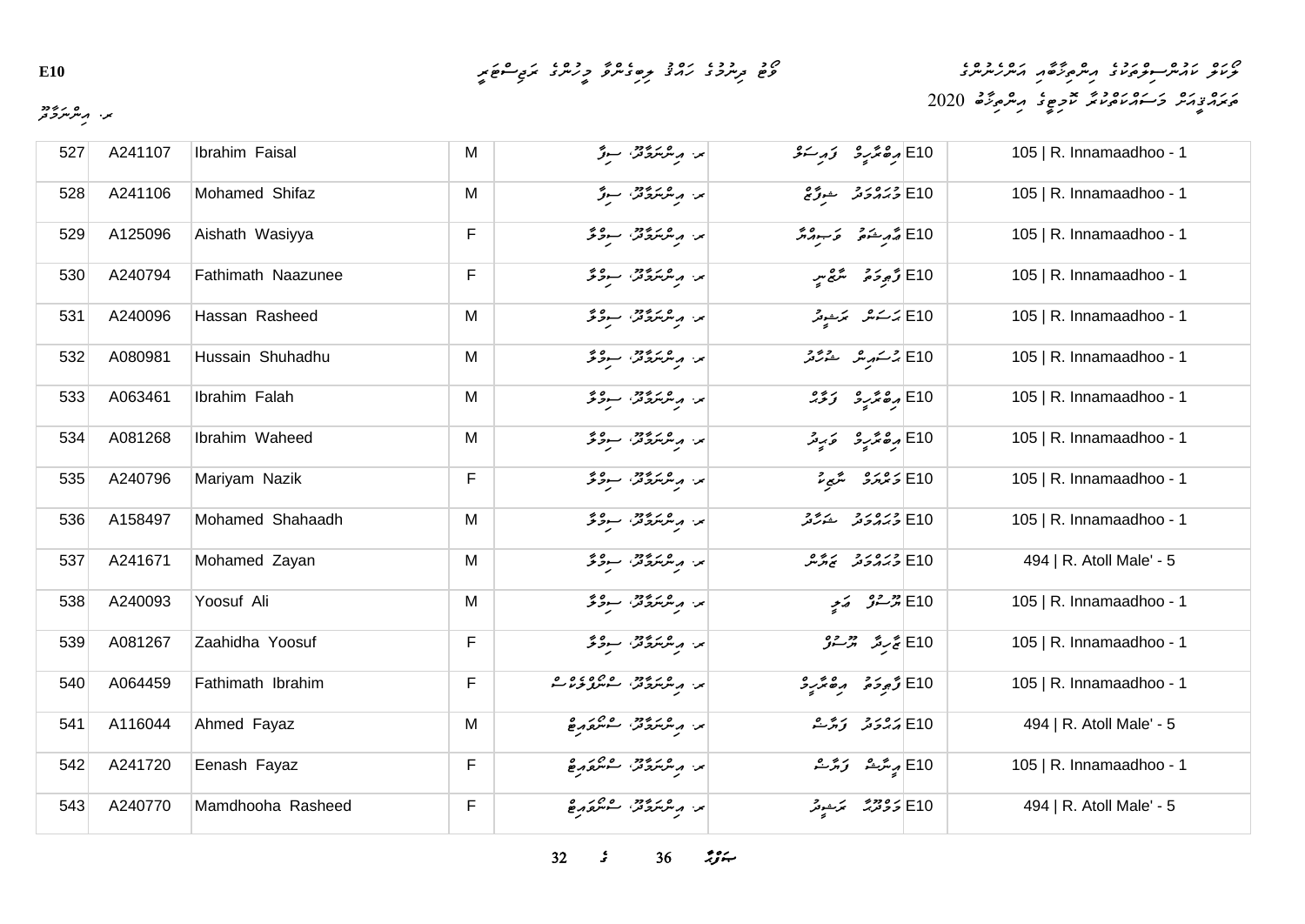*sCw7q7s5w7m< o<n9nOoAw7o< sCq;mAwBoEw7q<m; wBm;vB* م من المرة المرة المرة المرجع المراجع المراجع المراجع المراجع المراجع المراجع المراجع المراجع المراجع المراجع<br>مرين المراجع المراجع المرجع المراجع المراجع المراجع المراجع المراجع المراجع المراجع المراجع المراجع المراجع ال

| 544 | A241721 | Mayaa Fayaz      | F | مر مرسر ودو ده در ه                                  | E10 مَحْدَّرُ وَتَرْتَدُ                | 105   R. Innamaadhoo - 1     |
|-----|---------|------------------|---|------------------------------------------------------|-----------------------------------------|------------------------------|
| 545 | A141766 | Ali Mahir        | M | بر به مربود در ۲۵۵۰<br>بر به مربودن کشور برخو        | E10  رَمِ دَّرِيْرُ                     | 155   K. Hinmafushi - 2      |
| 546 | A033731 | Sazna Naseem     | F | ىر. مەشرىقلار سەھرىرىشى                              | E10 سَنَ چمگ سَرَسِ وَ ْ                | 155   K. Hinmafushi - 2      |
| 547 | A357315 | Hassan Jailam    | M | بر مشرح من معرفي المعرفي                             | E10   يَرْسَسْ فَقَصَرَ مَرْكَبَرْ \$   | 494   R. Atoll Male' - 5     |
| 548 | A149674 | Mohamed Jinan    | M | بر ریگریزده کشوره و د                                | E10 كەندۇ تەر ب <sub>و</sub> شرىر       | 494   R. Atoll Male' - 5     |
| 549 | A158483 | Abdulla Naseem   | M | بر به مربوده و موضح و                                | E10 كَەھەراللە مەسور                    | 105   R. Innamaadhoo - 1     |
| 550 | A065552 | Ahmed Naseem     | M | بر رسرسروس موضوع                                     | E10 كەيرى كىلى سىرسىدى ئىستىدى كىل      | 105   R. Innamaadhoo - 1     |
| 551 | A241142 | Aishath Shazeena | F | بر به مربوده و موضح                                  | E10 مَدْمِرْ مَدْمَرْ مَدْمَنِ مَدَّ    | 30   HDh. Nolhivaranfaru - 2 |
| 552 | A241153 | Aminath Nasfa    | F | بر به مربوده و موضح                                  | E10 مَّ حِسَمَةَ مَسَرَّسَ              | 105   R. Innamaadhoo - 1     |
| 553 | A241728 | Mohamed Visah    | M | بر مسر مردود و و ده                                  | E10 <i>\$222 وسَمَّة.</i>               | 105   R. Innamaadhoo - 1     |
| 554 | A241510 | Ahmed Inahu      | M | بر . مر سر سر در دو .<br>بر . مر سر سر شر می سر شر د | E10 كەبۇبۇقە بەي <i>گە</i> 2            | 105   R. Innamaadhoo - 1     |
| 555 | A241509 | Aishath Inaya    | F | بر . م. مربوع .<br>بر . م. مربوع تر . م. مربوری      | E10 مَدْمِسْمَعْ مِسَمَّدَ              | 105   R. Innamaadhoo - 1     |
| 556 | A080302 | Ali Ibrahim      | M | بر به مربوده به دود .<br>بر به مربودگر به مرفرد      | E10 <i>ھَجِ بِرھُن</i> گري <sup>و</sup> | 105   R. Innamaadhoo - 1     |
| 557 | A149054 | Jameela          | F | بر . مر سر بردد .<br>بر . مر سر سر تر . مر سر تر د   | E10 نے <sub>حی</sub> مً                 | 105   R. Innamaadhoo - 1     |
| 558 | A095772 | Zulfa Adam       | F | بر به مرکز ده بردد و<br>بر به مرکز در موس            | E10 يحوًو محترو                         | 494   R. Atoll Male' - 5     |
| 559 | A046693 | Abdulla Athif    | M | ىر. مەس ئۇقتۇ، مەس بىر                               | E10 مَەمْراللە مەم <u>و</u> ر           | 105   R. Innamaadhoo - 1     |
| 560 | A241635 | Abdulla Ziyan    | M | ىر. مەسىر ئۇقتۇ، مەس سىر                             | E10 كەڭ قىراللە     يوگرىش              | 105   R. Innamaadhoo - 1     |

*33 s* 36 *i*<sub>S</sub>

*r> ... م*ر *مرو*د<br>بر *... مر مر تر و*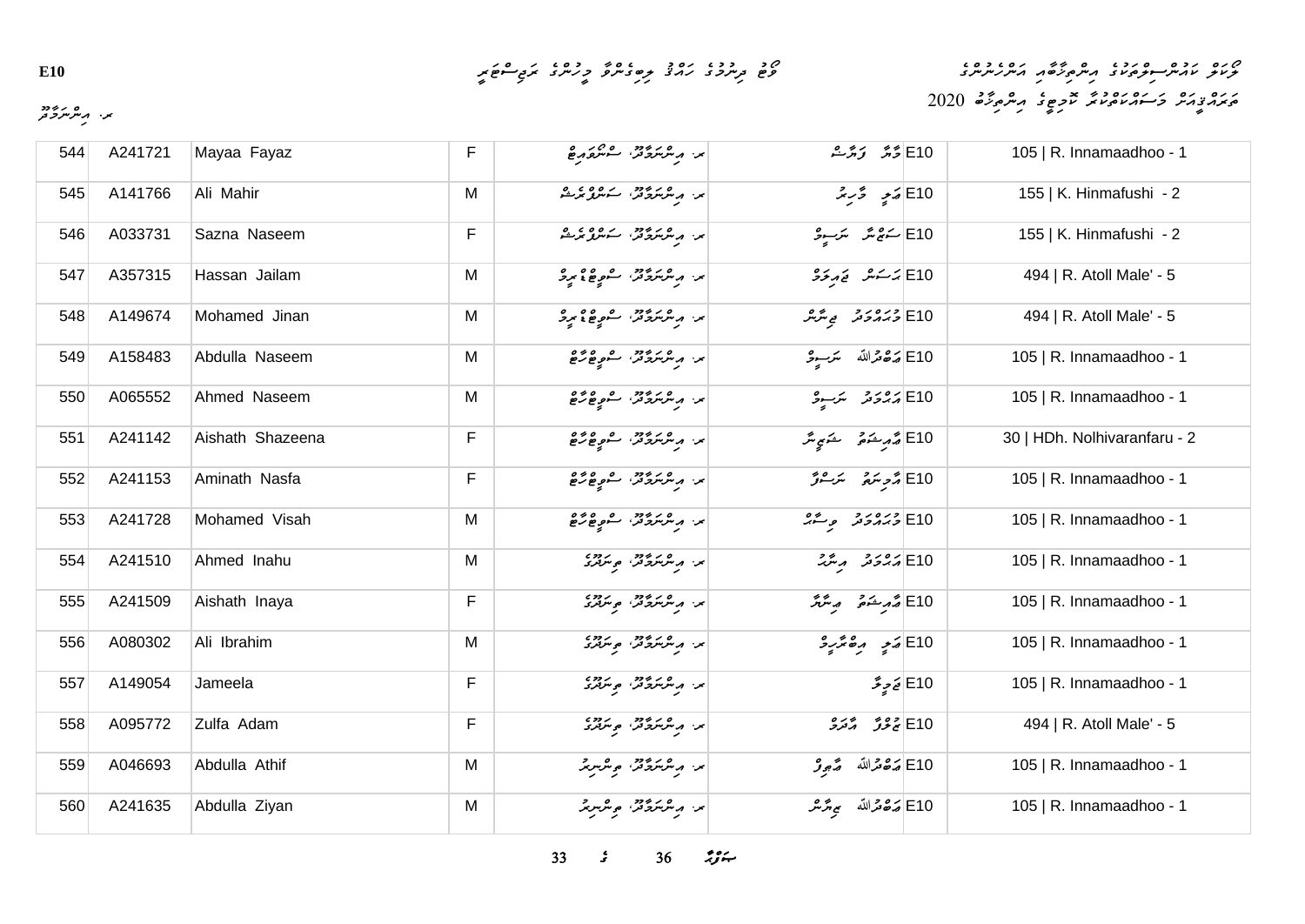*sCw7q7s5w7m< o<n9nOoAw7o< sCq;mAwBoEw7q<m; wBm;vB* م من المرة المرة المرة المرجع المراجع المراجع المراجع المراجع المراجع المراجع المراجع المراجع المراجع المراجع<br>مرين المراجع المراجع المرجع المراجع المراجع المراجع المراجع المراجع المراجع المراجع المراجع المراجع المراجع ال

| <b>33 G S</b><br>ىر. برسرسر تەر |  |  |
|---------------------------------|--|--|
|                                 |  |  |

| 561 | A033385 | Ahmed Ashraf     | M           | ىر. مەشرىردۇر. مەشرىر                 | E10 كەبرى قىر كەشلىرتى ئىشلىتىلىكى ئىستان ئىشلار 20 كىل                                                        | 494   R. Atoll Male' - 5       |
|-----|---------|------------------|-------------|---------------------------------------|----------------------------------------------------------------------------------------------------------------|--------------------------------|
| 562 | A240174 | Ahmed Atheef     | M           | بر ریرسردور ویرسربر                   | E10 كەندى قىر كەرگە بىر ئى                                                                                     | 494   R. Atoll Male' - 5       |
| 563 | A240173 | Ahmed Ruzaan     | M           | ىر. مەسىرگە ئۇس مەسىر بىر             | E10 كەبرى قىرىنى ئىر                                                                                           | 105   R. Innamaadhoo - 1       |
| 564 | A314128 | Ahmed Simaad     | M           | بر ریرسروی ویرسربر                    | E10 كەبرى كىرى سىرى ئىستىلىكى بىر كەنتىكە ئىستان ئىستان ئىستان ئىستان ئىستان ئىستان ئىستان ئىستان ئىستان ئىستا | 105   R. Innamaadhoo - 1       |
| 565 | A240172 | Aiminath Ruzaana | F           | بر ریرسروی ویرسربر                    | E10 أ <i>م أمر جرمة مستمريح م</i> تَر                                                                          | 105   R. Innamaadhoo - 1       |
| 566 | A236524 | Aishath Zidna    | F           | بر ریرسروی ویرسربر                    | E10 مۇمەيشىقى سى <i>مەمىگ</i> ە                                                                                | 105   R. Innamaadhoo - 1       |
| 567 | A314131 | Aminath Samaha   | $\mathsf F$ | بر ریرسروی ویرسربر                    | E10 مَّ جِسَعَةٍ سَوَّيْتَهِ                                                                                   | 105   R. Innamaadhoo - 1       |
| 568 | A032695 | Aminath Siyana   | F           | ىر. مەسىرگە ئۇس مەسىر بىر             | E10 مَرْحِبَتَهُ مِسِتَرَسَّرَ                                                                                 | 494   R. Atoll Male' - 5       |
| 569 | A314120 | Hassan Simahu    | M           | بر ریرسروی و سرسر                     | E10   پرسترس سبزمی                                                                                             | 424   Malahini Kuda Bandos - 1 |
| 570 | A314126 | Hussain Simaalu  | M           | بر ریرسروی ویرسربر                    | E10 پڑے پر شروع کی سر                                                                                          | 105   R. Innamaadhoo - 1       |
| 571 | A314129 | Ibrahim Shimaz   | M           | بر ریرسردو پرسربر                     | E10 م <i>وڭ مگرى</i> ھەدىج                                                                                     | 105   R. Innamaadhoo - 1       |
| 572 | A033093 | Mohamed Naseer   | M           | ىر. مەسىرگە ئۇس مۇسىرلىر              | E10 <i>\$نەۋى تىبى</i> ر                                                                                       | 105   R. Innamaadhoo - 1       |
| 573 | A351677 | Mohamed Sharaah  | M           | بر ریرسروی ویرسربر                    | E10 دُبَرْدُونْر شَعَرَبْرُ                                                                                    | 494   R. Atoll Male' - 5       |
| 574 | A314134 | Moosa Nimaal     | M           | بر ریرسروی و سرسر                     | E10 جُمْسَہ سِرَنَگو                                                                                           | 105   R. Innamaadhoo - 1       |
| 575 | A070740 | Mariyam Azeema   | F           | بر رسر مردود دوم<br>بر رسر مرکز میکرد | E10 كۈچر <i>ى ھەمچ</i> ۇ                                                                                       | 494   R. Atoll Male' - 5       |
| 576 | A060421 | Ahmed Shareef    | M           | بر به مربوده وری ه                    | E10 كەندى قىرىقىسى ئىستىدى كىتاب ئىستان ئىستان ئىستان ئىستان ئىستان ئىستان ئىستان ئىستان ئىستان ئىستان ئىستان  | 105   R. Innamaadhoo - 1       |
| 577 | A060420 | Aminath Zaeema   | F           | بر . مر سر در در در در د              | E10 مَّ <i>جِسَعَۃ پَنہ</i> ِ حَ                                                                               | 105   R. Innamaadhoo - 1       |

**34** *s* 36 *n***<sub>3</sub> <b>***n*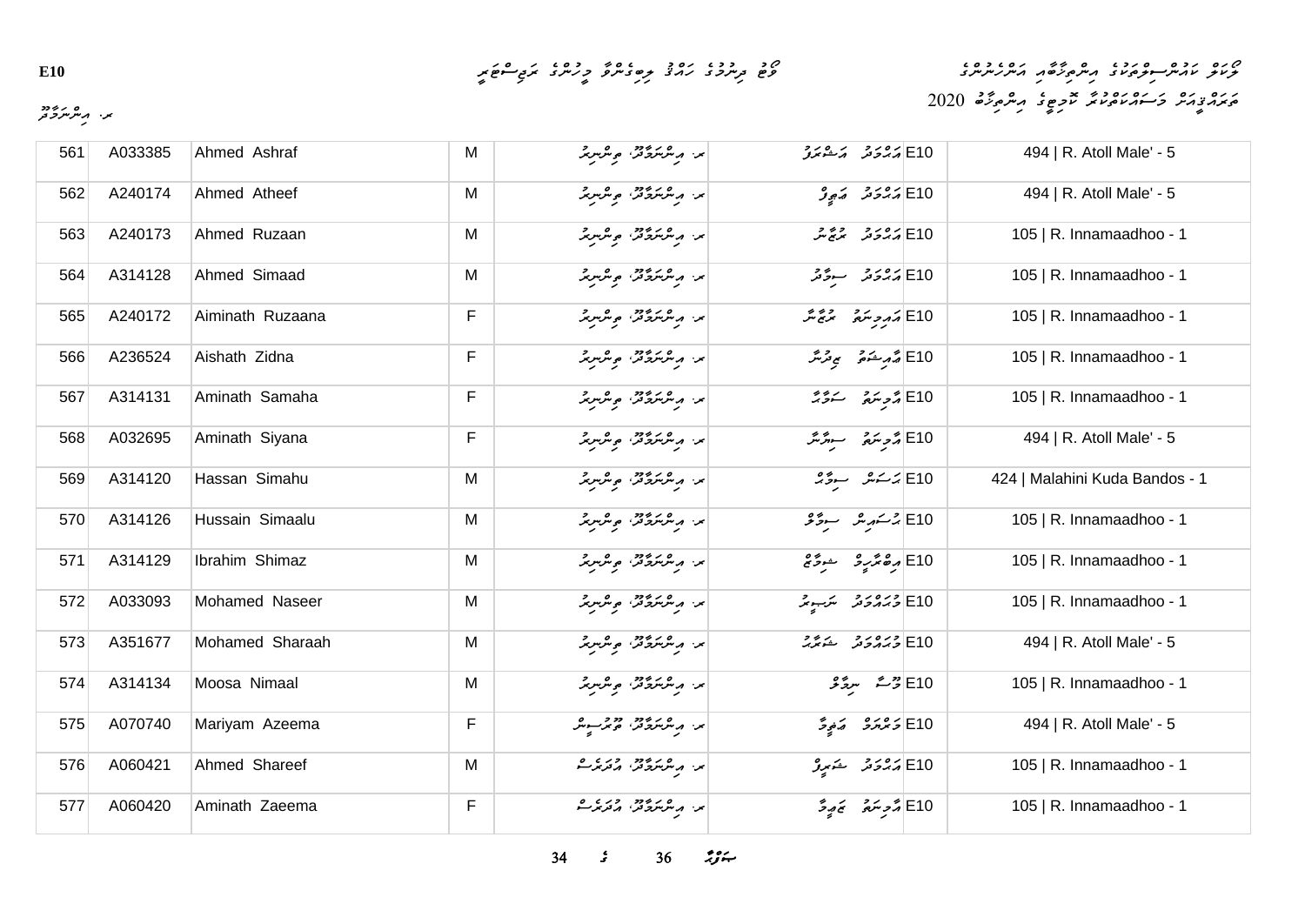*sCw7q7s5w7m< o<n9nOoAw7o< sCq;mAwBoEw7q<m; wBm;vB* م من المرة المرة المرة المرجع المراجع المراجع المراجع المراجع المراجع المراجع المراجع المراجع المراجع المراجع<br>مرين المراجع المراجع المرجع المراجع المراجع المراجع المراجع المراجع المراجع المراجع المراجع المراجع المراجع ال

| ىر. برسرسر تەر |
|----------------|
|----------------|

| 578 | A351457 | Mohamed Shujuan           | M           | بر به سرسرور ور با م             | /E10 3 <i>522 حقوق ش</i>               | 427   Olhuveli Beach and Spa Maldives - 1 |
|-----|---------|---------------------------|-------------|----------------------------------|----------------------------------------|-------------------------------------------|
| 579 | A241636 | Ahmed Wisaal              | M           | ىر. مەس ئەقرىقى، ئۇمر            | E10   كەش <sup>ى</sup> تىر ھەرسىگى     | 105   R. Innamaadhoo - 1                  |
| 580 | A241634 | Mohamed Yameen            | M           | ىر. مەس ئەقرىقى، ئۇمر            | E10 كەندى تەرەپىر                      | 155   K. Hinmafushi - 2                   |
| 581 | A095076 | Ibrahim Zahir             | M           | بر بەش <i>كەفتۇر ئەس گە</i>      | E10 م <i>وڭ ئۇرىق تارىتى</i>           | 238   AA. Ukulhas - 1                     |
| 582 | A096232 | Nasira Hassan             | F           | بر . م <i>ر مرکز ده ع مرگز</i> ک | E10 مگرسونٹر کرکٹر ک                   | 105   R. Innamaadhoo - 1                  |
| 583 | A069729 | Abdulla Shujau            | M           | بر ، مرسر الله عن الله عن الله   | E10 مَرْجَ مِّرْاللَّه شَعْقَ مَّ      | 105   R. Innamaadhoo - 1                  |
| 584 | A240787 | Ahmed Saahil              | M           | بر ریگر کرده و و کر              | E10 كەيرى ئىقرىقى سىمبرى               | 105   R. Innamaadhoo - 1                  |
| 585 | A241665 | Dhunya Rasheed            | F           | أبرا أرسر سرقرقرا أو وأبر        | E10 قرين ترجيز                         | 105   R. Innamaadhoo - 1                  |
| 586 | A240765 | Fathimath Waheedha        | F           | بر ریگر کرده و د کر              | E10 گەچەقە ھەرىگە                      | 105   R. Innamaadhoo - 1                  |
| 587 | A241669 | Hussain Samil             | M           | بر ریگر کرده و د کر              | E10 پڑے پہلا گے۔<br>ن                  | 105   R. Innamaadhoo - 1                  |
| 588 | A240771 | Mizuna Rasheed            | $\mathsf F$ | بر ریگر کرده و د کر              | E10 <sub>ح</sub> ويھ مگر ميون          | 105   R. Innamaadhoo - 1                  |
| 589 | A241663 | Mohamed Simraah           | M           | ىن مەشكەن بوقىل                  | E10 <i>\$ جاد محمد بيو مربور بير</i>   | 105   R. Innamaadhoo - 1                  |
| 590 | A049338 | Saleema Aboobakuru        | F           | بر ریرسر دور و و تر              | E10 سَعِرِةً مَصْحَمَّةً جَمَّ         | 105   R. Innamaadhoo - 1                  |
| 591 | A082333 | Abdul Kareem Abdul Rahman | M           | برا مرتكز مرتكز مرتكز على الرائع | 1020102010202010202020                 | 105   R. Innamaadhoo - 1                  |
| 592 | A240243 | Aminath Faznee            | $\mathsf F$ | ىر. مەسكەتتى، مەسك               | E10 مَرْحِ سَهْرِ وَمَحْ سِرِ          | 494   R. Atoll Male' - 5                  |
| 593 | A158868 | Faheema Yoosuf            | $\mathsf F$ | ىر. مەسكەتتى، مەسك               | E10 كۆرى ئەشقۇ                         | 105   R. Innamaadhoo - 1                  |
| 594 | A240232 | Ibrahim Nazeer            | M           | أبرا أبر مرتكزور المحمد والكرب   | E10 م <i>وڭ ئۇر</i> ئىستى <i>لى</i> گە | 105   R. Innamaadhoo - 1                  |